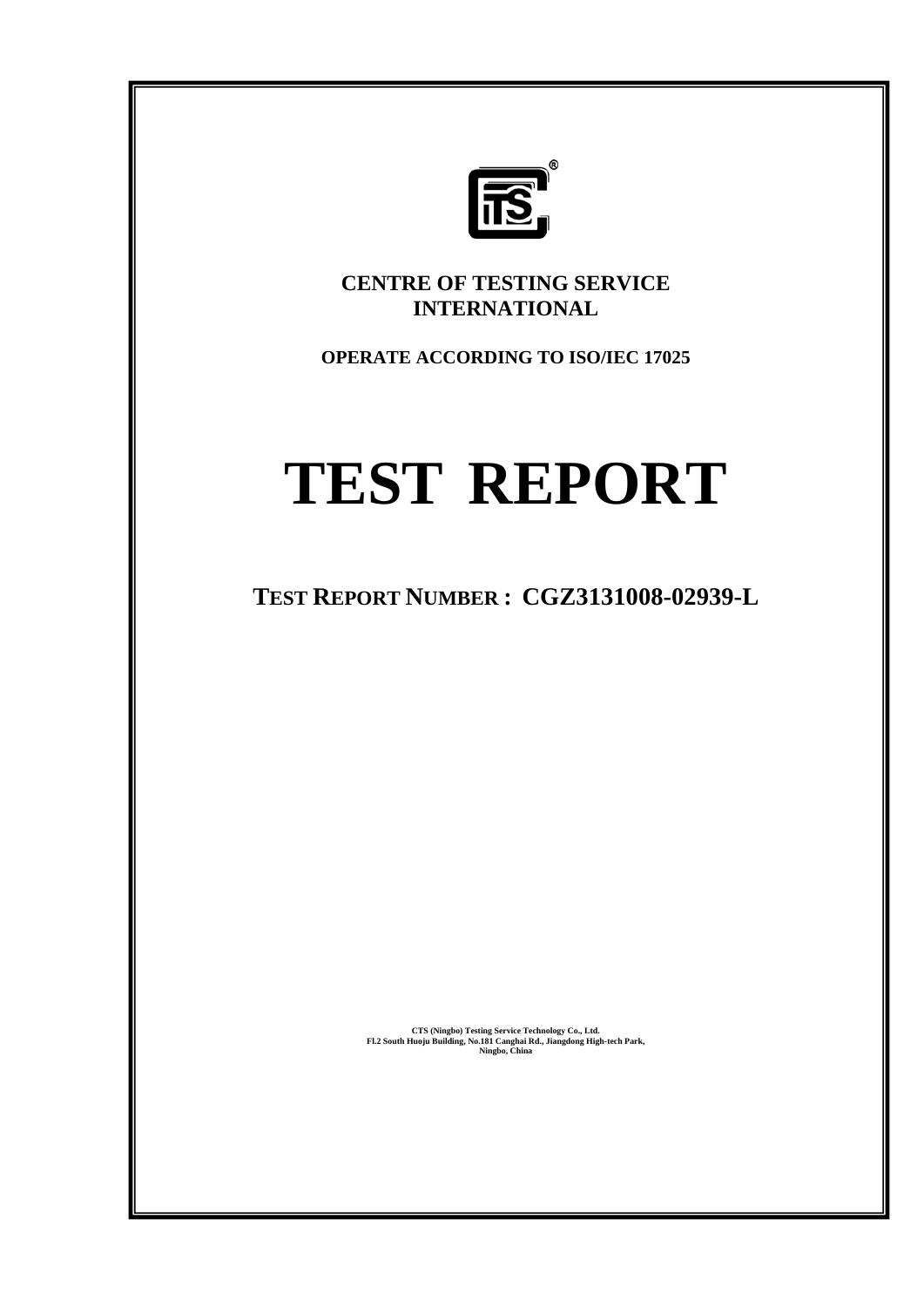

## **Table of contents**

| 1.  | <b>General Information</b>                      | $\boldsymbol{2}$ |
|-----|-------------------------------------------------|------------------|
| 1.1 | <b>Notes</b>                                    | $\overline{2}$   |
| 1.2 | <b>Tester</b>                                   | 3                |
| 1.3 | <b>Testing laboratory</b>                       | 4                |
| 1.4 | Application details                             | $\overline{4}$   |
| 1.5 | Test item description                           | 5                |
| 1.6 | <b>Test standards</b>                           | 6                |
| 2.  | <b>Technical test</b>                           | $\overline{7}$   |
| 2.1 | Summary of test results                         | $\overline{7}$   |
| 2.2 | <b>Test environment</b>                         | $\overline{7}$   |
| 2.3 | Conformity verification - Summary of inspection | 8                |
| 3.  | <b>Test Results</b>                             | 9                |
| 3.1 | Particulars: test item vs. test requirements    | 9                |
| 3.2 | General requirements and results                | 11               |
| 3.3 | Annex as stated in the standards                | 28               |
| 3.4 | <b>Tables</b>                                   | 42               |
|     | <b>Attachments</b>                              | 46               |

Copyright of this report is owned by Centre of Testing Service and may not be reproduced other than in full except with the written approval of the issuing Company.

**CTS (Ningbo) Testing Service Technology Co., Ltd.**<br>Fl.2 south Huoju Building, No.181 Canghai Rd., Jiangdong High-tech Park, Ningbo, China Tel: +86-574-87912121 (16 lines)<br>Complaint line: +86-574-87908003 E-mail: cts@cts-lab.com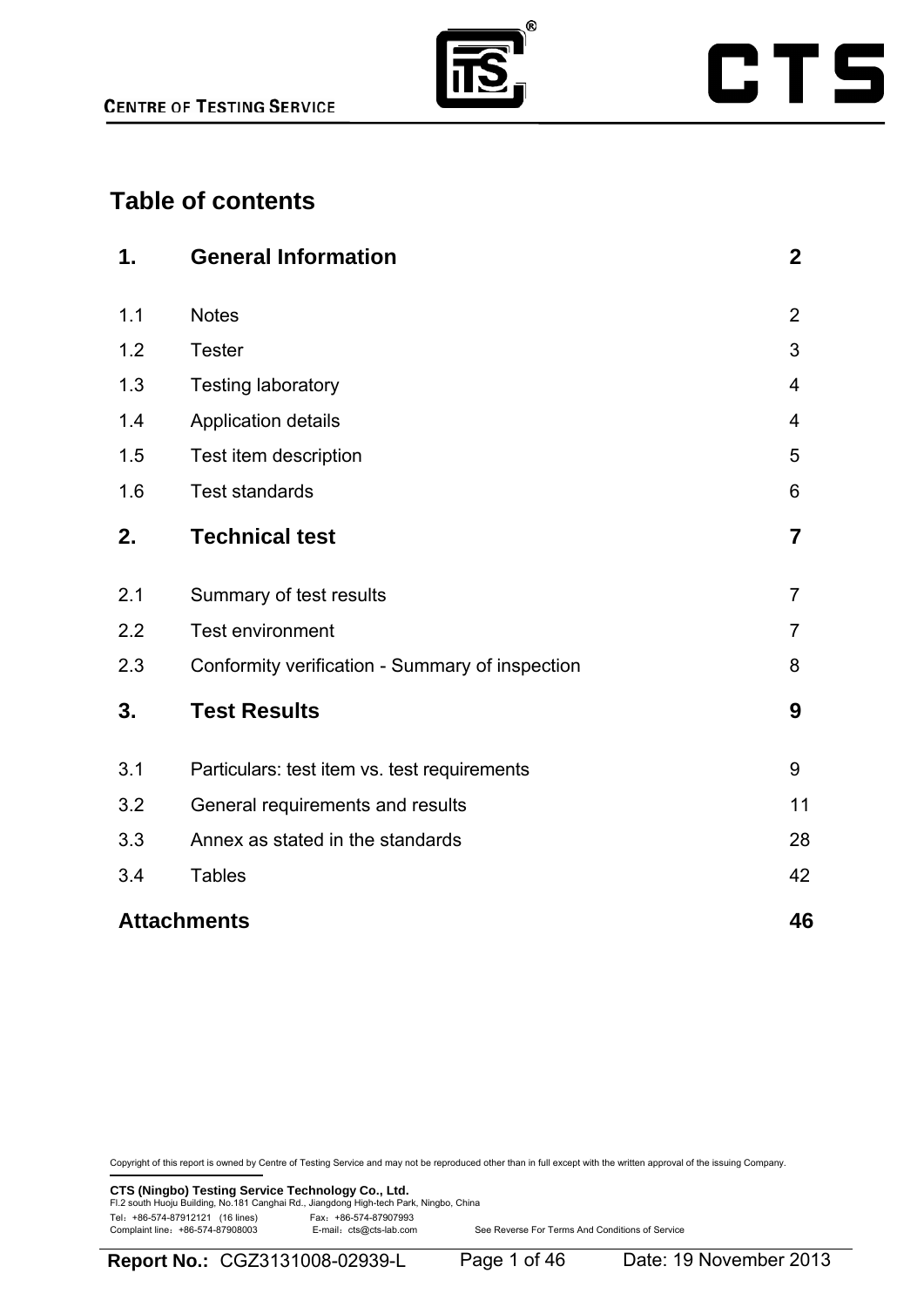

## **1 General Information**

### **1.1 Notes**

The purpose of conformity testing is to increase the probability of adherence to the essential requirements or conformity specifications, as appropriate.

The complexity of the technical specifications, however, means that full and thorough testing is impractical for both technical and economic reasons.

Furthermore, there is no guarantee that a test sample which has Passed all the relevant tests conforms to a specification (only telecommunication products).

Neither is there any guarantee that such a test sample will interwork with other genuinely open systems.

The existence of the tests nevertheless provides the confidence that the test sample possesses the qualities as maintained and that its performance generally conforms to representative cases of communications equipment.

The test results of this test report relate exclusively to the item tested as specified in 1.5.

The test report may only be reproduced or published in full.

Reproduction or publication of extracts from the report requires the prior written approval of the Centre of Testing Service.

Copyright of this report is owned by Centre of Testing Service and may not be reproduced other than in full except with the written approval of the issuing Company.

**CTS (Ningbo) Testing Service Technology Co., Ltd.** Fl.2 south Huoju Building, No.181 Canghai Rd., Jiangdong High-tech Park, Ningbo, China Tel: +86-574-87912121 (16 lines)<br>Complaint line: +86-574-87908003 E-mail: cts@cts-lab.com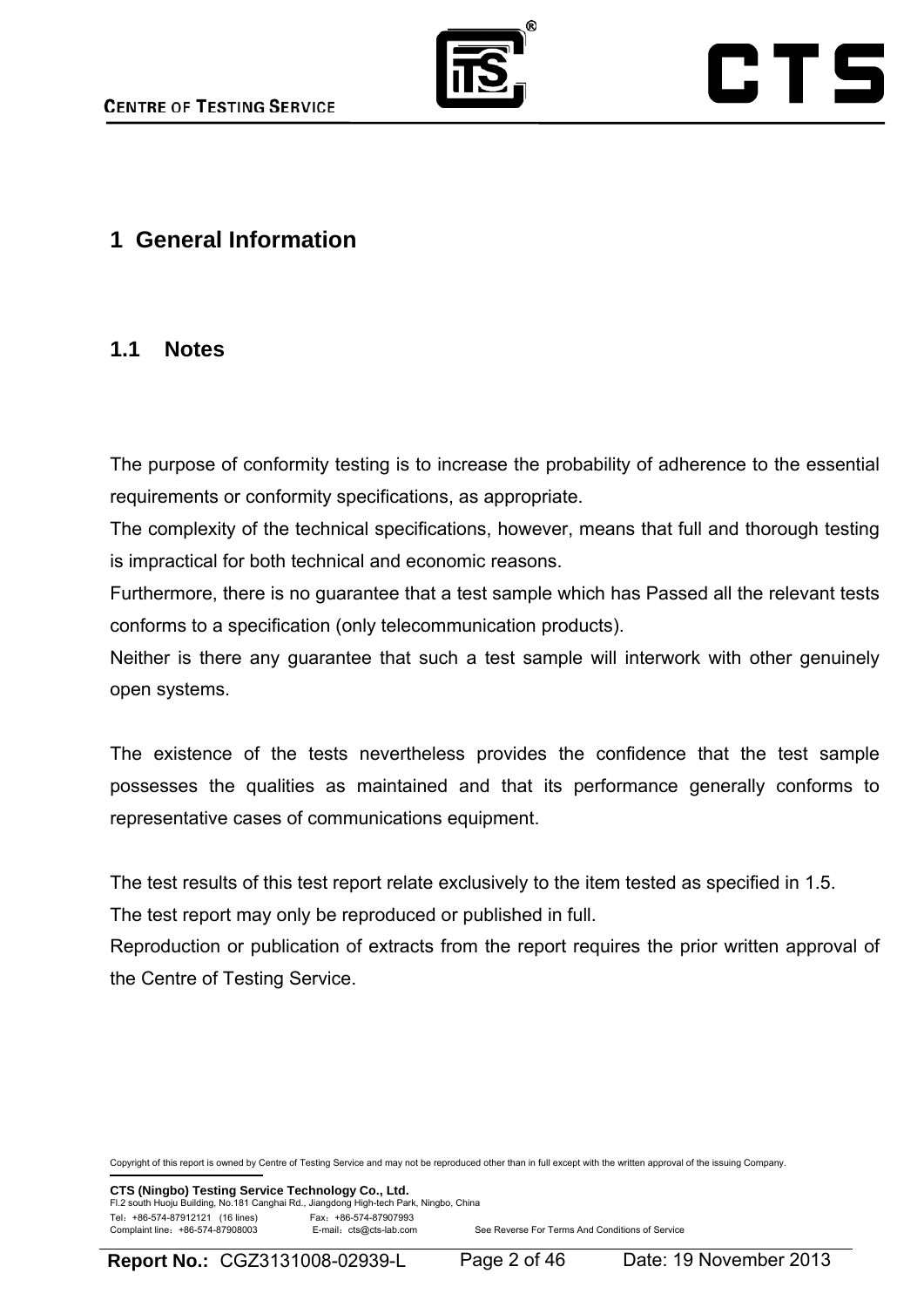



### **1.2 Tester**

## **Tested by: 19 November 2013 Kate Zhang**  Date **Name** Name Signature

**Reviewed by:**

**19 November 2013 Rock Weng** 

Date **Name** Name Signature

**Approved by:**

**19 November 2013 Jun Yang** 

Date **Name** Name Signature

Copyright of this report is owned by Centre of Testing Service and may not be reproduced other than in full except with the written approval of the issuing Company.

**CTS (Ningbo) Testing Service Technology Co., Ltd.**<br>Fl.2 south Huoju Building, No.181 Canghai Rd., Jiangdong High-tech Park, Ningbo, China Tel: +86-574-87912121 (16 lines) Fax: +86-574-87907993<br>Complaint line: +86-574-87908003 E-mail: cts@cts-lab.com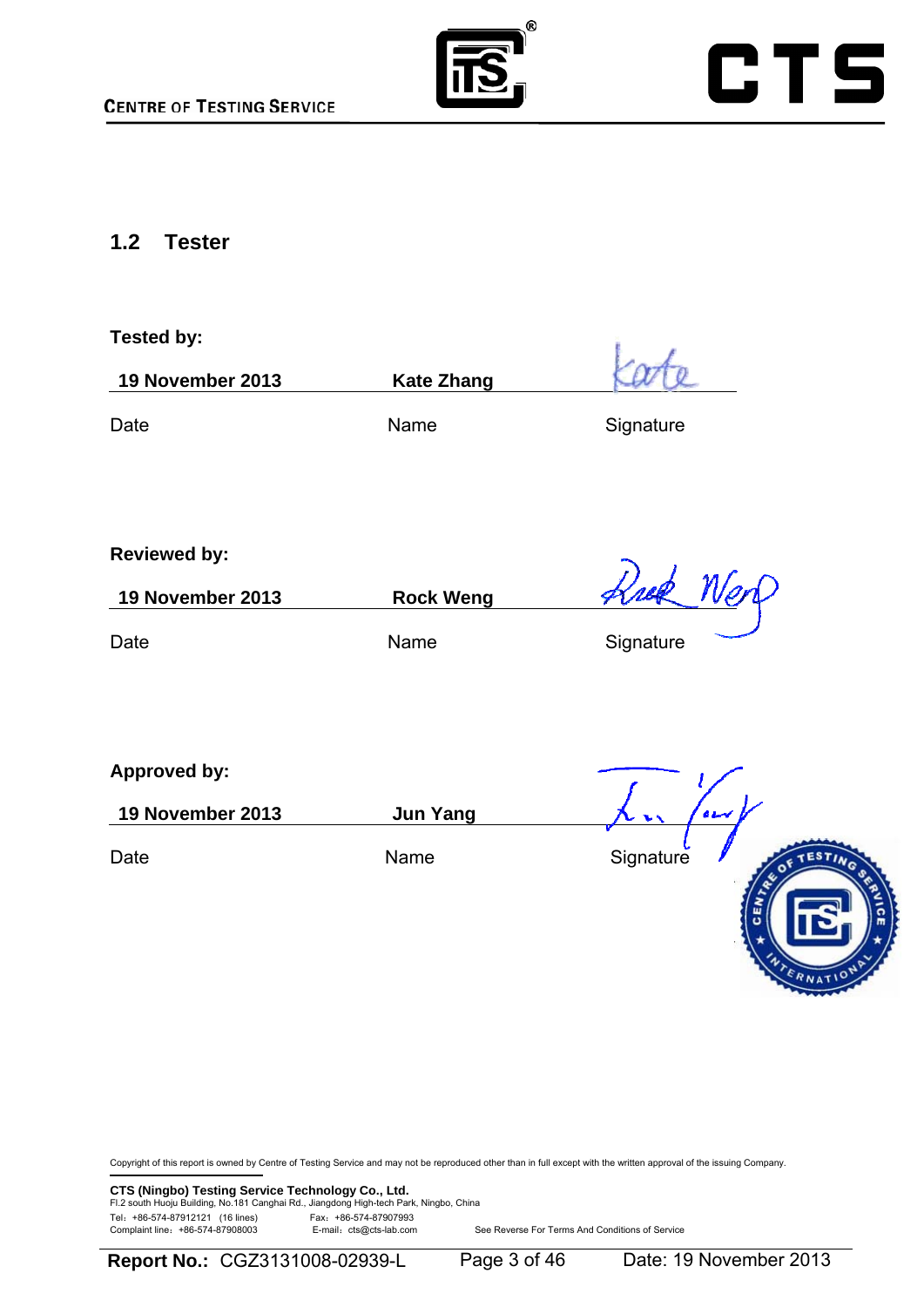

### **1.3 Testing laboratory**

#### **1.3.1 Location**

CTS (Ningbo) Testing Service Technology Co., Ltd. Fl. 2 South Huoju Building, No. 181. Canghai Rd., Jiangdong High-tech Park, Ningbo, China Telephone: + 86-574-87912121 Telefax + 86-574-87907993

#### **1.3.2 Test location, where different from CTS:**

| Name:      | $\Lambda$ |
|------------|-----------|
| Street:    | $\Lambda$ |
| Town:      | $\Lambda$ |
| Country:   | $\Lambda$ |
| Telephone: | $\Lambda$ |
| Fax:       | $\Lambda$ |
| Teletex:   | $\prime$  |

## **1.4 Client details**

#### **1.4.1 Details of applicant**

| Name           | : Sherlotronics SA (Pty) Ltd.  |
|----------------|--------------------------------|
| <b>Street</b>  | : 251 Aintree Rd, Northriding, |
| Town           | : Johannesburg,                |
| Country        | : South Africa                 |
| Telephone      | $: +011 - 4625101$             |
| Fax            | $: +011 - 4628177$             |
| <b>Teletex</b> | $\therefore$ .                 |
| Contact        | : Simon Knott                  |
| Telephone      | $\cdot$ .                      |

Copyright of this report is owned by Centre of Testing Service and may not be reproduced other than in full except with the written approval of the issuing Company.

**CTS (Ningbo) Testing Service Technology Co., Ltd.**<br>Fl.2 south Huoju Building, No.181 Canghai Rd., Jiangdong High-tech Park, Ningbo, China Tel: +86-574-87912121 (16 lines)<br>Complaint line: +86-574-87908003 E-mail: cts@cts-lab.com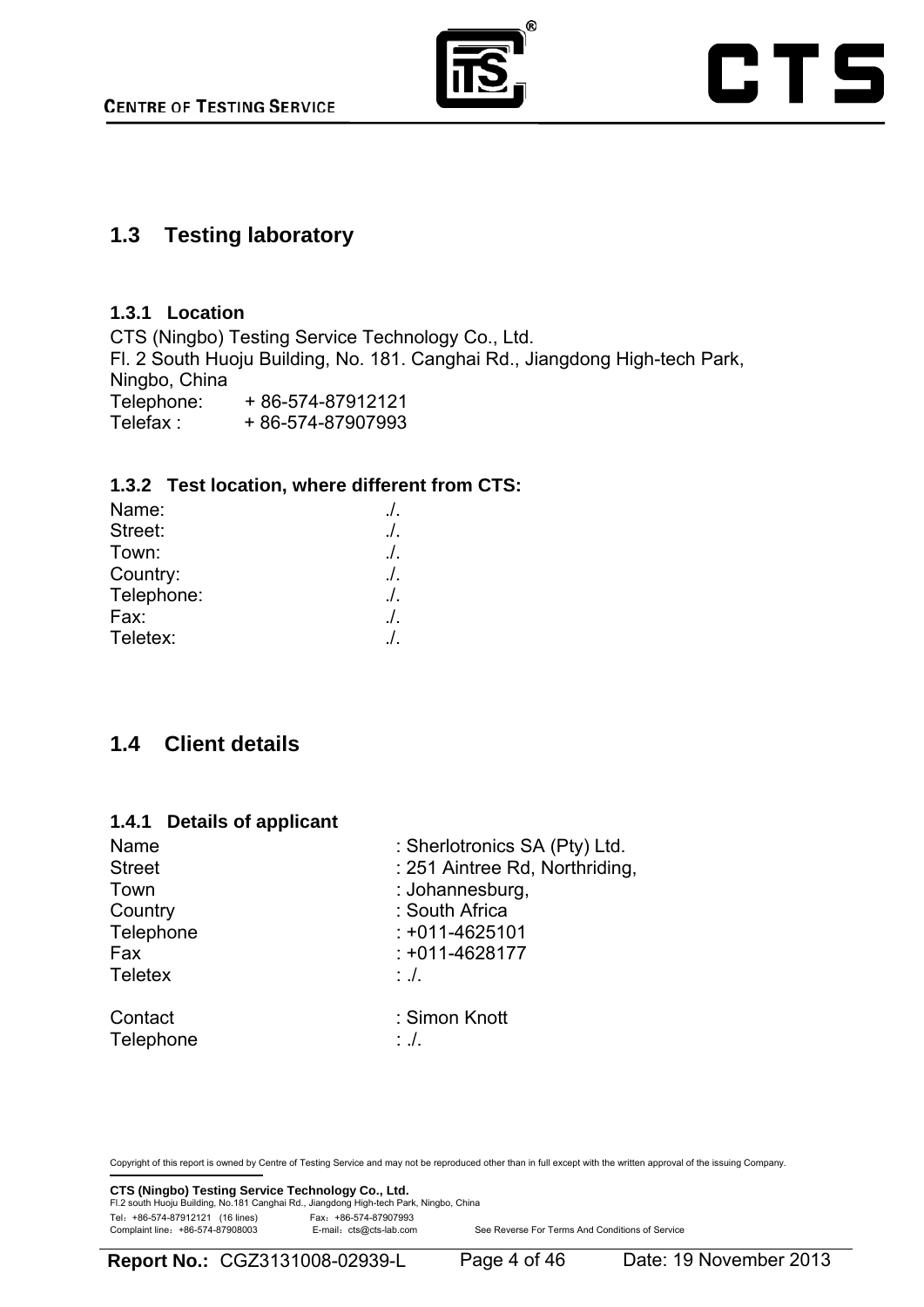

#### **1.4.2 Details of manufacturer**

| Name           | : Sherlotronics SA (Pty) Ltd.  |
|----------------|--------------------------------|
| <b>Street</b>  | : 251 Aintree Rd, Northriding, |
| Town           | : Johannesburg,                |
| Country        | : South Africa                 |
| Telephone      | $: +011 - 4625101$             |
| Fax            | $: +011 - 4628177$             |
| <b>Teletex</b> | $\therefore$ .                 |
| Contact        | : Simon Knott                  |
| Telephone      | $\therefore$ .                 |

#### **1.4.3 Details of factory**

| Name          | : Sherlotronics SA (Pty) Ltd.  |
|---------------|--------------------------------|
| <b>Street</b> | : 251 Aintree Rd, Northriding, |
| Town          | : Johannesburg,                |
| Country       | : South Africa                 |

#### **1.4.4 Dates of application**

| Date of receipt of application | : 09 October 2013                          |
|--------------------------------|--------------------------------------------|
| Date of receipt of test item   | : 09 October 2013                          |
| Date of test                   | $\therefore$ 09 October – 19 November 2013 |

## **1.5 Test item Description**

#### **1.5.1 Description of test item**

| Type of product      | : Wall Mount Remote |
|----------------------|---------------------|
| Model/Type reference | : WMTX              |
| Serial number        |                     |

Copyright of this report is owned by Centre of Testing Service and may not be reproduced other than in full except with the written approval of the issuing Company.

**CTS (Ningbo) Testing Service Technology Co., Ltd.**<br>Fl.2 south Huoju Building, No.181 Canghai Rd., Jiangdong High-tech Park, Ningbo, China Tel: +86-574-87912121 (16 lines)<br>Complaint line: +86-574-87908003 E-mail: cts@cts-lab.com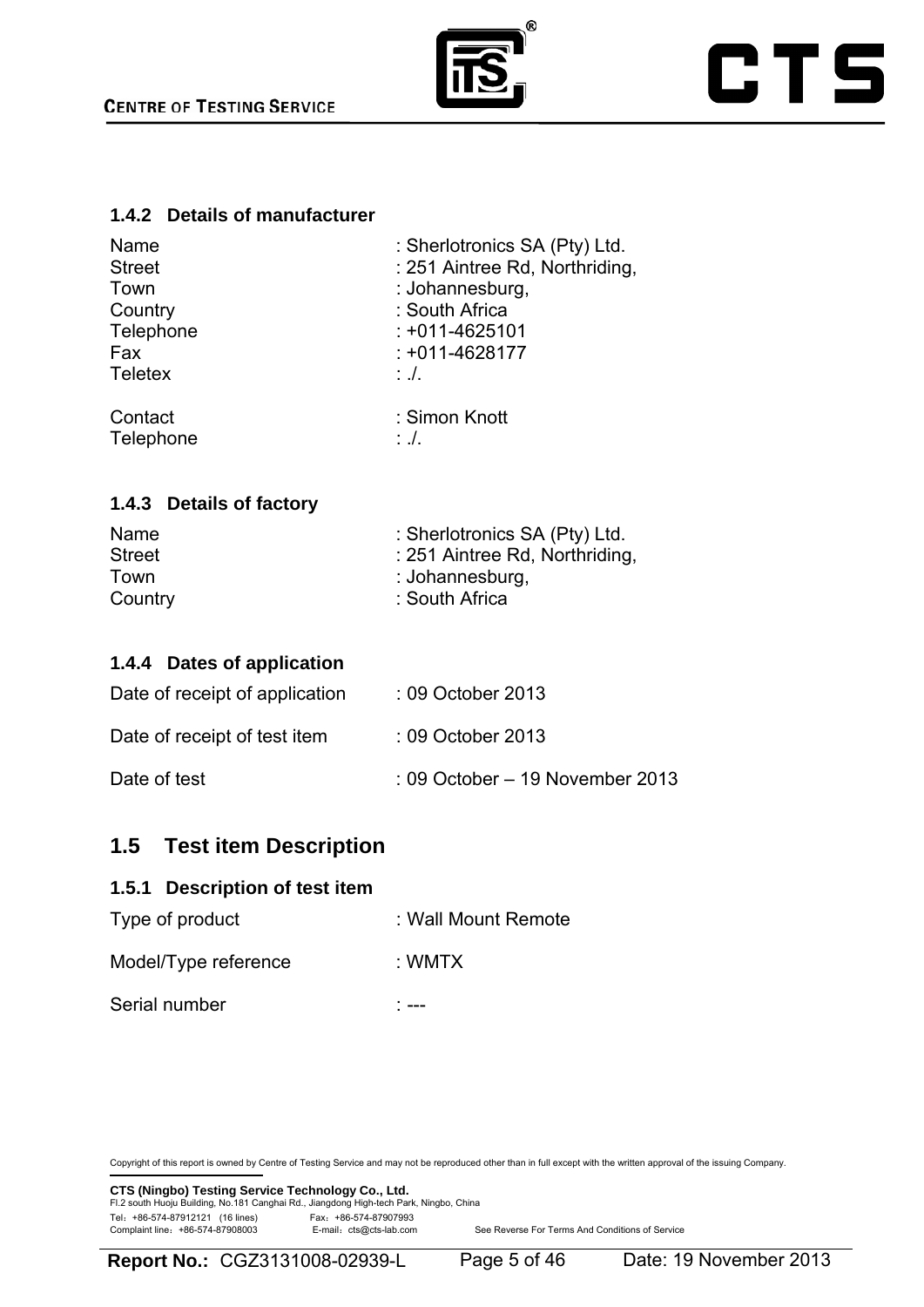

### **1.5.2 Test item particulars**

|                                     | <b>Wall Mount Remote</b>                                                       |
|-------------------------------------|--------------------------------------------------------------------------------|
|                                     |                                                                                |
| Rated Frequency                     | 50Hz; $\Box$ 60Hz; $\Box$ 50/60Hz; $\boxtimes$ DC; $\Box$ Other:<br>$\Box$     |
| Rated Power(Current) :              | 20 <sub>m</sub> A                                                              |
| Mains supply tolerance (%) :        |                                                                                |
| Over voltage category (OVC) :       | $\Box$ OVC I; $\Box$ OVC II; $\Box$ OVC III; $\Box$ OVC IV; $\boxtimes$ N/A    |
| Class of equipment                  | $\Box$ Class I; $\Box$ Class II; $\boxtimes$ Class III; $\Box$ Not classified; |
| Degree of Protection                | $\boxtimes$ IP20                                                               |
| Pollution degree (PD) :             | $\Box$ PD 1; $\boxtimes$ PD 2; $\Box$ PD 3                                     |
| Equipment mobility                  | $\Box$ movable; $\Box$ Hand-held; $\Box$ transportable                         |
|                                     | $\boxtimes$ Stationary; $\Box$ for building-in; $\Box$ direct plug-in          |
| Connection to the mains             | $\Box$ pluggable equipment; $\Box$ permanent connection;                       |
|                                     | $\Box$ detachable power supply cord;                                           |
|                                     | $\Box$ non-detachable power supply cord;                                       |
|                                     | $\boxtimes$ not directly connected to the mains;                               |
| Operating condition                 | $\boxtimes$ continuous; $\Box$ rated operating / resting time:                 |
| Tested for IT power systems :       | $\Box$ Yes; $\boxtimes$ No                                                     |
| IT testing, phase-phase voltage (V) |                                                                                |
|                                     |                                                                                |
| Altitude during operation (m)  :    | $< 2000 \text{ m}$                                                             |
| Mass of Equipment                   | 55g.                                                                           |
| Instructions language               | $\boxtimes$ English; $\Box$ French; $\Box$ Other:                              |

(all informations was provided by the applicant or detected at the sample) Please see also attachment

## **1.6 Test standards**

#### **IEC 60950-1: 2005 + A1: 2009**

Information technology equipment – Safety – Part 1: General requirements

Copyright of this report is owned by Centre of Testing Service and may not be reproduced other than in full except with the written approval of the issuing Company.

**CTS (Ningbo) Testing Service Technology Co., Ltd.**<br>Fl.2 south Huoju Building, No.181 Canghai Rd., Jiangdong High-tech Park, Ningbo, China Tel: +86-574-87912121 (16 lines)<br>Complaint line: +86-574-87908003 E-mail: cts@cts-lab.com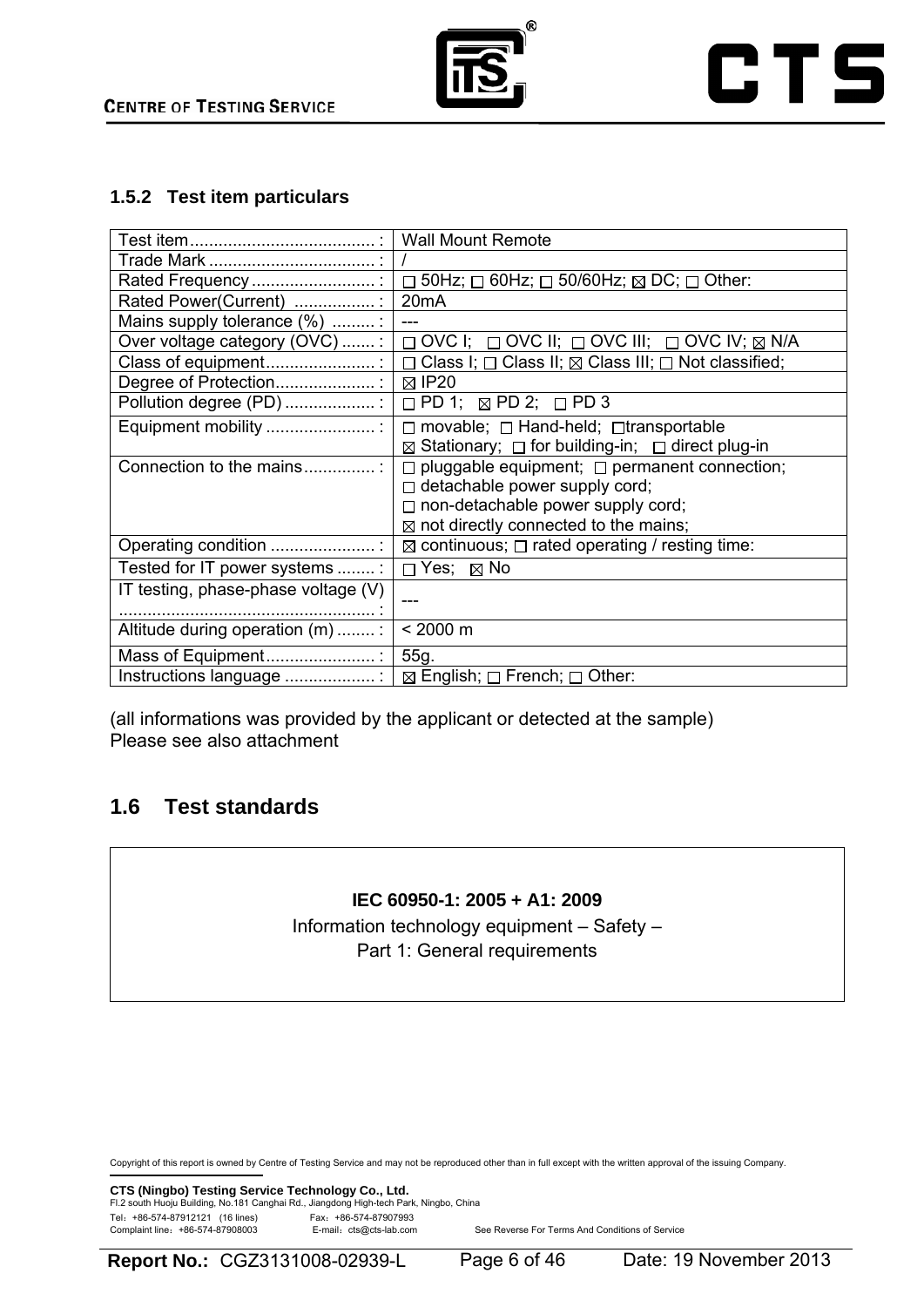



## **2 Technical test**

## **2.1 Summary of test results**

No deviations from the technical specification(s) were ascertained in the course of the tests performed.



## **2.2 Test environment**

| Temperature:               | $1825^\circ C$             |
|----------------------------|----------------------------|
| Relative humidity content: | 20  75 %                   |
| Air pressure:              | 86  103 kPa                |
| Details of power supply:   | $1-200V \sim 11-100V == 1$ |
| Other parameters:          |                            |

Copyright of this report is owned by Centre of Testing Service and may not be reproduced other than in full except with the written approval of the issuing Company.

**CTS (Ningbo) Testing Service Technology Co., Ltd.**<br>Fl.2 south Huoju Building, No.181 Canghai Rd., Jiangdong High-tech Park, Ningbo, China Tel: +86-574-87912121 (16 lines)<br>Complaint line: +86-574-87908003 E-mail: cts@cts-lab.com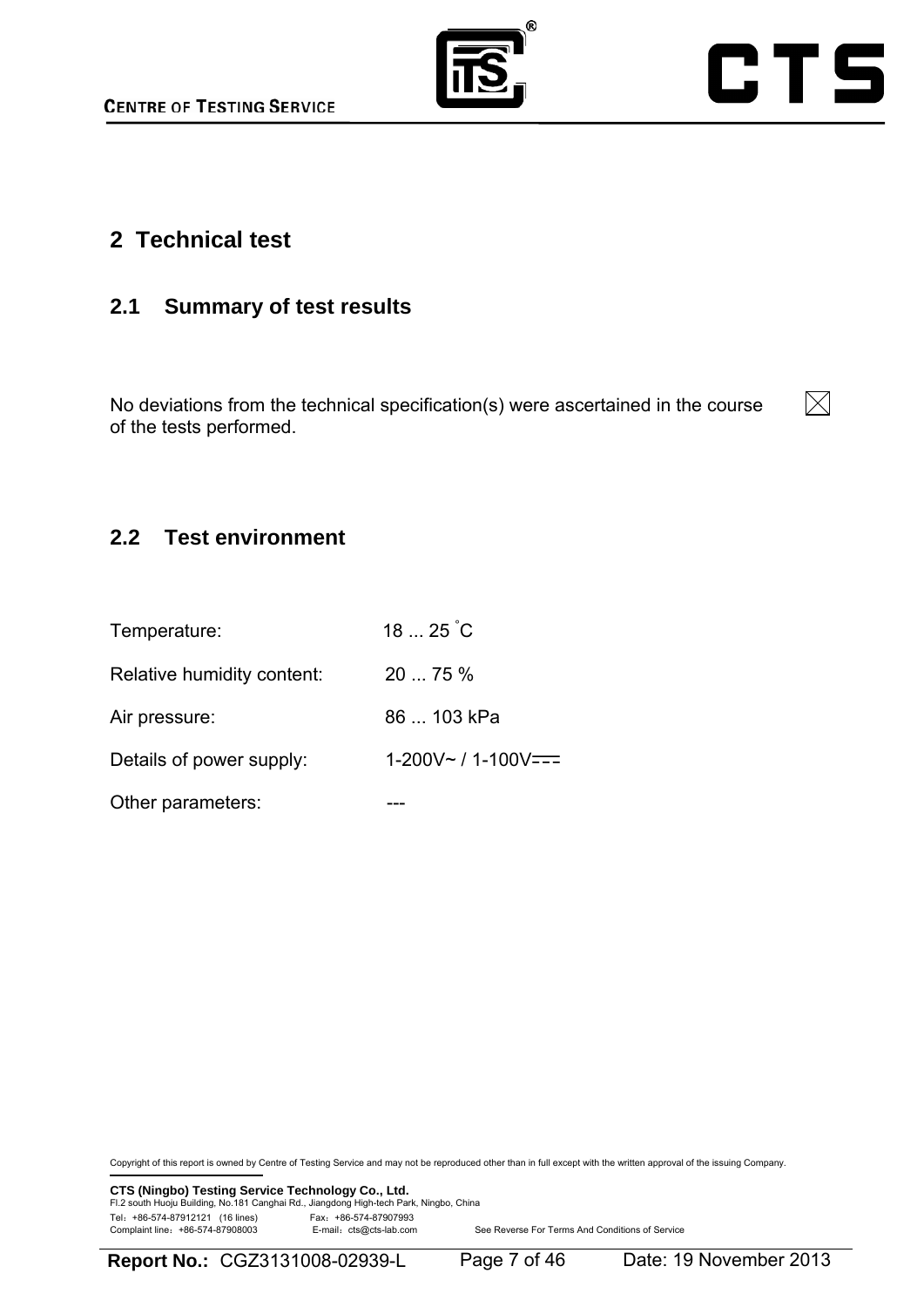



## **2.3 Conformity verification - Summary of inspection**

| Clause  | Summary of inspection                                        |      | Test result |      |
|---------|--------------------------------------------------------------|------|-------------|------|
|         |                                                              | N.A. | Pass        | Fail |
|         | General                                                      |      | ⋉           |      |
| 2       | Protection from hazards                                      |      |             |      |
| 3       | Wiring, connections and supply                               |      |             |      |
| 4       | Physical requirements                                        |      | ΙX          |      |
| 5       | Electrical requirements and simulated abnormal<br>conditions |      | $\boxtimes$ |      |
| 6       | Connection to telecommunication networks                     | ⋉    |             |      |
|         | Connection to cable distribution systems                     | M    |             |      |
|         |                                                              |      |             |      |
| Annexes |                                                              |      | $\boxtimes$ |      |
|         |                                                              |      |             |      |

Test case verdicts

- N.A.: Test case does not apply to the test object
- Pass: Test item does meet the requirement
- Fail: Test item does not meet the requirement

Copyright of this report is owned by Centre of Testing Service and may not be reproduced other than in full except with the written approval of the issuing Company.

**CTS (Ningbo) Testing Service Technology Co., Ltd.**<br>Fl.2 south Huoju Building, No.181 Canghai Rd., Jiangdong High-tech Park, Ningbo, China Tel: +86-574-87912121 (16 lines) Fax: +86-574-87907993<br>Complaint line: +86-574-87908003 E-mail: cts@cts-lab.com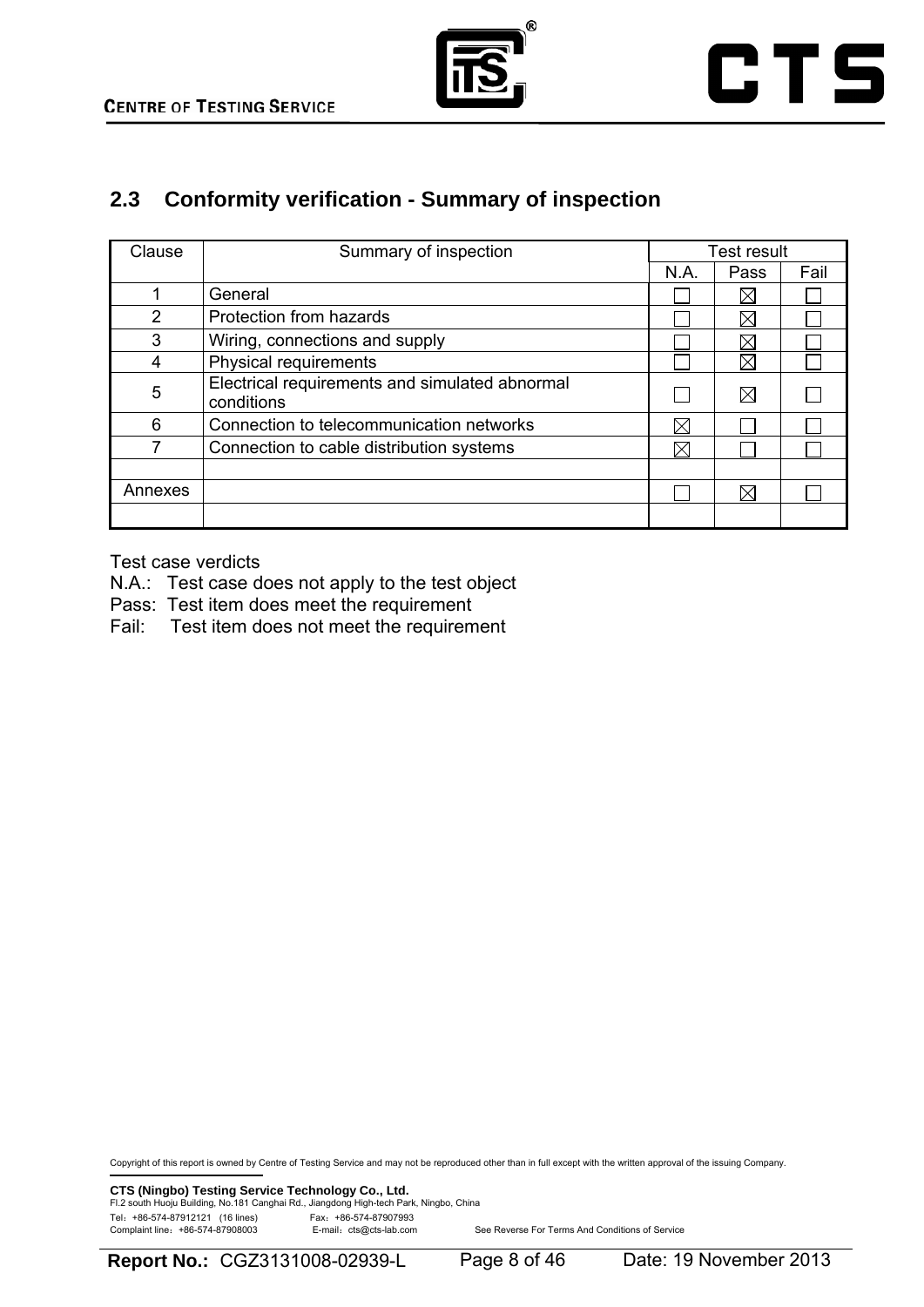



## **3 Test results basic standard(s)**

## **3.1 Particulars: test item vs. Test requirements**

| IEC 60950-1 and/or EN 60950-1<br>Information technology equipment - Safety - |                                                           |  |  |
|------------------------------------------------------------------------------|-----------------------------------------------------------|--|--|
| <b>Part 1: General requirements</b>                                          |                                                           |  |  |
| Possible test case verdicts:                                                 |                                                           |  |  |
|                                                                              |                                                           |  |  |
|                                                                              |                                                           |  |  |
|                                                                              |                                                           |  |  |
| <b>Test specification:</b>                                                   |                                                           |  |  |
|                                                                              | $\Box$ EN 60950-1: 2006 + A11: 2009 + A1: 2010+ A12: 2011 |  |  |
|                                                                              |                                                           |  |  |
|                                                                              |                                                           |  |  |
|                                                                              |                                                           |  |  |
|                                                                              |                                                           |  |  |
|                                                                              |                                                           |  |  |
| Copyright blank test report                                                  | Centre of Testing Service                                 |  |  |

Copyright of this report is owned by Centre of Testing Service and may not be reproduced other than in full except with the written approval of the issuing Company.

**CTS (Ningbo) Testing Service Technology Co., Ltd.**<br>Fl.2 south Huoju Building, No.181 Canghai Rd., Jiangdong High-tech Park, Ningbo, China Tel: +86-574-87912121 (16 lines)<br>Complaint line: +86-574-87908003 E-mail: cts@cts-lab.com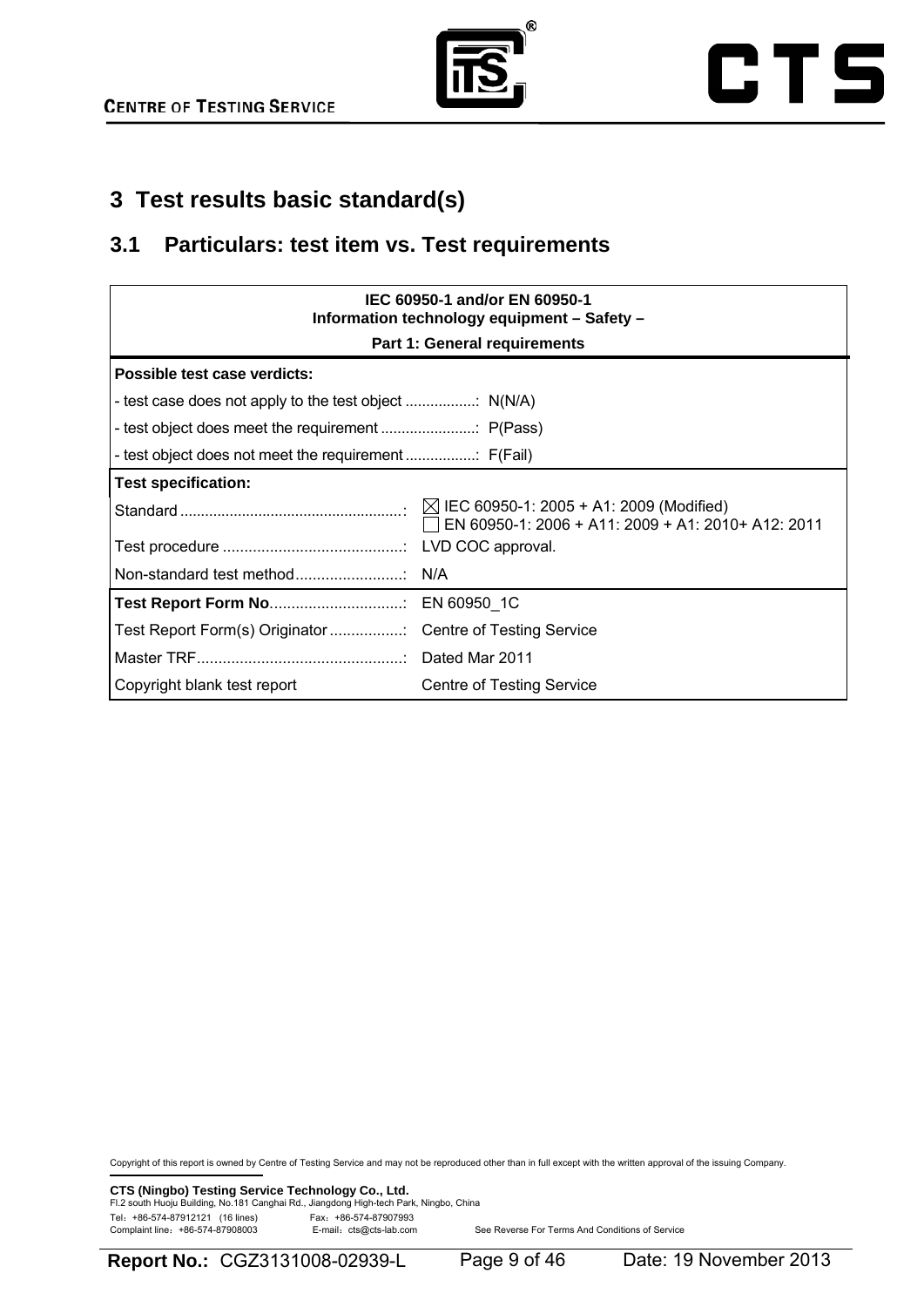

#### **General remarks:**

"(see remark #)" refers to a remark appended to the report.

"(see appended table)" refers to a table appended to the report.

Throughout this report a comma is used as the decimal separator.

The test results presented in this report relate only to the object tested.

This report shall not be reproduced except in full without the written approval of the testing laboratory.

**Copy of marking plate:**  see also attachment / pictures Wall Mount Remote Model No.: WMTX Battery: 3V CR2450 20mA  $\left\{\begin{matrix} \downarrow \\ \downarrow \end{matrix}\right\}$ <br>Sherlotronics SA (Pty) Ltd.

Copyright of this report is owned by Centre of Testing Service and may not be reproduced other than in full except with the written approval of the issuing Company.

**CTS (Ningbo) Testing Service Technology Co., Ltd.**<br>Fl.2 south Huoju Building, No.181 Canghai Rd., Jiangdong High-tech Park, Ningbo, China Tel: +86-574-87912121 (16 lines)<br>Complaint line: +86-574-87908003 E-mail: cts@cts-lab.com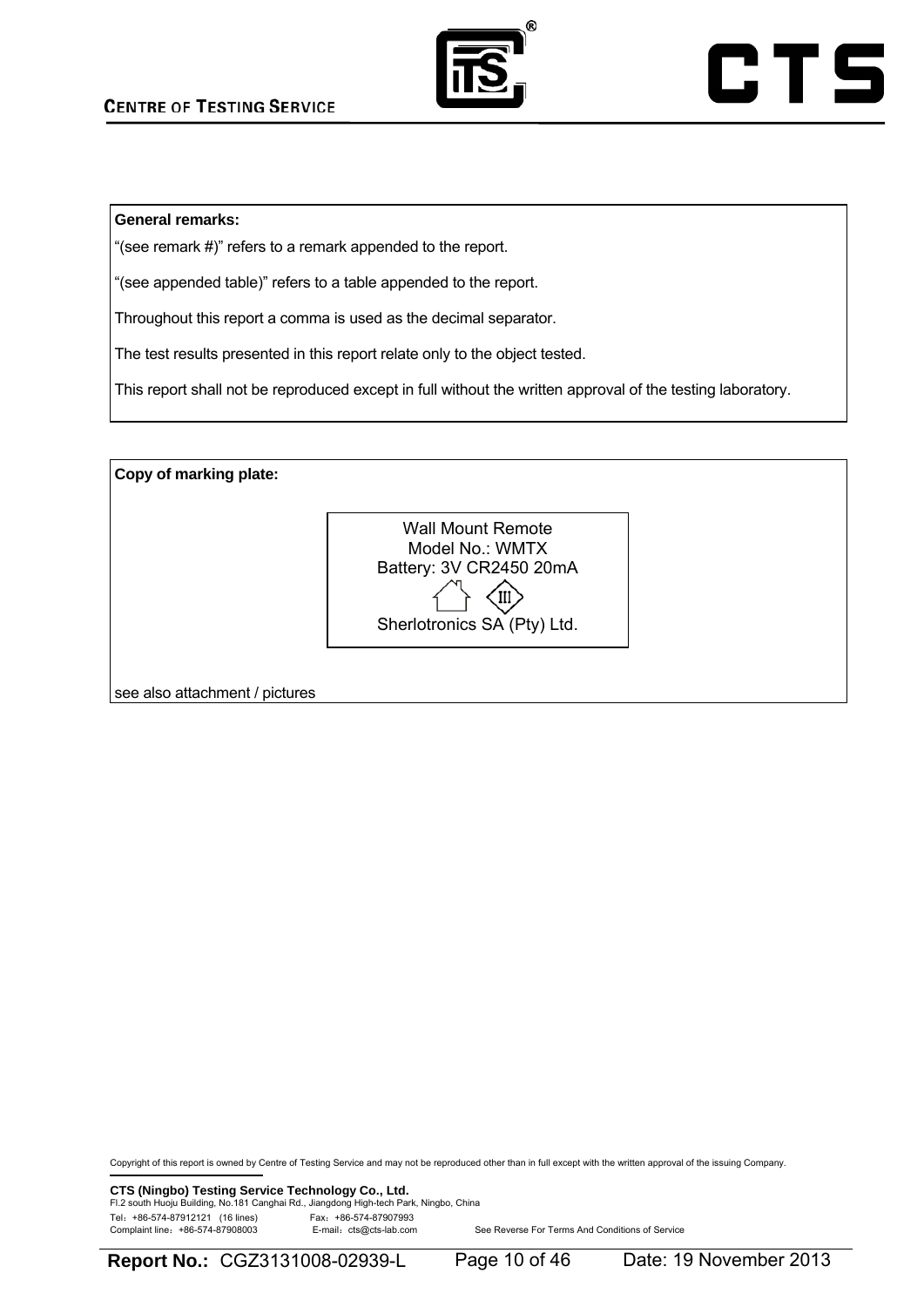

## **3.2 General requirements and results**

| Clause<br>Result - Remark<br>Requirement - Test | Verdict |
|-------------------------------------------------|---------|

|--|--|--|--|--|--|

| 1.5     | Components                                                                                            |                     | N |
|---------|-------------------------------------------------------------------------------------------------------|---------------------|---|
| 1.5.1   | General                                                                                               | Class III equipment | N |
|         | Comply with IEC 60950 or relevant component<br>standard                                               |                     | N |
| 1.5.2   | Evaluation and testing of components                                                                  |                     | N |
| 1.5.3   | <b>Thermal controls</b>                                                                               |                     | N |
| 1.5.4   | <b>Transformers</b>                                                                                   |                     | N |
| 1.5.5   | Interconnecting cables                                                                                |                     | N |
| 1.5.6   | Capacitors bridging insulation                                                                        |                     | N |
| 1.5.7   | Resistors bridging insulation                                                                         |                     | N |
| 1.5.7.1 | Resistors bridging functional, basic or<br>supplementary insulation                                   |                     | N |
| 1.5.7.2 | Resistors bridging double or reinforced insulation<br>between a.c. mains and other circuits           |                     | N |
| 1.5.7.3 | Resistors bridging double or reinforced insulation<br>between a.c. mains and antenna or coaxial cable |                     | N |
| 1.5.7.4 | Accessible parts                                                                                      |                     | N |
| 1.5.8   | Components in equipment for IT power systems                                                          |                     | N |
| 1.5.9   | Surge suppressors                                                                                     |                     | N |
| 1.5.9.1 | General                                                                                               |                     | N |
| 1.5.9.2 | <b>Protection of VDRs</b>                                                                             |                     | N |
| 1.5.9.3 | Bridging of functional insulation by a VDR                                                            |                     | N |
| 1.5.9.4 | Bridging of basic insulation by a VDR                                                                 |                     | N |
| 1.5.9.5 | Bridging of supplementary, double or reinforced<br>insulation by a VDR                                |                     | N |

| 1.6   | Power interface                      | N |
|-------|--------------------------------------|---|
| 1.6.1 | AC power distribution systems        | N |
| 1.6.2 | Input current                        | N |
| 1.6.3 | Voltage limit of hand-held equipment | N |

Copyright of this report is owned by Centre of Testing Service and may not be reproduced other than in full except with the written approval of the issuing Company.

## **CTS (Ningbo) Testing Service Technology Co., Ltd.**<br>Fl.2 south Huoju Building, No.181 Canghai Rd., Jiangdong High-tech Park, Ningbo, China

Tel: +86-574-87912121 (16 lines) Fax: +86-574-87907993<br>Complaint line: +86-574-87908003 E-mail: cts@cts-lab.com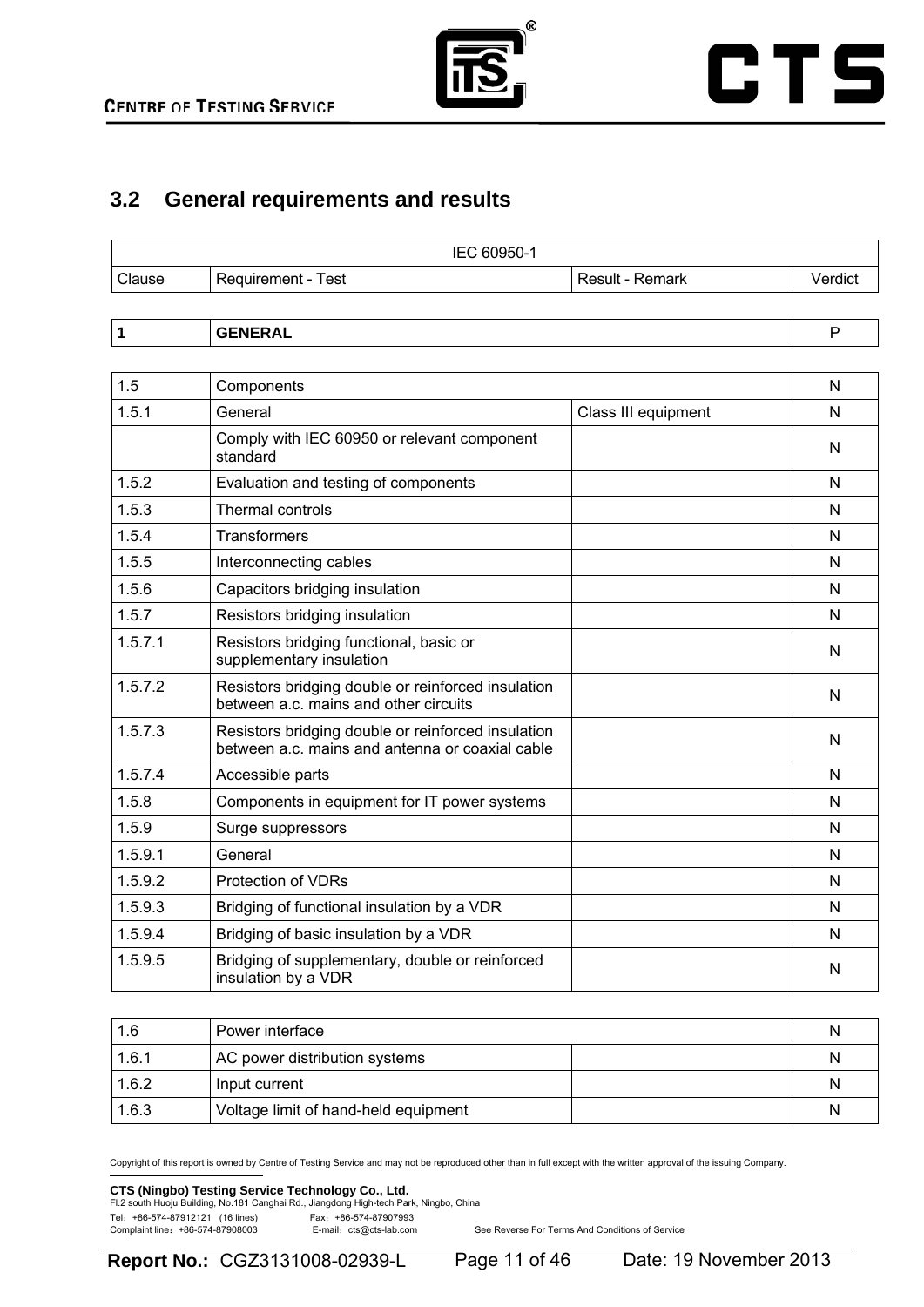

## **CTS**

| IEC 60950-1 |                    |                 |         |
|-------------|--------------------|-----------------|---------|
| Clause      | Requirement - Test | Result - Remark | Verdict |
| 1.6.4       | Neutral conductor  |                 | N       |

| 1.7     | Marking and instructions                                                             |                   | P |
|---------|--------------------------------------------------------------------------------------|-------------------|---|
| 1.7.1   | Power rating                                                                         |                   | P |
|         | Rated voltage(s) or voltage range(s) (V) :                                           | 3V                | P |
|         | Symbol for nature of supply, for d.c. only                                           | See marking plate | P |
|         | Rated frequency or rated frequency range (Hz) .:                                     |                   | N |
|         |                                                                                      | 20 <sub>m</sub> A | P |
|         | Manufacturer's name or trade-mark or identification                                  | See marking plate | P |
|         | Model identification or type reference :                                             | <b>WMTX</b>       | P |
|         | Symbol for Class II equipment only :                                                 | Class III         | N |
|         | Other markings and symbols                                                           | See marking plate | P |
| 1.7.2   | Safety instructions and marking                                                      |                   | P |
| 1.7.2.1 | General                                                                              |                   | P |
| 1.7.2.2 | <b>Disconnect devices</b>                                                            |                   | N |
| 1.7.2.3 | Overcurrent protective device                                                        |                   | N |
| 1.7.2.4 | IT power distribution systems                                                        |                   | N |
| 1.7.2.5 | Operator access with a tool                                                          |                   | N |
| 1.7.2.6 | Ozone                                                                                | No such parts     | N |
| 1.7.3   | Short duty cycles                                                                    |                   | N |
| 1.7.4   |                                                                                      | No such parts     | N |
|         | Methods and means of adjustment; reference to                                        |                   | N |
| 1.7.5   | Power outlets on the equipment                                                       |                   | N |
| 1.7.6   | Fuse identification (marking, special fusing<br>characteristics, cross-reference)  : |                   | N |
| 1.7.7   | Wiring terminals                                                                     |                   | N |
| 1.7.7.1 | Protective earthing and bonding terminals                                            |                   | N |
| 1.7.7.2 | Terminals for a.c. mains supply conductors                                           |                   | N |
| 1.7.7.3 | Terminals for d.c. mains supply conductors                                           |                   | N |
| 1.7.8   | Controls and indicators                                                              |                   | P |
| 1.7.8.1 | Identification, location and marking                                                 |                   | P |
| 1.7.8.2 |                                                                                      |                   | N |
| 1.7.8.3 | Symbols according to IEC 60417                                                       |                   | N |

Copyright of this report is owned by Centre of Testing Service and may not be reproduced other than in full except with the written approval of the issuing Company.

### **CTS (Ningbo) Testing Service Technology Co., Ltd.**<br>Fl.2 south Huoju Building, No.181 Canghai Rd., Jiangdong High-tech Park, Ningbo, China

Tel: +86-574-87912121 (16 lines)<br>Complaint line: +86-574-87908003 E-mail: cts@cts-lab.com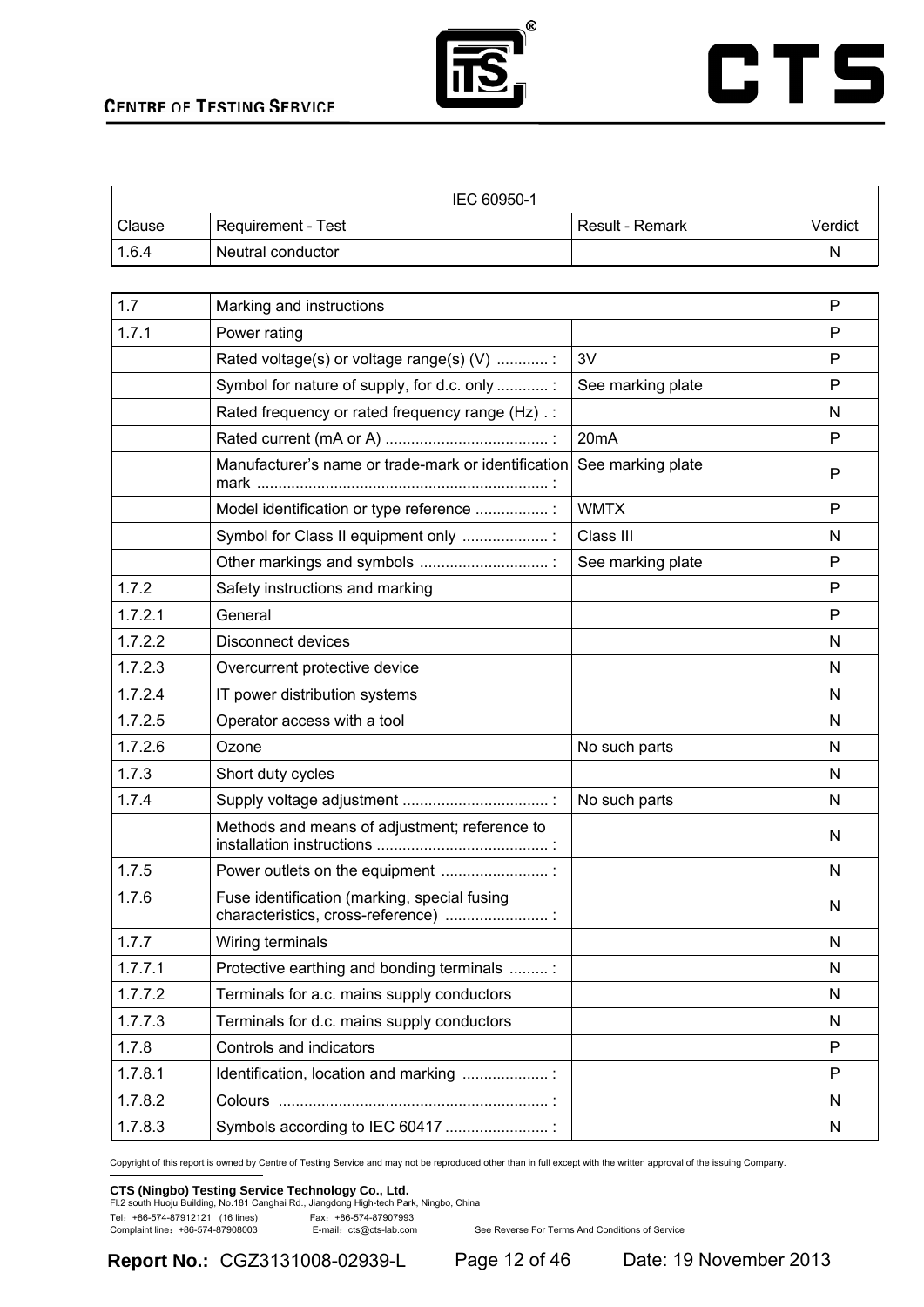

## **CTS**

| IEC 60950-1 |                                           |                 |         |
|-------------|-------------------------------------------|-----------------|---------|
| Clause      | <b>Requirement - Test</b>                 | Result - Remark | Verdict |
| 1.7.8.4     |                                           |                 | N       |
| 1.7.9       |                                           |                 | N       |
| 1.7.10      | Thermostats and other regulating devices  | No such parts   | N       |
| 1.7.11      | Durability                                |                 | P       |
| 1.7.12      | Removable parts                           |                 | P       |
| 1.7.13      |                                           |                 | P       |
|             |                                           |                 |         |
| 1.7.14      | Equipment for restricted access locations |                 | N       |

| $\overline{2}$ | <b>PROTECTION FROM HAZARDS</b>                                               |                     |   |
|----------------|------------------------------------------------------------------------------|---------------------|---|
| 2.1            | Protection from electric shock and energy hazards                            |                     |   |
| 2.1.1          | Protection in operator access areas                                          | Class III equipment | N |
| 2.1.1.1        | Access to energized parts                                                    |                     | N |
|                |                                                                              |                     | N |
|                | Test with test finger (Figure 2A)  :                                         |                     | N |
|                |                                                                              |                     | N |
|                | Test with test probe (Figure 2C)                                             |                     | N |
| 2.1.1.2        | <b>Battery compartments</b>                                                  | No TNV circuits     | N |
| 2.1.1.3        | Access to ELV wiring                                                         |                     | N |
|                | Working voltage (Vpeak or Vrms); minimum<br>distance through insulation (mm) |                     |   |
| 2.1.1.4        | Access to hazardous voltage circuit wiring                                   |                     | N |
| 2.1.1.5        |                                                                              |                     | N |
| 2.1.1.6        | Manual controls                                                              |                     | N |
| 2.1.1.7        | Discharge of capacitors in equipment                                         |                     | N |
|                | Measured voltage (V); time-constant (s)                                      |                     |   |
| 2.1.1.8        | Energy hazards - d.c. mains supply                                           |                     | N |
|                | a) Capacitor connected to the d.c. mains supply :                            |                     | N |
|                | b) Internal battery connected to the d.c. mains                              |                     | N |
| 2.1.1.9        |                                                                              |                     | N |
| 2.1.2          | Protection in service access areas                                           |                     | N |
| 2.1.3          | Protection in restricted access locations                                    |                     | N |

Copyright of this report is owned by Centre of Testing Service and may not be reproduced other than in full except with the written approval of the issuing Company.

**CTS (Ningbo) Testing Service Technology Co., Ltd.**<br>Fl.2 south Huoju Building, No.181 Canghai Rd., Jiangdong High-tech Park, Ningbo, China Tel: +86-574-87912121 (16 lines)<br>Complaint line: +86-574-87908003 E-mail: cts@cts-lab.com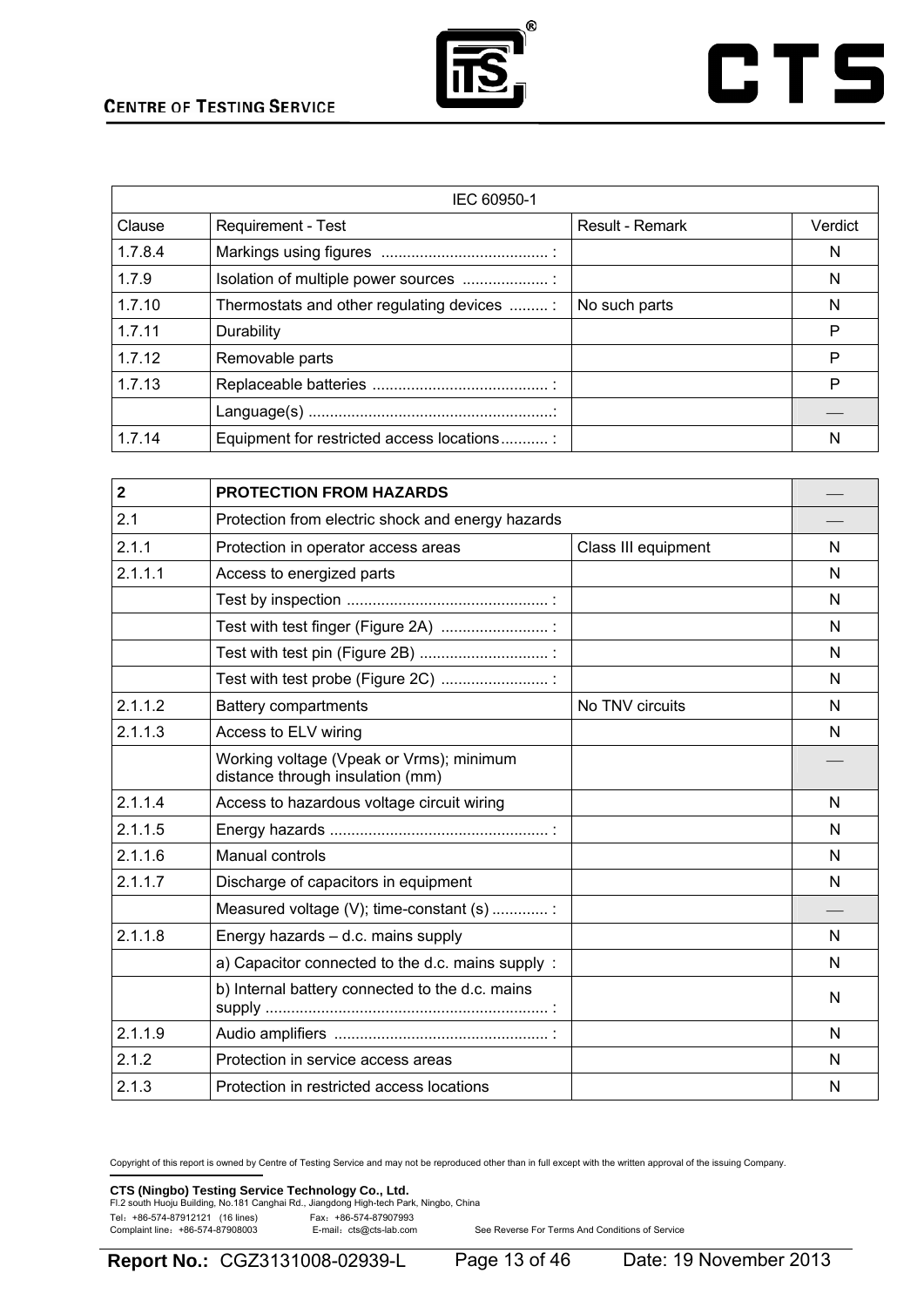



| IEC 60950-1 |                                                  |                 |         |
|-------------|--------------------------------------------------|-----------------|---------|
| Clause      | <b>Requirement - Test</b>                        | Result - Remark | Verdict |
| 2.2         | <b>SELV</b> circuits                             |                 |         |
| 2.2.1       | General requirements                             |                 | N       |
| 2.2.2       | Voltages under normal conditions (V)             |                 | N       |
| 2.2.3       | Voltages under fault conditions (V)              |                 | N       |
| 2.2.4       | Connection of SELV circuits to other circuits  : |                 | N       |

| 2.3     | <b>TNV</b> circuits                                         |   |
|---------|-------------------------------------------------------------|---|
| 2.3.1   | Limits                                                      | N |
|         |                                                             |   |
| 2.3.2   | Separation from other circuits and from accessible<br>parts | N |
| 2.3.2.1 | General requirements                                        | N |
| 2.3.2.2 | Protection by basic insulation                              | N |
| 2.3.2.3 | Protection by earthing                                      | N |
| 2.3.2.4 | Protection by other constructions                           | N |
| 2.3.3   | Separation from hazardous voltages                          | N |
|         |                                                             |   |
| 2.3.4   | Connection of TNV circuits to other circuits                | N |
|         |                                                             |   |
| 2.3.5   | Test for operating voltages generated externally            | N |

| 2.4   | Limited current circuits                                    |   |
|-------|-------------------------------------------------------------|---|
| 2.4.1 | General requirements                                        | N |
| 2.4.2 | Limit values                                                | N |
|       |                                                             |   |
|       |                                                             |   |
|       |                                                             |   |
|       | Measured circuit capacitance (nF or µF)                     |   |
| 2.4.3 | Connection of limited current circuits to other<br>circuits | N |

| Limited power sources        |   |
|------------------------------|---|
| a) Inherently limited output | N |
| b) Impedance limited output  | N |

Copyright of this report is owned by Centre of Testing Service and may not be reproduced other than in full except with the written approval of the issuing Company.

### **CTS (Ningbo) Testing Service Technology Co., Ltd.**<br>Fl.2 south Huoju Building, No.181 Canghai Rd., Jiangdong High-tech Park, Ningbo, China

Tel: +86-574-87912121 (16 lines)<br>Complaint line: +86-574-87908003 E-mail: cts@cts-lab.com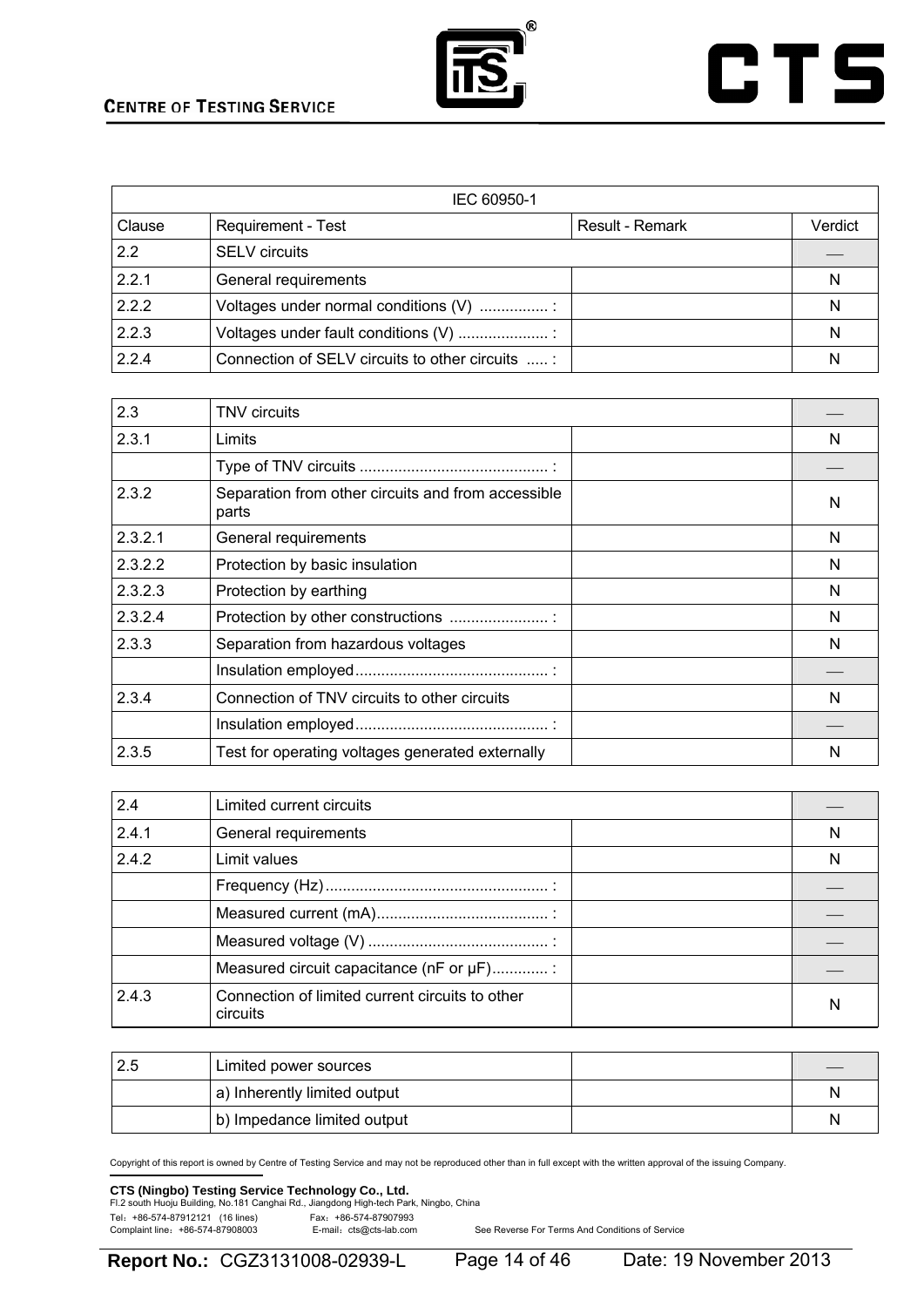

## **CTS**

| IEC 60950-1 |                                                                                           |                 |         |
|-------------|-------------------------------------------------------------------------------------------|-----------------|---------|
| Clause      | <b>Requirement - Test</b>                                                                 | Result - Remark | Verdict |
|             | c) Regulating network limited output under normal<br>operating and single fault condition |                 | N       |
|             | d) Overcurrent protective device limited output                                           |                 | N       |
|             | Max. output voltage (V), max. output current (A),                                         |                 |         |
|             | Current rating of overcurrent protective device (A)                                       |                 |         |

| 2.6     | Provisions for earthing and bonding                                                                         |                     |   |
|---------|-------------------------------------------------------------------------------------------------------------|---------------------|---|
| 2.6.1   | Protective earthing                                                                                         | Class III equipment | N |
| 2.6.2   | Functional earthing                                                                                         |                     | N |
| 2.6.3   | Protective earthing and protective bonding<br>conductors                                                    |                     | N |
| 2.6.3.1 | General                                                                                                     |                     | N |
| 2.6.3.2 | Size of protective earthing conductors                                                                      |                     | N |
|         | Rated current (A), cross-sectional area (mm2),                                                              |                     |   |
| 2.6.3.3 | Size of protective bonding conductors                                                                       |                     | N |
|         | Rated current (A), cross-sectional area (mm2),                                                              |                     |   |
| 2.6.3.4 | Resistance of earthing conductors and their<br>terminations; resistance $(\Omega)$ , voltage drop (V), test |                     | N |
| 2.6.3.5 |                                                                                                             |                     | N |
| 2.6.4   | <b>Terminals</b>                                                                                            |                     | N |
| 2.6.4.1 | General                                                                                                     |                     | N |
| 2.6.4.2 | Protective earthing and bonding terminals                                                                   |                     | N |
|         | Rated current (A), type, nominal thread diameter                                                            |                     |   |
| 2.6.4.3 | Separation of the protective earthing conductor<br>from protective bonding conductors                       |                     | N |
| 2.6.5   | Integrity of protective earthing                                                                            |                     | N |
| 2.6.5.1 | Interconnection of equipment                                                                                |                     | N |
| 2.6.5.2 | Components in protective earthing conductors and<br>protective bonding conductors                           |                     | N |
| 2.6.5.3 | Disconnection of protective earth                                                                           |                     | N |
| 2.6.5.4 | Parts that can be removed by an operator                                                                    |                     | N |
| 2.6.5.5 | Parts removed during servicing                                                                              |                     | N |

Copyright of this report is owned by Centre of Testing Service and may not be reproduced other than in full except with the written approval of the issuing Company.

### **CTS (Ningbo) Testing Service Technology Co., Ltd.**<br>Fl.2 south Huoju Building, No.181 Canghai Rd., Jiangdong High-tech Park, Ningbo, China

Tel: +86-574-87912121 (16 lines)<br>Complaint line: +86-574-87908003 E-mail: cts@cts-lab.com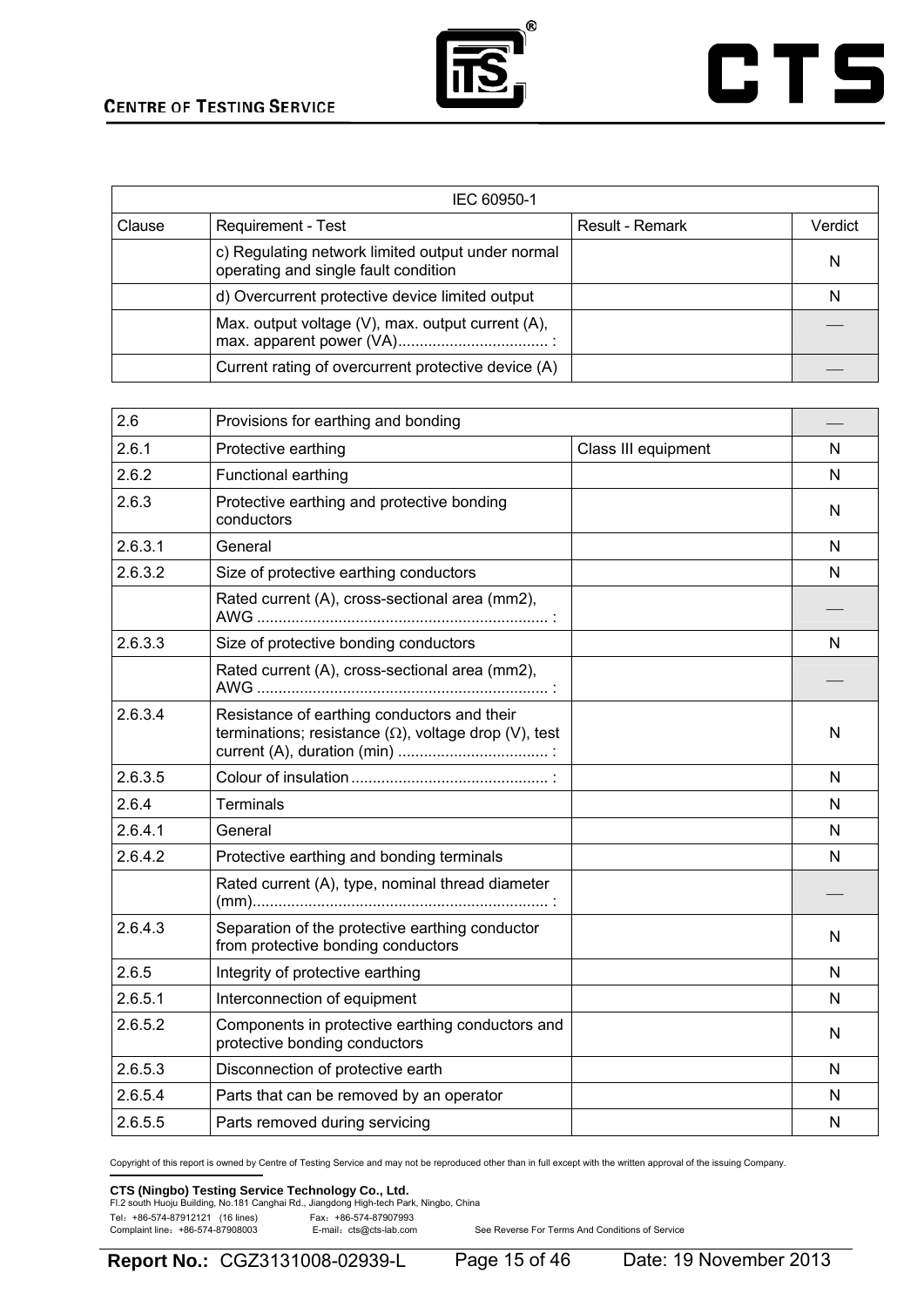

## **CTS**

| IEC 60950-1 |                                                                       |                 |         |
|-------------|-----------------------------------------------------------------------|-----------------|---------|
| Clause      | Requirement - Test                                                    | Result - Remark | Verdict |
| 2.6.5.6     | Corrosion resistance                                                  |                 | N       |
| 2.6.5.7     | Screws for protective bonding                                         |                 | N       |
| 2.6.5.8     | Reliance on telecommunication network or cable<br>distribution system | No such parts   | N       |

| 2.7   | Overcurrent and earth fault protection in primary circuits      |                     |   |
|-------|-----------------------------------------------------------------|---------------------|---|
| 2.7.1 | <b>Basic requirements</b>                                       | Class III equipment | N |
|       | Instructions when protection relies on building<br>installation |                     | N |
| 2.7.2 | Faults not simulated in 5.3.7                                   |                     | N |
| 2.7.3 | Short-circuit backup protection                                 |                     | N |
| 2.7.4 | Number and location of protective devices :                     |                     | N |
| 2.7.5 | Protection by several devices                                   |                     | N |
| 2.7.6 |                                                                 |                     | N |

| 2.8     | Safety interlocks           |               |   |
|---------|-----------------------------|---------------|---|
| 2.8.1   | General principles          | No such parts | N |
| 2.8.2   | Protection requirements     |               | N |
| 2.8.3   | Inadvertent reactivation    |               | N |
| 2.8.4   | Fail-safe operation         |               | N |
| 2.8.5   | Moving parts                |               | N |
| 2.8.6   | Overriding                  |               | N |
| 2.8.7   | Switches and relays         |               | P |
| 2.8.7.1 |                             |               | P |
| 2.8.7.2 | Overload test               |               | P |
| 2.8.7.3 | Endurance test              |               | P |
| 2.8.7.4 | Electric strength test      |               | P |
| 2.8.8   | <b>Mechanical actuators</b> |               | N |

| 2.9   | Electrical insulation                   |                           |  |
|-------|-----------------------------------------|---------------------------|--|
| 2.9.1 | Properties of insulating materials      |                           |  |
| 2.9.2 | Humidity conditioning                   |                           |  |
|       | Relative humidity (%), temperature (°C) | $\vert$ 93 %, 25 °C, 48 h |  |
| 2.9.3 | Grade of insulation                     |                           |  |

Copyright of this report is owned by Centre of Testing Service and may not be reproduced other than in full except with the written approval of the issuing Company.

## **CTS (Ningbo) Testing Service Technology Co., Ltd.**<br>Fl.2 south Huoju Building, No.181 Canghai Rd., Jiangdong High-tech Park, Ningbo, China

Tel: +86-574-87912121 (16 lines)<br>Complaint line: +86-574-87908003 E-mail: cts@cts-lab.com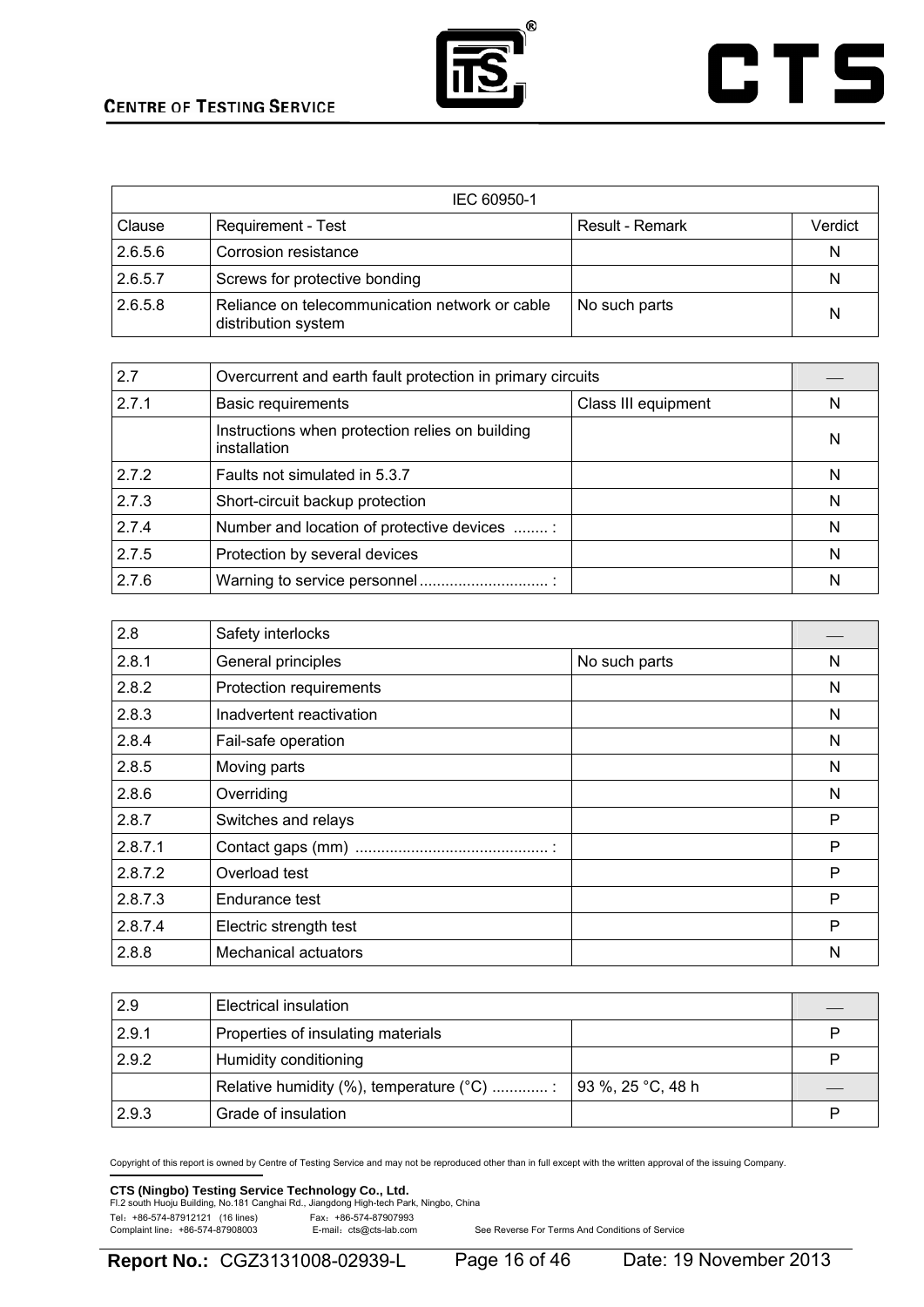



| IEC 60950-1 |                                    |                 |         |
|-------------|------------------------------------|-----------------|---------|
| Clause      | <b>Requirement - Test</b>          | Result - Remark | Verdict |
| 2.9.4       | Separation from hazardous voltages |                 |         |
|             |                                    | I Method 1      |         |

| 2.10     | Clearances, creepage distances and distances through insulation              |                     |              |
|----------|------------------------------------------------------------------------------|---------------------|--------------|
| 2.10.1   | General                                                                      | Class III equipment | N            |
| 2.10.1.1 |                                                                              |                     | N            |
| 2.10.1.2 |                                                                              |                     | N            |
| 2.10.1.3 | Reduced values for functional insualtion                                     |                     | N            |
| 2.10.1.4 | Intervening unconnected conductive parts                                     |                     | N            |
| 2.10.1.5 | Insulation with varying dimensions                                           |                     | N            |
| 2.10.1.6 | Special separation requirements                                              |                     | N            |
| 2.10.1.7 | Insulation in circuits generating starting pulses                            |                     | N            |
| 2.10.2   | Determination of working voltage                                             |                     | N            |
| 2.10.2.1 | General                                                                      |                     | N            |
| 2.10.2.2 | RMS working voltage                                                          |                     | N            |
| 2.10.2.3 | Peak working voltage                                                         |                     | N            |
| 2.10.3   | Clearances                                                                   |                     | N            |
| 2.10.3.1 | General                                                                      |                     | N            |
| 2.10.3.2 | Mains transient voltages                                                     |                     | N            |
|          |                                                                              |                     | N            |
|          | b) Earthed d.c. mains supplies                                               |                     | N            |
|          | c) Unearthed d.c. mains supplies :                                           |                     | N            |
|          |                                                                              |                     | N            |
| 2.10.3.3 | Clearances in primary circuits                                               |                     | N            |
| 2.10.3.4 | Clearances in secondary circuits                                             |                     | N            |
| 2.10.3.5 | Clearances in circuits having starting pulses                                |                     | N            |
| 2.10.3.6 | Transients from a.c. mains supply                                            |                     | N            |
| 2.10.3.7 | Transients from d.c. mains supply                                            |                     | N            |
| 2.10.3.8 | Transients from telecommunication networks and<br>cable distribution systems |                     | N            |
| 2.10.3.9 | Measurement of transient voltage levels                                      |                     | N            |
|          | a) Transients from a mains suplply                                           |                     | N            |
|          |                                                                              |                     | N            |
|          |                                                                              |                     | $\mathsf{N}$ |

Copyright of this report is owned by Centre of Testing Service and may not be reproduced other than in full except with the written approval of the issuing Company.

### **CTS (Ningbo) Testing Service Technology Co., Ltd.**<br>Fl.2 south Huoju Building, No.181 Canghai Rd., Jiangdong High-tech Park, Ningbo, China

Tel: +86-574-87912121 (16 lines)<br>Complaint line: +86-574-87908003 E-mail: cts@cts-lab.com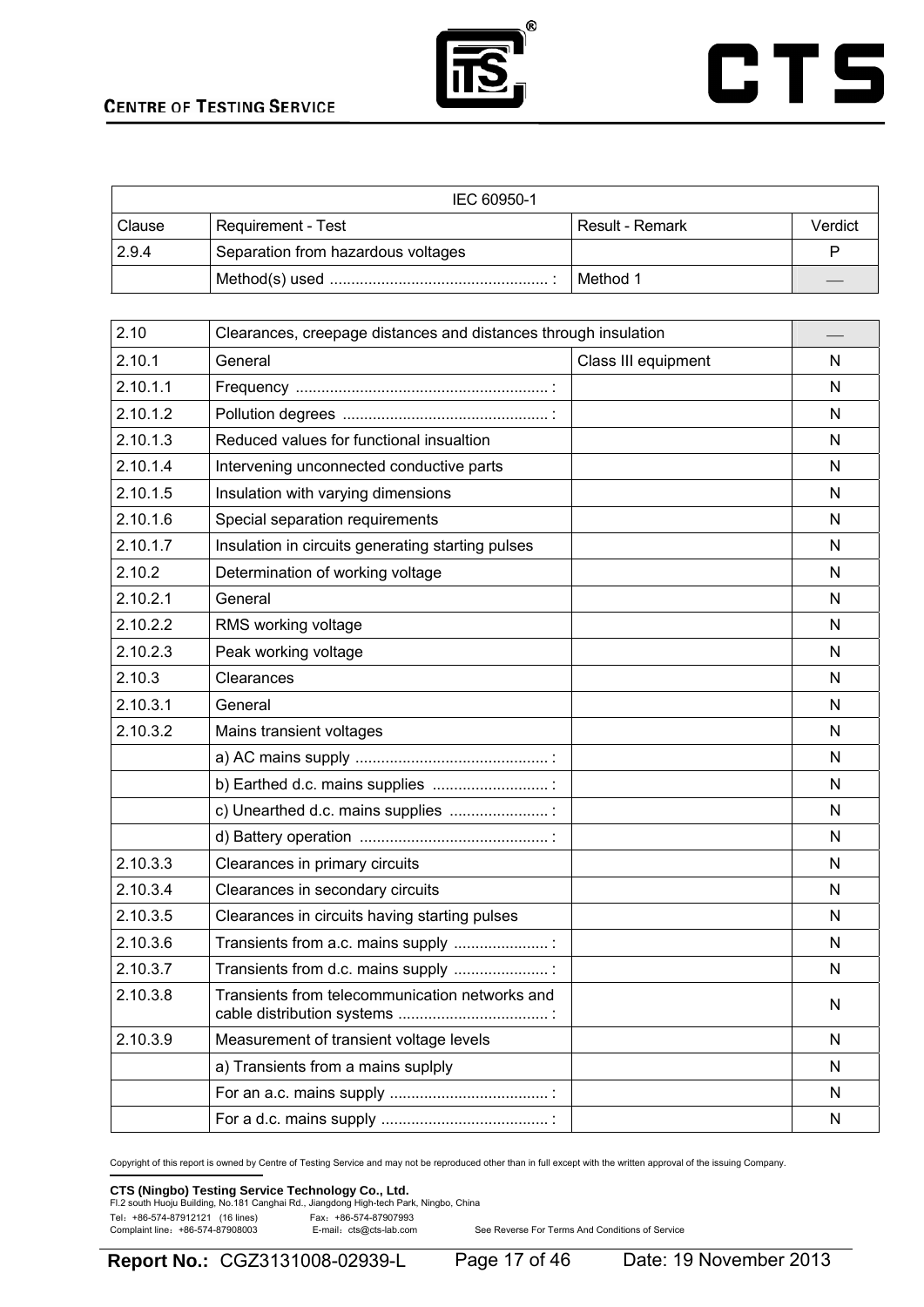

## **CTS**

| IEC 60950-1 |                                                       |                 |         |
|-------------|-------------------------------------------------------|-----------------|---------|
| Clause      | Requirement - Test                                    | Result - Remark | Verdict |
|             | b) Transients from a telecommunication network :      |                 | N       |
| 2.10.4      | Creepage distances                                    |                 | N       |
| 2.10.4.1    | General                                               |                 | N       |
| 2.10.4.2    | Material group and caomparative tracking index        |                 | N       |
|             |                                                       |                 |         |
| 2.10.4.3    | Minimum creepage distances                            |                 | N       |
| 2.10.5      | Solid insulation                                      |                 | N       |
| 2.10.5.1    | General                                               |                 | N       |
| 2.10.5.2    | Distances through insulation                          |                 | N       |
| 2.10.5.3    | Insulating compound as solid insulation               |                 | N       |
| 2.10.5.4    | Semiconductor devices                                 |                 | N       |
| 2.10.5.5.   | Cemented joints                                       |                 | N       |
| 2.10.5.6    | Thin sheet material - General                         |                 | N       |
| 2.10.5.7    | Separable thin sheet material                         |                 | N       |
|             |                                                       |                 |         |
| 2.10.5.8    | Non-separable thin sheet material                     |                 | N       |
| 2.10.5.9    | Thin sheet material - standard test procedure         |                 | N       |
|             | Electric strength test                                |                 |         |
| 2.10.5.10   | Thin sheet material - alternative test procedure      |                 | N       |
|             | Electric strength test                                |                 |         |
| 2.10.5.11   | Insulation in wound components                        |                 | N       |
| 2.10.5.12   | Wire in wound components                              |                 | N       |
|             |                                                       |                 | N       |
|             | a) Basic insulation not under stress                  |                 | N       |
|             | b) Basic, supplemetary, reinforced insulation  :      |                 | N       |
|             | c) Compliance with Annex U                            |                 | N       |
|             | Two wires in contact inside wound component;          |                 | N       |
| 2.10.5.13   | Wire with solvent-based enamel in wound<br>components |                 | N       |
|             | Electric strength test                                |                 |         |
|             | Routine test                                          |                 | N       |
| 2.10.5.14   | Additional insulation in wound components             |                 | N       |
|             |                                                       |                 | N       |

Copyright of this report is owned by Centre of Testing Service and may not be reproduced other than in full except with the written approval of the issuing Company.

### **CTS (Ningbo) Testing Service Technology Co., Ltd.**<br>Fl.2 south Huoju Building, No.181 Canghai Rd., Jiangdong High-tech Park, Ningbo, China

Tel: +86-574-87912121 (16 lines)<br>Complaint line: +86-574-87908003 E-mail: cts@cts-lab.com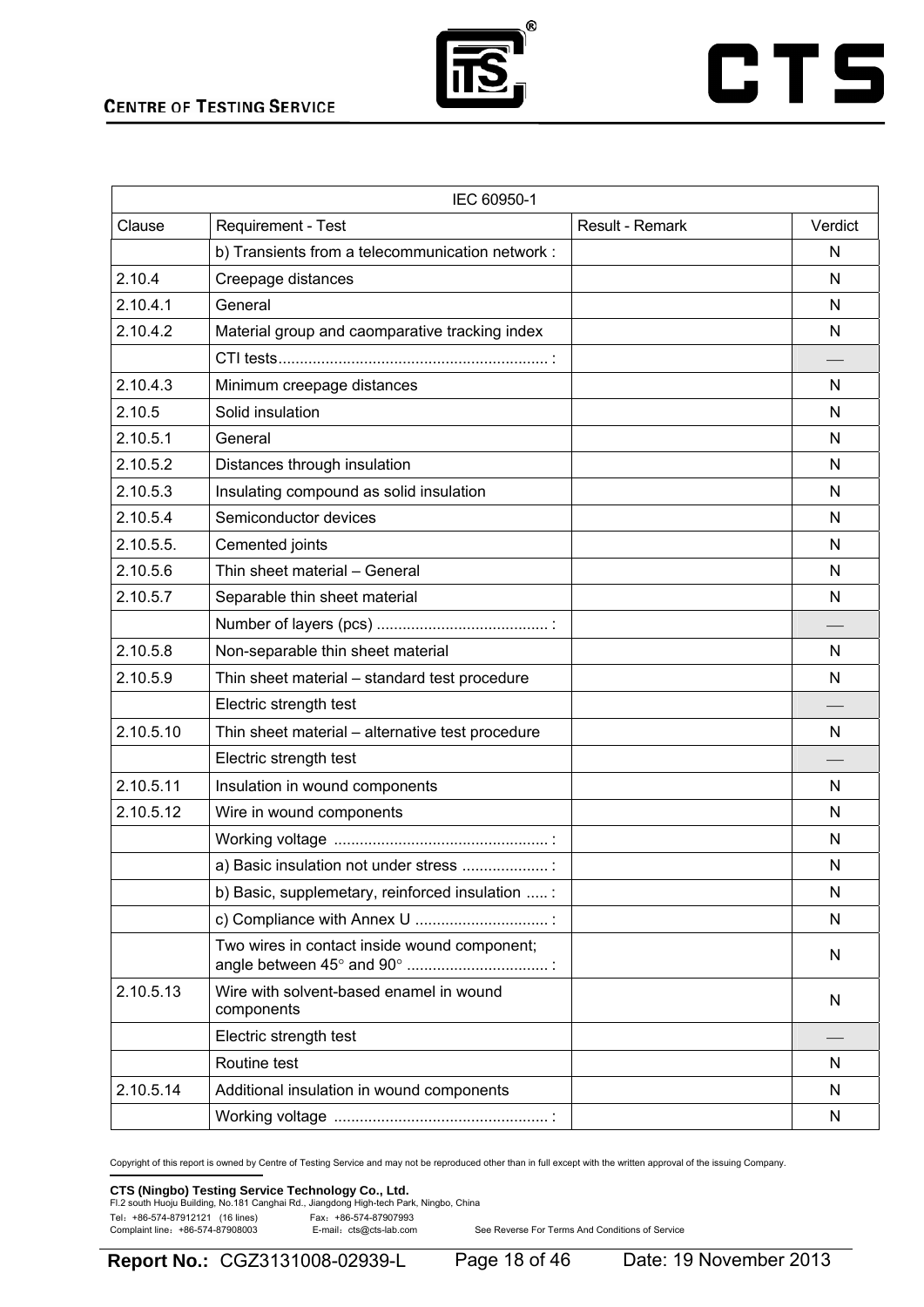

## **CTS**

|          | IEC 60950-1                                                                   |                 |         |
|----------|-------------------------------------------------------------------------------|-----------------|---------|
| Clause   | Requirement - Test                                                            | Result - Remark | Verdict |
|          | - Basic insulation not under stress                                           |                 | N       |
|          | - Supplemetary, reinforced insulation                                         |                 | N       |
| 2.10.6   | Construction of printed boards                                                |                 | N       |
| 2.10.6.1 | Uncoated printed boards                                                       |                 | N       |
| 2.10.6.2 | Coated printed boards                                                         |                 | N       |
| 2.10.6.3 | Insulation between conductors on the same inner<br>surface of a printed board |                 | N       |
| 2.10.6.4 | Insulation between conductors on different layers of<br>a printed board       |                 | N       |
|          | Distance through insulation                                                   |                 | N       |
|          | Number of insulation layers (pcs)                                             |                 | N       |
| 2.10.7   | Component external terminations                                               |                 | N       |
| 2.10.8   | Tests on coated printed boards and coated<br>components                       |                 | N       |
| 2.10.8.1 | Sample preparation and preliminary inspection                                 |                 | N       |
| 2.10.8.2 | Thermal conditioning                                                          |                 | N       |
| 2.10.8.3 | Electric strength test                                                        |                 | N       |
| 2.10.8.4 | Abrasion resistance test                                                      |                 | N       |
| 2.10.9   | Thermal cycling                                                               |                 | N       |
| 2.10.10  | Test for Pollution Degree 1 environment and<br>insulating compound            |                 | N       |
| 2.10.11  | Tests for semiconductor devices and cemented<br>joints                        |                 | N       |
| 2.10.12  | Enclosed and sealed parts                                                     |                 | N       |

| 3     | <b>WIRING, CONNECTIONS AND SUPPLY</b>          |   |
|-------|------------------------------------------------|---|
| 3.1   | General                                        |   |
| 3.1.1 | Current rating and overcurrent protection      | P |
| 3.1.2 | Protection against mechanical damage           | P |
| 3.1.3 | Securing of internal wiring                    | P |
| 3.1.4 | Insulation of conductors                       | P |
| 3.1.5 | Beads and ceramic insulators<br>No such parts  | N |
| 3.1.6 | Screws for electrical contact pressure         | N |
| 3.1.7 | Insulating materials in electrical connections | N |
| 3.1.8 | Self-tapping and spaced thread screws          | N |

Copyright of this report is owned by Centre of Testing Service and may not be reproduced other than in full except with the written approval of the issuing Company.

### **CTS (Ningbo) Testing Service Technology Co., Ltd.**<br>Fl.2 south Huoju Building, No.181 Canghai Rd., Jiangdong High-tech Park, Ningbo, China

Tel: +86-574-87912121 (16 lines)<br>Complaint line: +86-574-87908003 E-mail: cts@cts-lab.com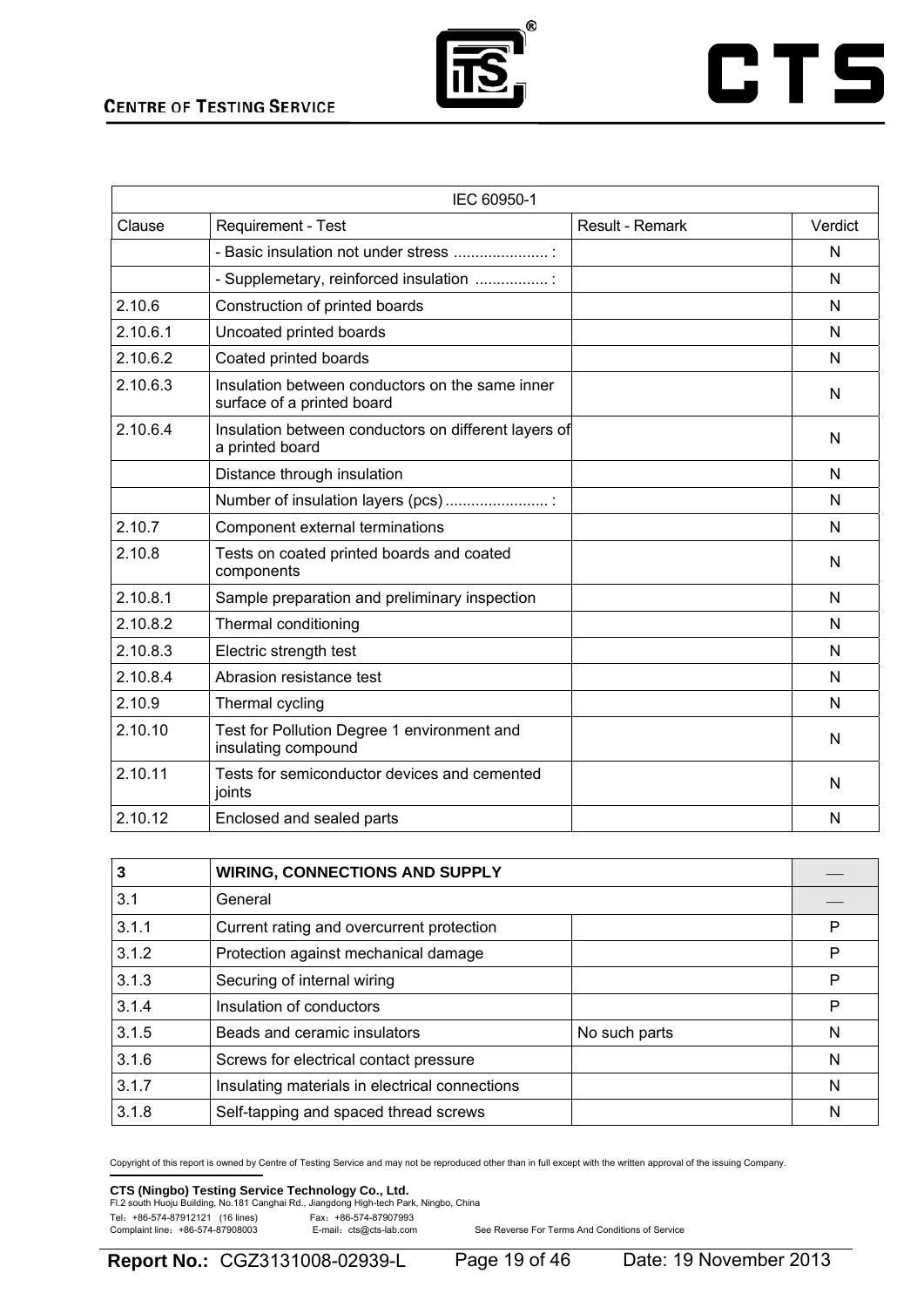

## **CTS**

| IEC 60950-1   |                           |                 |         |
|---------------|---------------------------|-----------------|---------|
| <b>Clause</b> | Requirement - Test        | Result - Remark | Verdict |
| 3.1.9         | Termination of conductors |                 |         |
|               | 10 N pull test            |                 |         |
| 3.1.10        | Sleeving on wiring        |                 | N       |

| 3.2     | Connection to a mains supply                                |   |
|---------|-------------------------------------------------------------|---|
| 3.2.1   | Means of connection                                         | N |
| 3.2.1.1 | Connection to an a.c. mains supply                          | N |
| 3.2.1.2 | Connection to a d.c. mains supply                           | N |
| 3.2.2   | Multiple supply connections                                 | N |
| 3.2.3   | Permanently connected equipment                             | N |
|         | Number of conductors, diameter of cable and                 |   |
| 3.2.4   | Appliance inlets                                            | N |
| 3.2.5   | Power supply cords                                          | N |
| 3.2.5.1 | AC power supply cords                                       | N |
|         |                                                             |   |
|         | Rated current (A), cross-sectional area (mm <sup>2</sup> ), |   |
| 3.2.5.2 | DC power supply cords                                       | N |
| 3.2.6   | Cord anchorages and strain relief                           | N |
|         | Mass of equipment (kg), pull (N)                            |   |
|         | Longitudinal displacement (mm)                              |   |
| 3.2.7   | Protection against mechanical damage                        | N |
| 3.2.8   | Cord guards                                                 | N |
|         | Diameter or minor dimension D (mm); test mass (g)           |   |
|         |                                                             |   |
|         | Radius of curvature of cord (mm)                            |   |
| 3.2.9   | Supply wiring space                                         | N |

| 3.3   | Wiring terminals for connection of external conductors |   |
|-------|--------------------------------------------------------|---|
| 3.3.1 | Wiring terminals                                       | N |
| 3.3.2 | Connection of non-detachable power supply cords        | N |
| 3.3.3 | Screw terminals                                        | N |
| 3.3.4 | Conductor sizes to be connected                        | N |

Copyright of this report is owned by Centre of Testing Service and may not be reproduced other than in full except with the written approval of the issuing Company.

### **CTS (Ningbo) Testing Service Technology Co., Ltd.**<br>Fl.2 south Huoju Building, No.181 Canghai Rd., Jiangdong High-tech Park, Ningbo, China

Tel: +86-574-87912121 (16 lines)<br>Complaint line: +86-574-87908003 E-mail: cts@cts-lab.com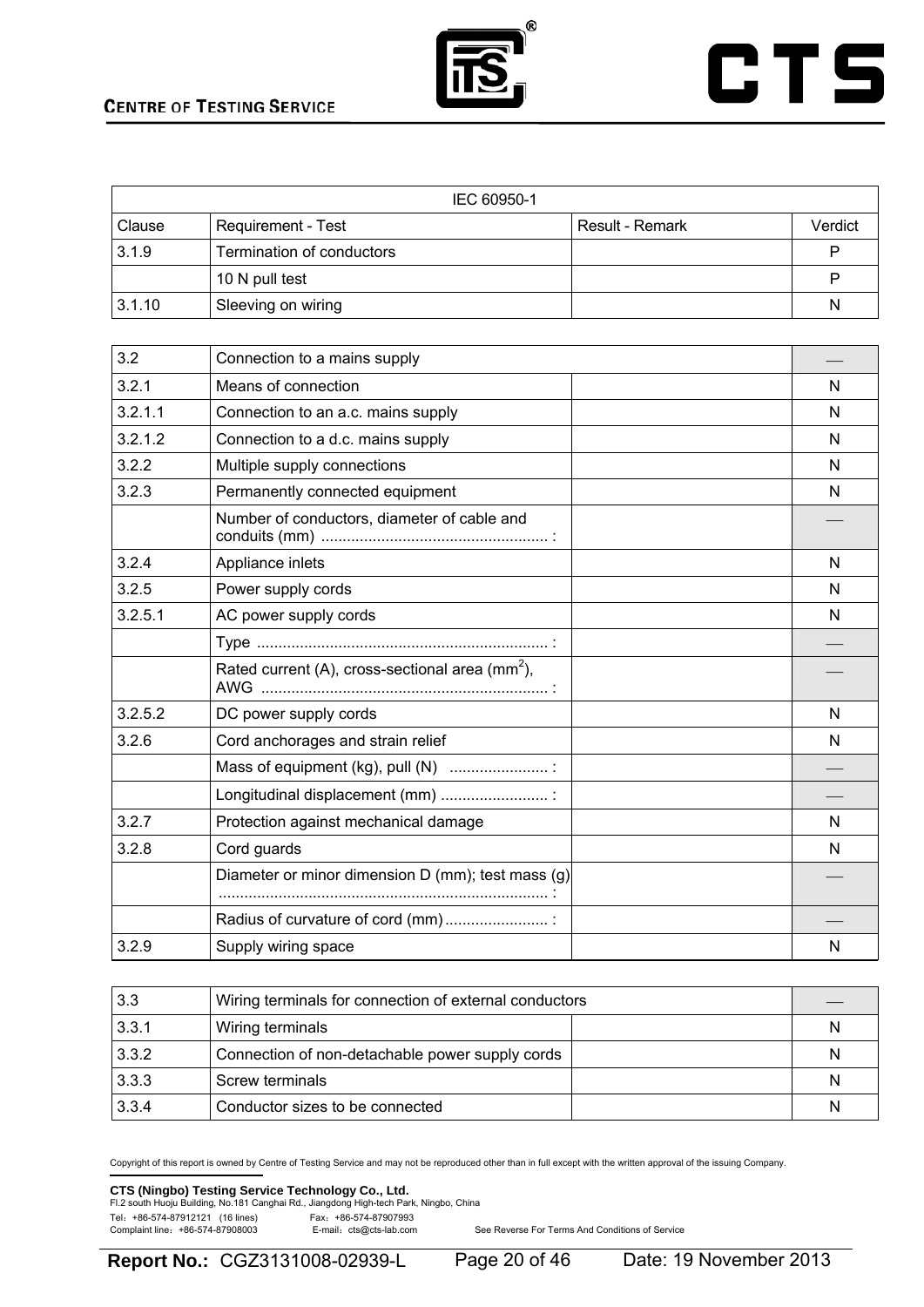

## **CTS**

| IEC 60950-1 |                                                     |                 |         |
|-------------|-----------------------------------------------------|-----------------|---------|
| Clause      | Requirement - Test                                  | Result - Remark | Verdict |
|             | Rated current (A), cord/cable type, cross-sectional |                 |         |
| 3.3.5       | Wiring terminal sizes                               |                 | N       |
|             | Rated current (A), type, nominal thread diameter    |                 |         |
| 3.3.6       | Wiring terminal design                              |                 | N       |
| 3.3.7       | Grouping of wiring terminals                        |                 | N       |
| 3.3.8       | Stranded wire                                       |                 | N       |

| 3.4    | Disconnection from the mains supply                  |   |
|--------|------------------------------------------------------|---|
| 3.4.1  | General requirement                                  | N |
| 3.4.2  | Disconnect devices                                   | N |
| 3.4.3  | Permanently connected equipment                      | N |
| 3.4.4  | Parts which remain energized                         | N |
| 3.4.5  | Switches in flexible cords                           | N |
| 3.4.6  | Number of poles - single-phase and d.c.<br>equipment | N |
| 3.4.7  | Number of poles - three-phase equipment              | N |
| 3.4.8  | Switches as disconnect devices                       | N |
| 3.4.9  | Plugs as disconnect devices                          | N |
| 3.4.10 | Interconnected equipment                             | N |
| 3.4.11 | Multiple power sources                               | N |

| 3.5   | Interconnection of equipment             |   |
|-------|------------------------------------------|---|
| 3.5.1 | General requirements                     | N |
| 3.5.2 |                                          | N |
| 3.5.3 | ELV circuits as interconnection circuits | N |
| 3.5.4 | Data ports for additional equipment      | N |

|    | <b>PHYSICAL REQUIREMENTS</b> |   |
|----|------------------------------|---|
| 4. | Stability                    |   |
|    | Angle of 10°                 | N |
|    |                              | N |

Copyright of this report is owned by Centre of Testing Service and may not be reproduced other than in full except with the written approval of the issuing Company.

### **CTS (Ningbo) Testing Service Technology Co., Ltd.**<br>Fl.2 south Huoju Building, No.181 Canghai Rd., Jiangdong High-tech Park, Ningbo, China

Tel: +86-574-87912121 (16 lines)<br>Complaint line: +86-574-87908003 E-mail: cts@cts-lab.com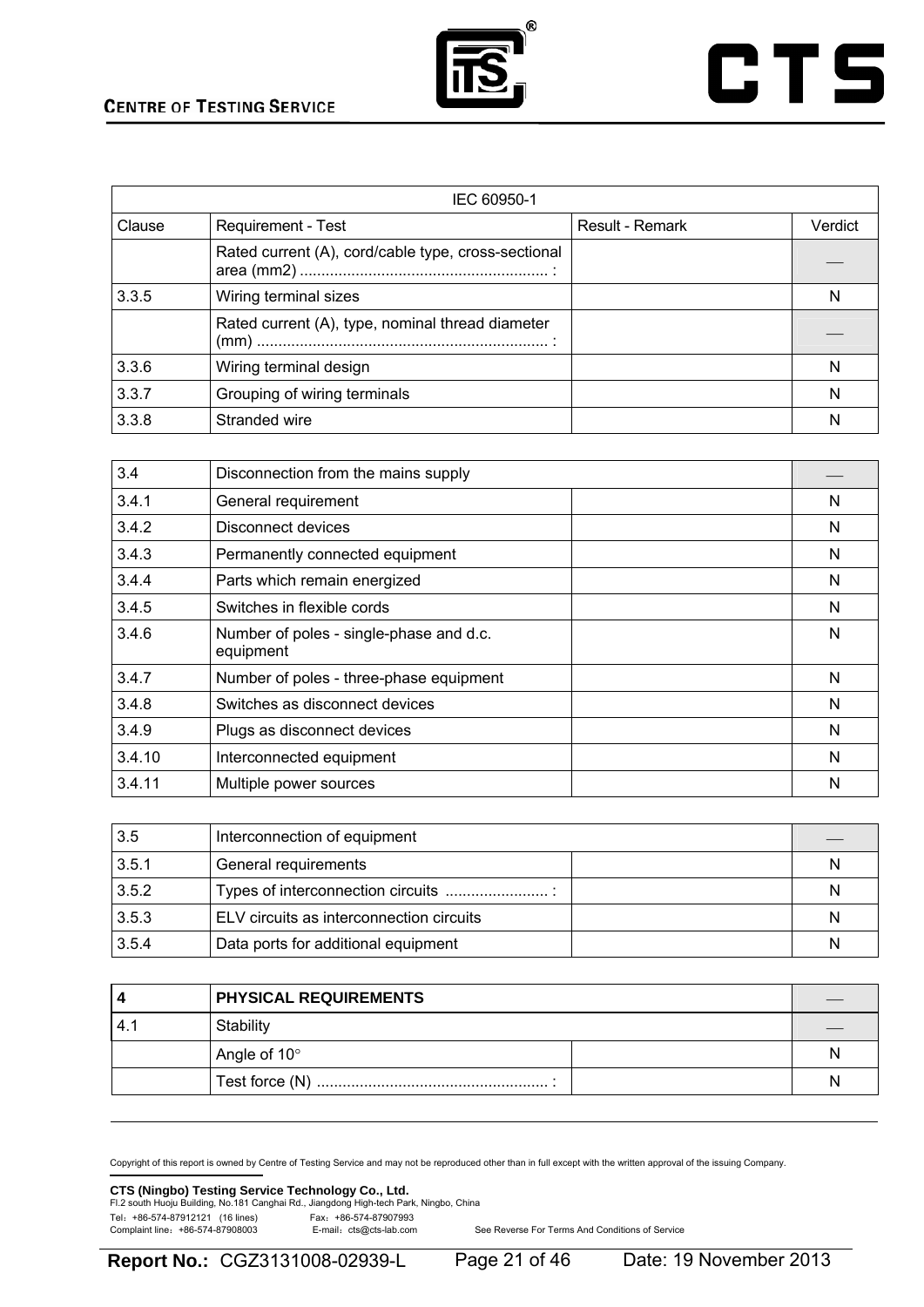

## **CTS**

| IEC 60950-1 |                                                  |                    |         |  |
|-------------|--------------------------------------------------|--------------------|---------|--|
| Clause      | Requirement - Test                               | Result - Remark    | Verdict |  |
| 4.2         | Mechanical strength                              |                    |         |  |
| 4.2.1       | General                                          |                    | P       |  |
| 4.2.2       | Steady force test, 10 N                          | Remain intact      | P       |  |
| 4.2.3       | Steady force test, 30 N                          | Remain intact      | P       |  |
| 4.2.4       | Steady force test, 250 N                         | No hazardous parts | P       |  |
| 4.2.5       | Impact test                                      | No hazardous parts | N       |  |
|             | Fall test                                        |                    | N       |  |
|             | Swing test                                       |                    | N       |  |
| 4.2.6       |                                                  |                    | N       |  |
| 4.2.7       | Stress relief test                               |                    | N       |  |
| 4.2.8       | Cathode ray tubes                                | No such parts      | N       |  |
|             | Picture tube separately certified                |                    | N       |  |
| 4.2.9       | High pressure lamps                              | No such parts      | N       |  |
| 4.2.10      | Wall or ceiling mounted equipment; force $(N)$ : | 50N                | P       |  |

| 4.3    | Design and construction                                   |               |   |
|--------|-----------------------------------------------------------|---------------|---|
| 4.3.1  | Edges and corners                                         |               | P |
| 4.3.2  | Handles and manual controls; force (N)                    |               | N |
| 4.3.3  | Adjustable controls                                       |               | N |
| 4.3.4  | Securing of parts                                         |               | P |
| 4.3.5  | Connection by plugs and sockets                           |               | N |
| 4.3.6  | Direct plug-in equipment                                  |               | N |
|        |                                                           |               |   |
|        | Compliance with the relevant mains plug standard          |               | N |
| 4.3.7  | Heating elements in earthed equipment                     | No such parts | N |
| 4.3.8  | <b>Batteries</b>                                          |               | P |
|        | - Overcharging of a rechargeable battery                  |               | N |
|        | - Unintentional charging of a non-rechargeable<br>battery |               | P |
|        | - Reverse charging of a rechargeable battery              |               | N |
|        | - Excessive discharging rate for any battery              |               | N |
| 4.3.9  | Oil and grease                                            | No such parts | N |
| 4.3.10 | Dust, powders, liquids and gases                          |               | N |

Copyright of this report is owned by Centre of Testing Service and may not be reproduced other than in full except with the written approval of the issuing Company.

### **CTS (Ningbo) Testing Service Technology Co., Ltd.**<br>Fl.2 south Huoju Building, No.181 Canghai Rd., Jiangdong High-tech Park, Ningbo, China

Tel: +86-574-87912121 (16 lines)<br>Complaint line: +86-574-87908003 E-mail: cts@cts-lab.com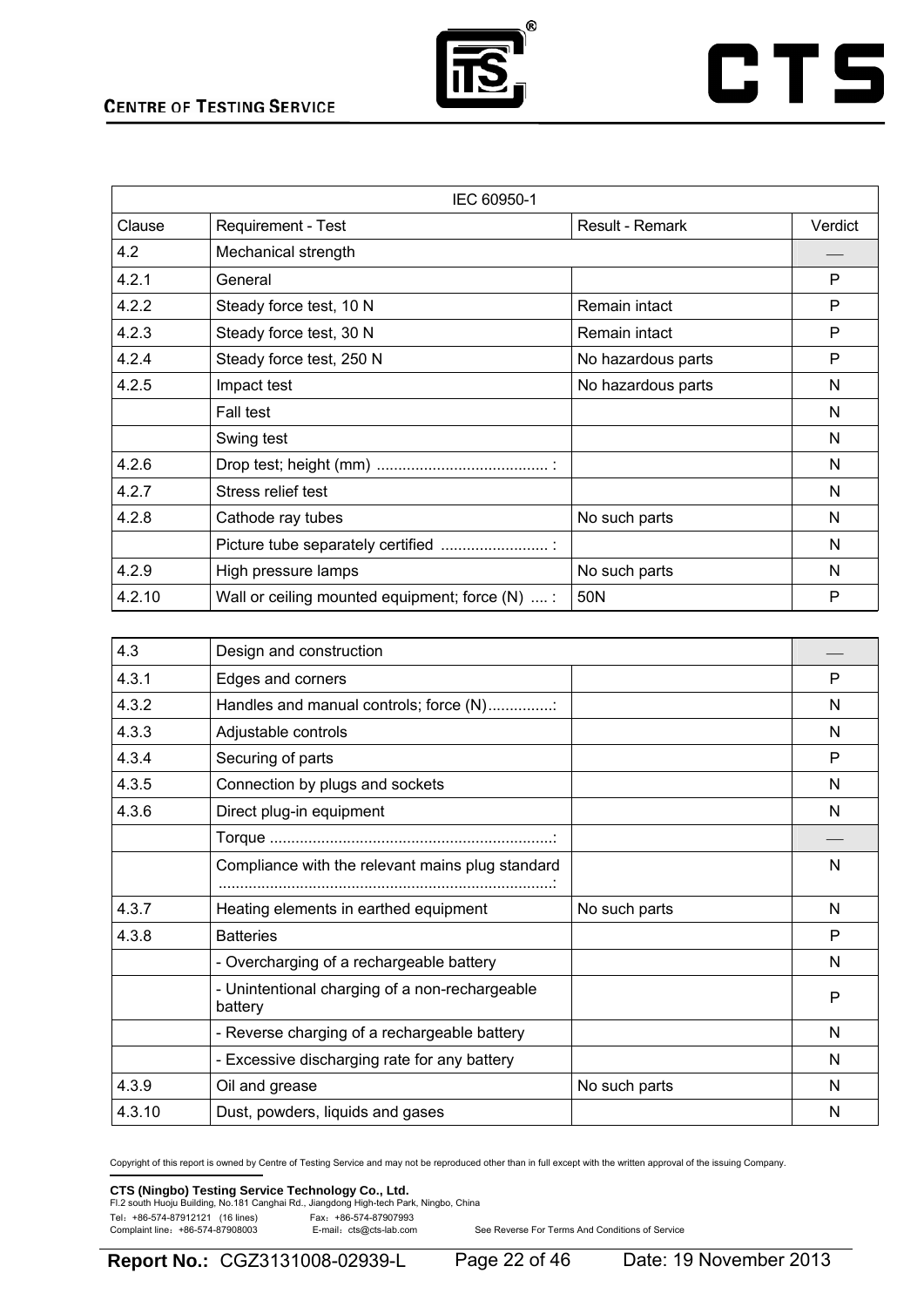

## **CTS**

|            | IEC 60950-1                                        |                               |         |
|------------|----------------------------------------------------|-------------------------------|---------|
| Clause     | Requirement - Test                                 | Result - Remark               | Verdict |
| 4.3.11     | Containers for liquids or gases                    |                               | N       |
| 4.3.12     |                                                    |                               | N       |
|            |                                                    |                               | N       |
|            |                                                    |                               | N       |
| 4.3.13     | Radiation                                          |                               | P       |
| 4.3.13.1   | General                                            |                               | P       |
| 4.3.13.2   | Ionizing radiation                                 |                               | N       |
|            |                                                    |                               |         |
|            | Measured high-voltage (kV)                         |                               |         |
|            | Measured focus voltage (kV)                        |                               |         |
|            |                                                    |                               |         |
| 4.3.13.3   | Effect of ultraviolet (UV) radiation on materials  |                               | N       |
|            | Part, property, retention after test, flammability |                               | N       |
| 4.3.13.4   | Human exposure to ultraviolet (UV) radiation :     |                               | N       |
| 4.3.13.5   | Laser (including laser diodes) and LEDs            |                               | P       |
| 4.3.13.5.1 | Lasers (including laser diodes)                    |                               | N       |
|            |                                                    |                               |         |
| 4.3.13.5.2 | Light emitting diodes (LEDs)                       |                               | P       |
|            |                                                    | Only used for indicator light |         |
| 4.3.13.6   |                                                    |                               | N       |

| 4.4   | Protection against hazardous moving parts |               |   |
|-------|-------------------------------------------|---------------|---|
| 4.4.1 | General                                   | No such parts | N |
| 4.4.2 | Protection in operator access areas       |               | N |
| 4.4.3 | Protection in restricted access locations |               | N |
| 4.4.4 | Protection in service access areas        |               | N |

| 4.5   | Thermal requirements              |                          | P |
|-------|-----------------------------------|--------------------------|---|
| 4.5.1 | General                           |                          | P |
| 4.5.2 | Temperature tests                 |                          | P |
|       | Normal load condition per Annex L |                          |   |
| 4.5.3 | Temperature limits for materials  | (see appended table 4.5) | P |
| 4.5.4 | Touch temperature limits          | (see appended table 4.5) | P |

Copyright of this report is owned by Centre of Testing Service and may not be reproduced other than in full except with the written approval of the issuing Company.

## **CTS (Ningbo) Testing Service Technology Co., Ltd.**<br>Fl.2 south Huoju Building, No.181 Canghai Rd., Jiangdong High-tech Park, Ningbo, China

Tel: +86-574-87912121 (16 lines)<br>Complaint line: +86-574-87908003 E-mail: cts@cts-lab.com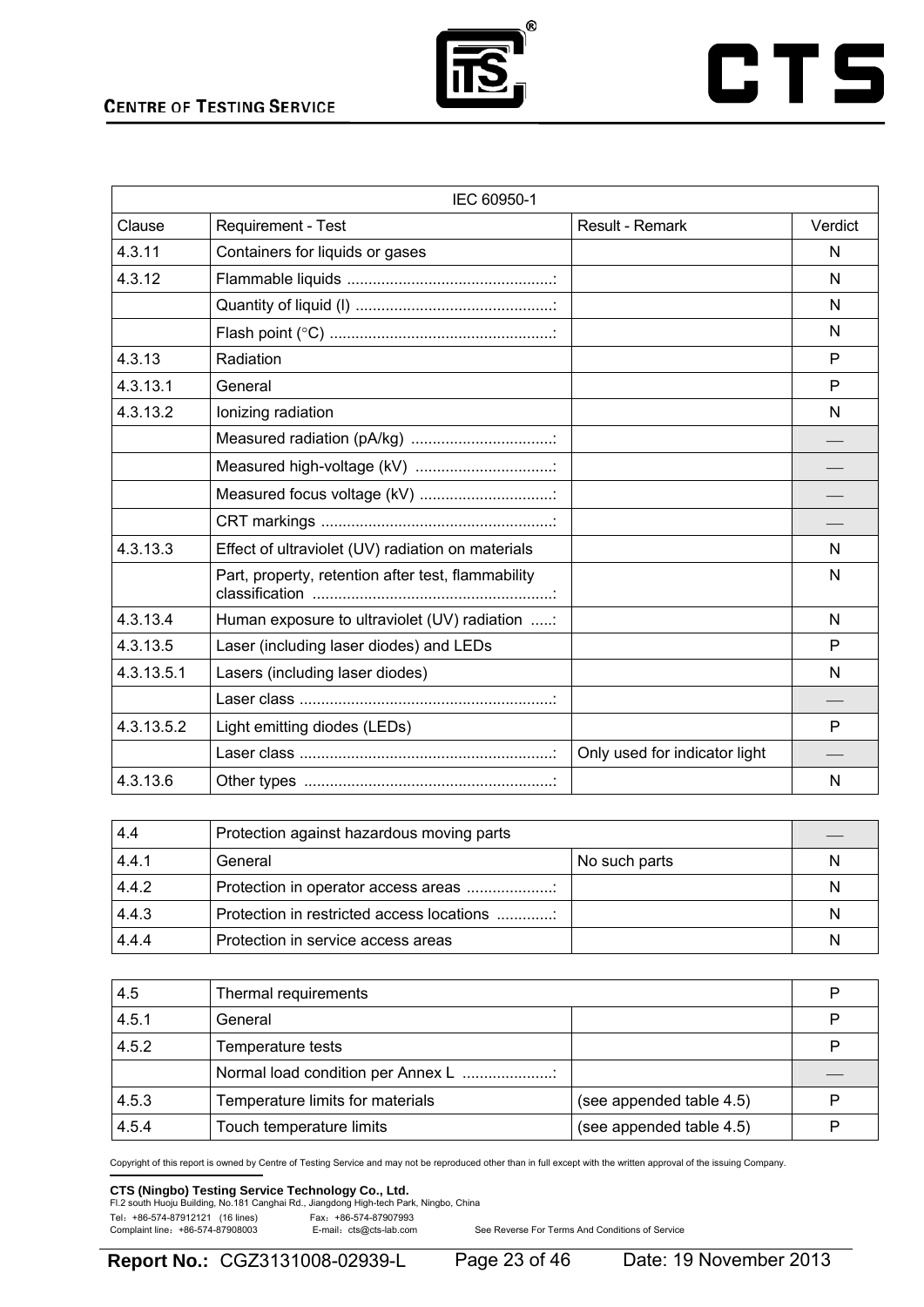



|        | IEC 60950-1                 |                            |         |
|--------|-----------------------------|----------------------------|---------|
| Clause | Requirement - Test          | Result - Remark            | Verdict |
| 14.5.5 | Resistance to abnormal heat | (see appended table 4.5.5) | N       |

| 4.6     | Openings in enclosures                         |            | P |
|---------|------------------------------------------------|------------|---|
| 4.6.1   | Top and side openings                          |            | N |
|         |                                                |            |   |
| 4.6.2   | Bottoms of fire enclosures                     |            | N |
|         | Construction of the bottomm, dimensions (mm) : |            |   |
| 4.6.3   | Doors or covers in fire enclosures             |            | N |
| 4.6.4   | Openings in transportable equipment            | No opening | Р |
| 4.6.4.1 | Constructional design measures                 |            | N |
|         |                                                |            |   |
| 4.6.4.2 | Evaluation measures for larger openings        |            | N |
| 4.6.4.3 | Use of metallized parts                        |            | N |
|         | Conditioning temperature (°C), time (weeks):   |            |   |

| 4.7     | Resistance to fire                                                        | N |
|---------|---------------------------------------------------------------------------|---|
| 4.7.1   | Reducing the risk of ignition and spread of flame                         | N |
|         | Method 1, selection and application of components<br>wiring and materials | N |
|         | Method 2, application of all of simulated fault<br>condition tests        | N |
| 4.7.2   | Conditions for a fire enclosure                                           | N |
| 4.7.2.1 | Parts requiring a fire enclosure                                          | N |
| 4.7.2.2 | Parts not requiring a fire enclosure                                      | N |
| 4.7.3   | <b>Materials</b>                                                          | N |
| 4.7.3.1 | General                                                                   | N |
| 4.7.3.2 | Materials for fire enclosures                                             | N |
| 4.7.3.3 | Materials for components and other parts outside<br>fire enclosures       | N |
| 4.7.3.4 | Materials for components and other parts inside<br>fire enclosures        | N |
| 4.7.3.5 | Materials for air filter assemblies                                       | N |
| 4.7.3.6 | Materials used in high-voltage components                                 | N |

#### **5** ELECTRICAL REQUIREMENTS AND SIMULATED ABNORMAL CONDITIONS

Copyright of this report is owned by Centre of Testing Service and may not be reproduced other than in full except with the written approval of the issuing Company.

### **CTS (Ningbo) Testing Service Technology Co., Ltd.**<br>Fl.2 south Huoju Building, No.181 Canghai Rd., Jiangdong High-tech Park, Ningbo, China

Tel: +86-574-87912121 (16 lines) Fax: +86-574-87907993<br>Complaint line: +86-574-87908003 E-mail: cts@cts-lab.com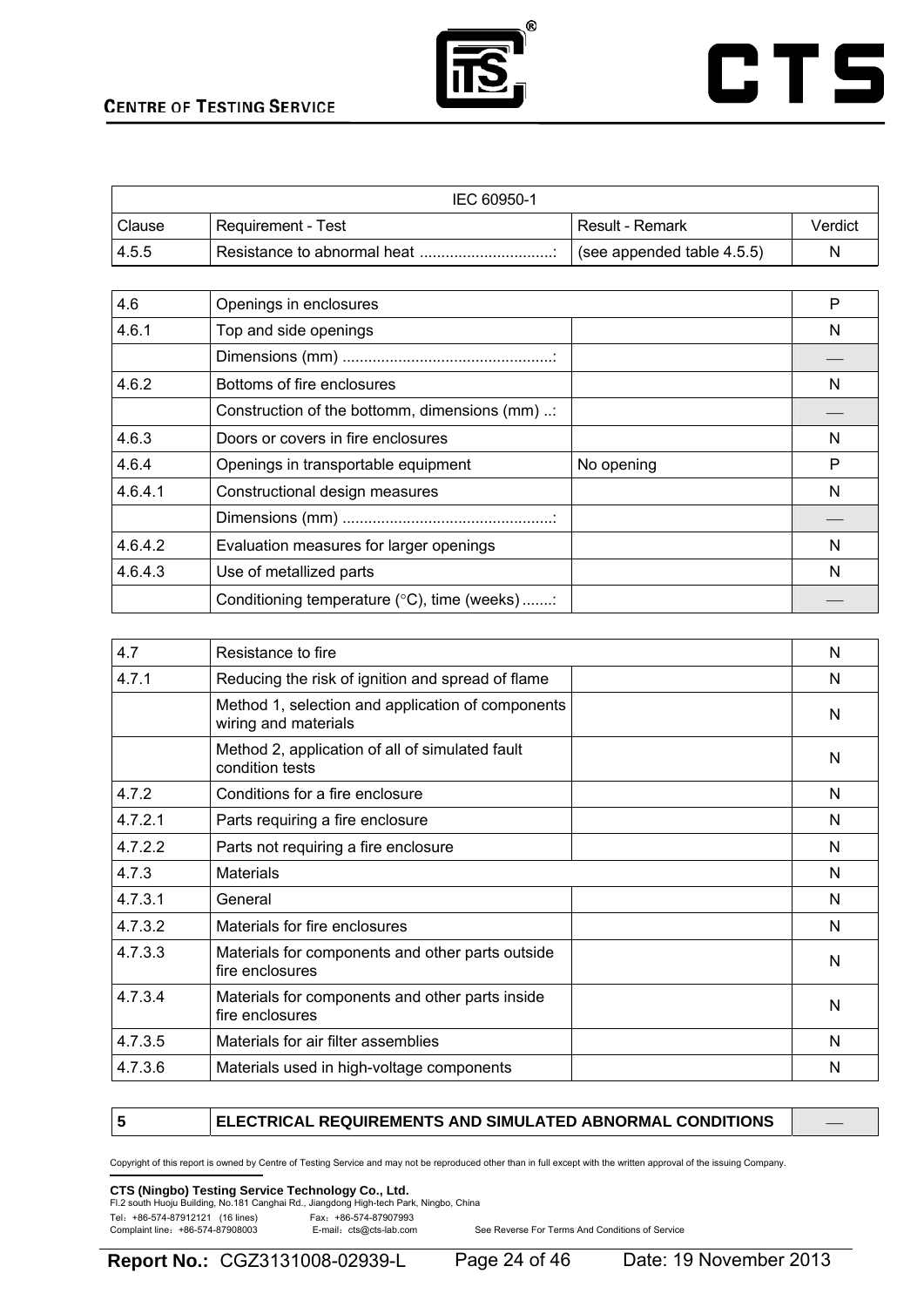

## **CTS**

|         | IEC 60950-1                                                                                                           |                     |         |
|---------|-----------------------------------------------------------------------------------------------------------------------|---------------------|---------|
| Clause  | Requirement - Test                                                                                                    | Result - Remark     | Verdict |
| 5.1     | Touch current and protective conductor current                                                                        |                     | N       |
| 5.1.1   | General                                                                                                               | Class III equipment | N       |
| 5.1.2   | Configuration of equipment under test (EUT)                                                                           |                     | N       |
| 5.1.2.1 | Single connection to an a.c. mains supply                                                                             |                     | N       |
| 5.1.2.2 | Redundant multiple connections to an a.c. mains<br>supply                                                             |                     | N       |
| 5.1.2.3 | Simultaneous multiple connections to an a.c.<br>mains supply                                                          |                     | N       |
| 5.1.3   | <b>Test circuit</b>                                                                                                   |                     | N       |
| 5.1.4   | Application of measuring instrument                                                                                   |                     | N       |
| 5.1.5   | Test procedure                                                                                                        |                     | N       |
|         |                                                                                                                       |                     |         |
|         | Measured touch current (mA)                                                                                           |                     |         |
|         | Max. allowed touch current (mA)                                                                                       |                     |         |
|         | Measured protective conductor current (mA)  :                                                                         |                     |         |
|         | Max. allowed protective conductor current (mA).:                                                                      |                     |         |
| 5.1.7   | Equipment with touch current exceeding 3,5 mA                                                                         |                     | N       |
| 5.1.7.1 |                                                                                                                       |                     | N       |
| 5.1.7.2 | Simultaneous multiple connections to the supply                                                                       |                     | N       |
| 5.1.8   | Touch currents to telecommunication networks and<br>cable distribution systems and from<br>telecommunication networks |                     | N       |
| 5.1.8.1 | Limitation of the touch current to a<br>telecommunication network or to a cable<br>distribution system                |                     | N       |
|         |                                                                                                                       |                     |         |
|         | Measured touch current (mA)                                                                                           |                     |         |
|         | Max. allowed touch current (mA)                                                                                       |                     |         |
| 5.1.8.2 | Summation of touch currents from<br>telecommunication networks                                                        |                     | N       |
|         | a) EUT with earthed telecommunication ports  :                                                                        |                     | N       |
|         | b) EUT whose telecommunication ports have no<br>reference to protective earth                                         |                     | N       |

| 5.2  | Electric strength |                     |  |
|------|-------------------|---------------------|--|
| 5.2. | General           | Class III equipment |  |

Copyright of this report is owned by Centre of Testing Service and may not be reproduced other than in full except with the written approval of the issuing Company.

### **CTS (Ningbo) Testing Service Technology Co., Ltd.**<br>Fl.2 south Huoju Building, No.181 Canghai Rd., Jiangdong High-tech Park, Ningbo, China

Tel: +86-574-87912121 (16 lines)<br>Complaint line: +86-574-87908003 E-mail: cts@cts-lab.com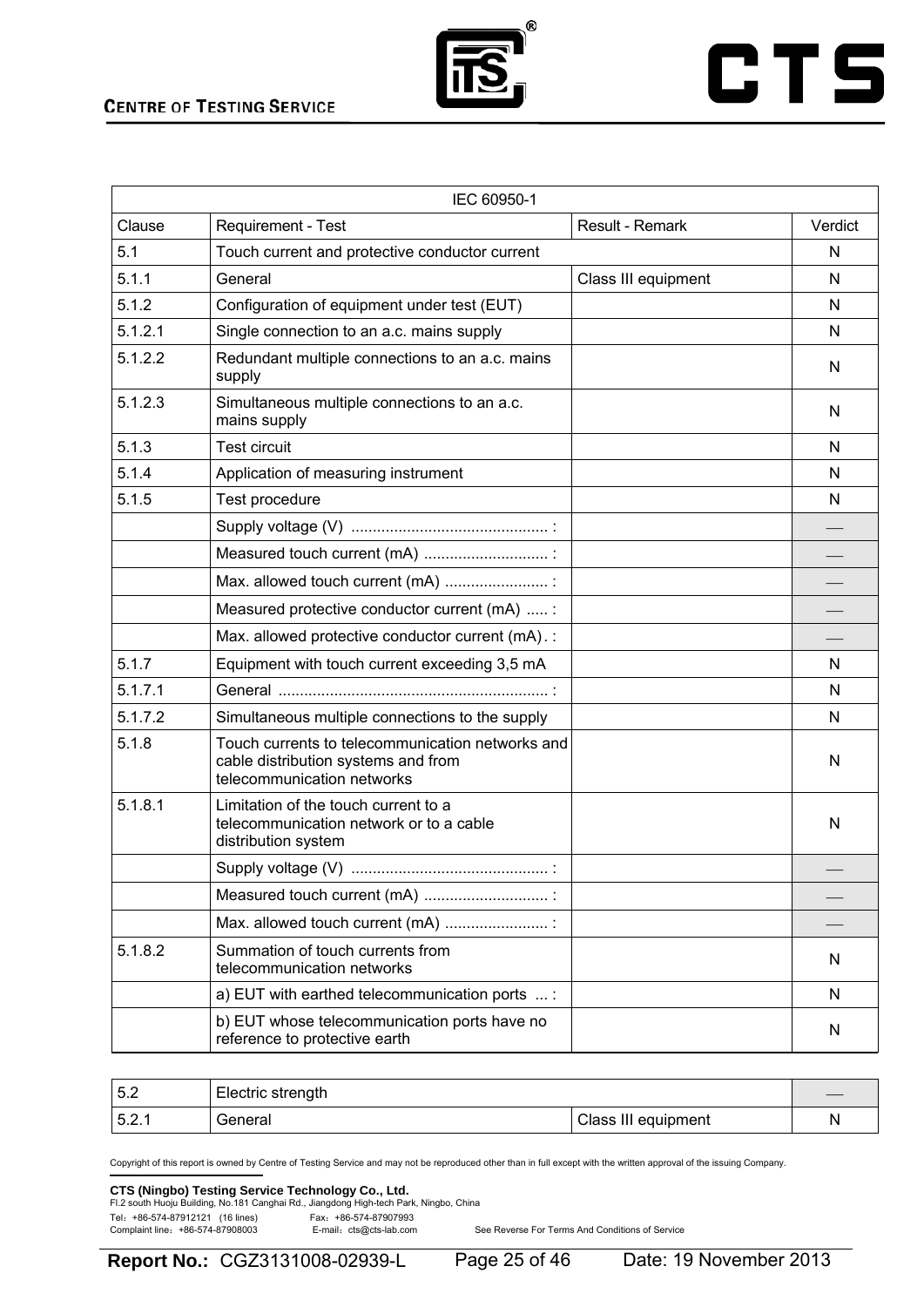



|        | IEC 60950-1          |                 |         |
|--------|----------------------|-----------------|---------|
| Clause | ' Requirement - Test | Result - Remark | Verdict |
| 5.2.2  | Test procedure       |                 | N       |

| 5.3     | Abnormal operating and fault conditions                            |                          | P |
|---------|--------------------------------------------------------------------|--------------------------|---|
| 5.3.1   | Protection against overload and abnormal<br>operation              | (see appended table 5.3) | P |
| 5.3.2   | <b>Motors</b>                                                      |                          | N |
| 5.3.3   | <b>Transformers</b>                                                |                          | N |
| 5.3.4   |                                                                    |                          | P |
| 5.3.5   | Electromechanical components                                       |                          | N |
| 5.3.6   |                                                                    |                          | N |
| 5.3.7   | Simulation of faults                                               |                          | N |
| 5.3.8   | Unattended equipment                                               |                          | N |
| 5.3.9   | Compliance criteria for abnormal operating and<br>fault conditions | (see appended table 5.3) | P |
| 5.3.9.1 | During the tests                                                   | No hazards               | P |
| 5.3.9.2 | After the tests                                                    | No hazards               | P |

| 6       | <b>CONNECTION TO TELECOMMUNICATION NETWORKS</b>                                                                                                  |   |
|---------|--------------------------------------------------------------------------------------------------------------------------------------------------|---|
| 6.1     | Protection of telecommunication network service persons, and users of other<br>equipment connected to the network, from hazards in the equipment |   |
| 6.1.1   | Protection from hazardous voltages                                                                                                               | N |
| 6.1.2   | Separation of the telecommunication network from earth                                                                                           |   |
| 6.1.2.1 | Requirements                                                                                                                                     |   |
|         |                                                                                                                                                  |   |
|         | Current in the test circuit (mA)                                                                                                                 |   |
| 6122    |                                                                                                                                                  |   |

| 6.2     | Protection of equipment users from overvoltages on telecommunication networks |  |   |
|---------|-------------------------------------------------------------------------------|--|---|
| 6.2.1   | Separation requirements                                                       |  | N |
| 6.2.2   | Electric strength test procedure                                              |  | N |
| 6.2.2.1 | Impulse test                                                                  |  | N |
| 6.2.2.2 | Steady-state test                                                             |  | N |
| 6.2.2.3 | Compliance criteria                                                           |  | N |

6.3 **Protection of the telecommunication wiring system from overheating** N

Copyright of this report is owned by Centre of Testing Service and may not be reproduced other than in full except with the written approval of the issuing Company.

### **CTS (Ningbo) Testing Service Technology Co., Ltd.**<br>Fl.2 south Huoju Building, No.181 Canghai Rd., Jiangdong High-tech Park, Ningbo, China

Tel: +86-574-87912121 (16 lines) Fax: +86-574-87907993<br>Complaint line: +86-574-87908003 E-mail: cts@cts-lab.com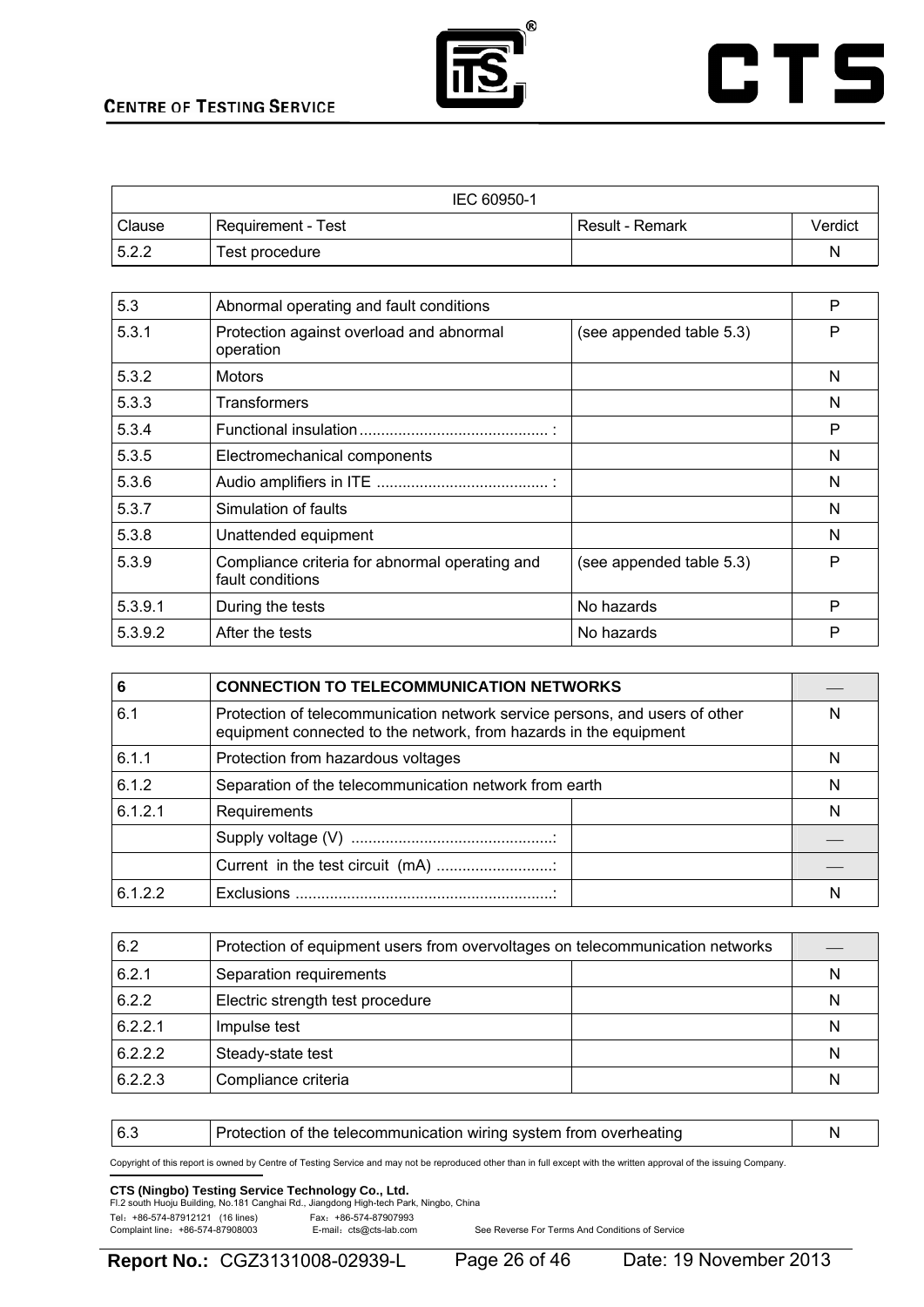



| IEC 60950-1 |                    |                   |         |
|-------------|--------------------|-------------------|---------|
| Clause      | Requirement - Test | l Result - Remark | Verdict |
|             |                    |                   |         |
|             |                    |                   |         |

|       | <b>CONNECTION TO CABLE DISTRIBUTION SYSTEMS</b>                                                                                                                  |   |
|-------|------------------------------------------------------------------------------------------------------------------------------------------------------------------|---|
| 7.1   | General                                                                                                                                                          | N |
| 7.2   | Protection of cable distribution system service<br>persons, and users of other equipment connected<br>to the system, from hazardous voltages in the<br>equipment | N |
| 7.3   | Protection of equipment users from overvoltages<br>on the cable distribution system                                                                              | N |
| 7.4   | Insulation between primary circuits and cable<br>distribution systems                                                                                            | N |
| 7.4.1 | General                                                                                                                                                          | N |
| 7.4.2 | Voltage surge test                                                                                                                                               | N |
| 7.4.3 | Impulse test                                                                                                                                                     | N |

Copyright of this report is owned by Centre of Testing Service and may not be reproduced other than in full except with the written approval of the issuing Company.

**CTS (Ningbo) Testing Service Technology Co., Ltd.**<br>Fl.2 south Huoju Building, No.181 Canghai Rd., Jiangdong High-tech Park, Ningbo, China Tel: +86-574-87912121 (16 lines)<br>Complaint line: +86-574-87908003 E-mail: cts@cts-lab.com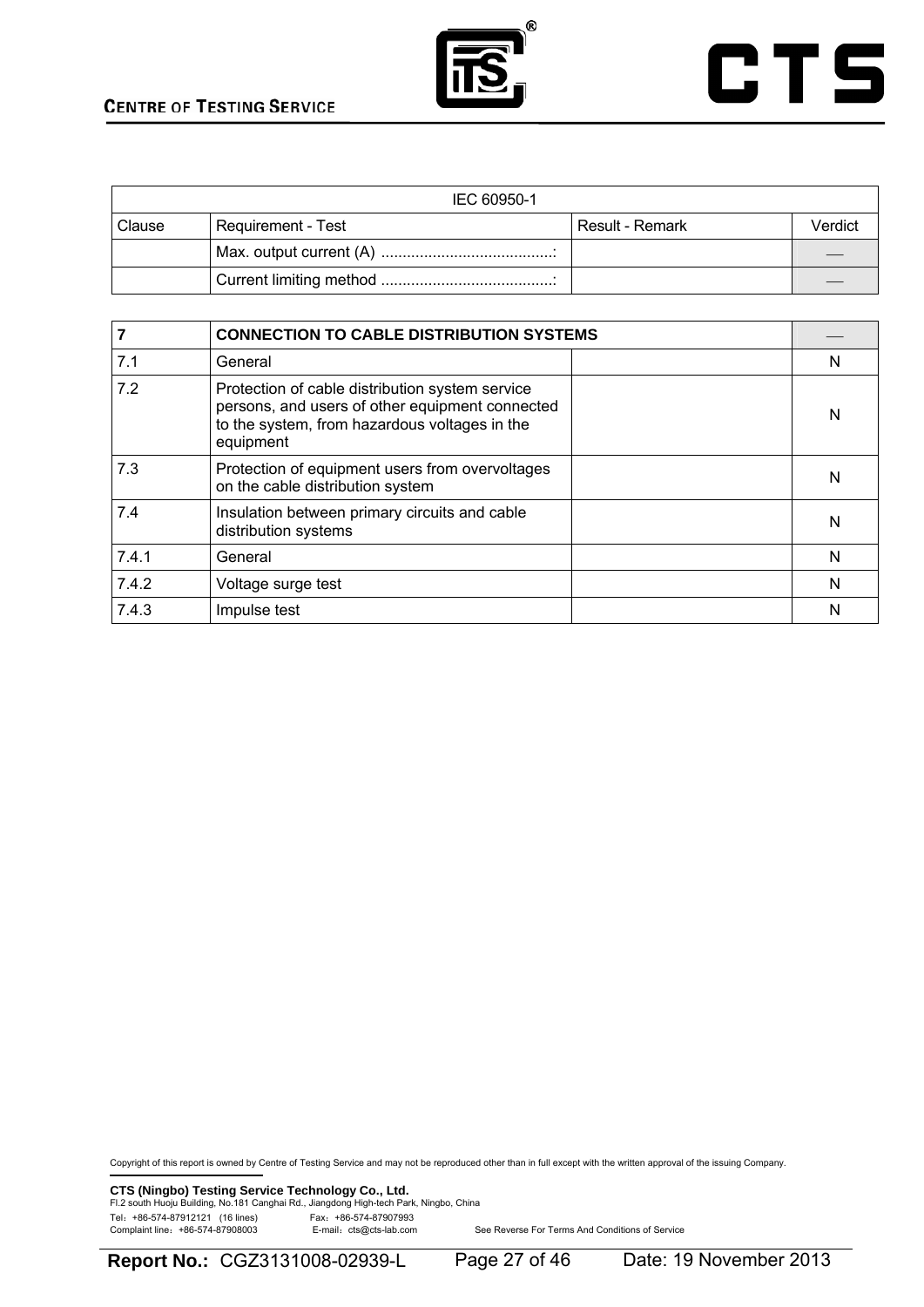



## **3.3 Annex as stated in the standards**

|        | IEC/EN 60950-1                                                                                                                                                                                                                |         |
|--------|-------------------------------------------------------------------------------------------------------------------------------------------------------------------------------------------------------------------------------|---------|
| Clause | Requirement - Test<br>Result - Remark                                                                                                                                                                                         | Verdict |
| A      | ANNEX A, TESTS FOR RESISTANCE TO HEAT AND FIRE                                                                                                                                                                                | N       |
| A.1    | Flammability test for fire enclosures of movable<br>equipment having a total mass exceeding 18 kg,<br>and of stationary equipment (see 4.7.3.2)                                                                               | N       |
| A.1.1  |                                                                                                                                                                                                                               |         |
|        |                                                                                                                                                                                                                               |         |
| A.1.2  | Conditioning of samples; temperature (°C) :                                                                                                                                                                                   | N       |
| A.1.3  |                                                                                                                                                                                                                               | N       |
| A.1.4  | Test flame (see IEC 60695-11-3)                                                                                                                                                                                               | N       |
|        |                                                                                                                                                                                                                               |         |
| A.1.5  | Test procedure                                                                                                                                                                                                                | N       |
| A.1.6  | Compliance criteria                                                                                                                                                                                                           | N       |
|        |                                                                                                                                                                                                                               |         |
|        |                                                                                                                                                                                                                               |         |
|        |                                                                                                                                                                                                                               |         |
| A.2    | Flammability test for fire enclosures of movable equipment having a total mass not<br>exceeding 18 kg, and for material and components located inside fire enclosures<br>(see $4.7.\overline{3}.2$ and $4.7.\overline{3}.4$ ) | N       |
| A.2.1  |                                                                                                                                                                                                                               |         |
|        |                                                                                                                                                                                                                               |         |
| A.2.2  | Conditioning of samples; temperature (°C) :                                                                                                                                                                                   | N       |
| A.2.3  |                                                                                                                                                                                                                               | N       |
| A.2.4  | Test flame (see IEC 60695-11-4)                                                                                                                                                                                               | N       |
|        |                                                                                                                                                                                                                               |         |
| A.2.5  | Test procedure                                                                                                                                                                                                                | N       |
| A.2.6  | Compliance criteria                                                                                                                                                                                                           | N       |
|        |                                                                                                                                                                                                                               |         |
|        |                                                                                                                                                                                                                               |         |
|        |                                                                                                                                                                                                                               |         |
| A.2.7  | Alternative test acc. to IEC 60695-11-5, cl. 5 and 9                                                                                                                                                                          | N       |
|        |                                                                                                                                                                                                                               |         |
|        |                                                                                                                                                                                                                               |         |

Copyright of this report is owned by Centre of Testing Service and may not be reproduced other than in full except with the written approval of the issuing Company.

### **CTS (Ningbo) Testing Service Technology Co., Ltd.**<br>Fl.2 south Huoju Building, No.181 Canghai Rd., Jiangdong High-tech Park, Ningbo, China

Tel: +86-574-87912121 (16 lines) Fax: +86-574-87907993<br>Complaint line: +86-574-87908003 E-mail: cts@cts-lab.com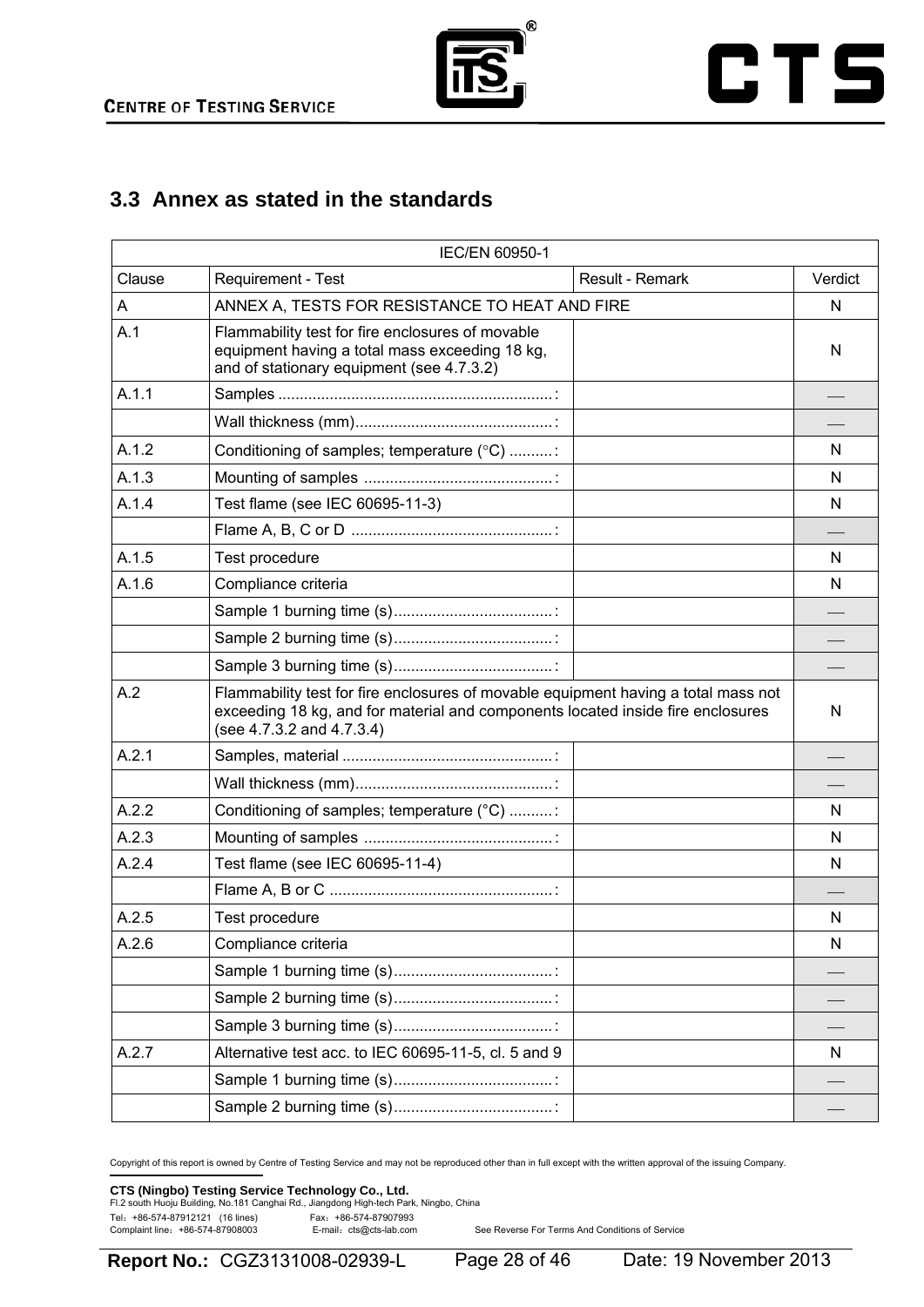



|        | IEC/EN 60950-1                   |                        |         |  |
|--------|----------------------------------|------------------------|---------|--|
| Clause | <b>Requirement - Test</b>        | <b>Result - Remark</b> | Verdict |  |
|        |                                  |                        |         |  |
| A.3    | Hot flaming oil test (see 4.6.2) |                        | N       |  |
| A.3.1  | Mounting of samples              |                        | N       |  |
| A.3.2  | Test procedure                   |                        | N       |  |
| A.3.3  | Compliance criterion             |                        | N       |  |

| B            | ANNEX B, MOTOR TESTS UNDER ABNORMAL CONDITIONS (see 4.7.2.2 and<br>5.3.2) | N |
|--------------|---------------------------------------------------------------------------|---|
| B.1          | General requirements                                                      | N |
|              |                                                                           |   |
|              |                                                                           |   |
|              |                                                                           |   |
|              |                                                                           |   |
| B.2          | <b>Test conditions</b>                                                    | N |
| B.3          | Maximum temperatures                                                      | N |
| B.4          | Running overload test                                                     | N |
| B.5          | Locked-rotor overload test                                                | N |
|              |                                                                           |   |
|              | Electric strength test: test voltage (V) :                                |   |
| B.6          | Running overload test for d.c. motors in secondary<br>circuits            | N |
| B.6.1        | General                                                                   | N |
| B.6.2        | Test procedure                                                            | N |
| B.6.3        | Alternative test procedure                                                | N |
| B.6.4        | Electric strength test; test voltage (V)                                  | N |
| B.7          | Locked-rotor overload test for d.c. motors in<br>secondary circuits       | N |
| B.7.1        | General                                                                   | N |
| <b>B.7.2</b> | Test procedure                                                            | N |
| <b>B.7.3</b> | Alternative test procedure                                                | N |
| <b>B.7.4</b> | Electric strength test; test voltage (V) :                                | N |
| <b>B.8</b>   | Test for motors with capacitors                                           | N |
| <b>B.9</b>   | Test for three-phase motors                                               | N |
| <b>B.10</b>  | Test for series motors                                                    | N |

Copyright of this report is owned by Centre of Testing Service and may not be reproduced other than in full except with the written approval of the issuing Company.

### **CTS (Ningbo) Testing Service Technology Co., Ltd.**<br>Fl.2 south Huoju Building, No.181 Canghai Rd., Jiangdong High-tech Park, Ningbo, China

Tel: +86-574-87912121 (16 lines)<br>Complaint line: +86-574-87908003 E-mail: cts@cts-lab.com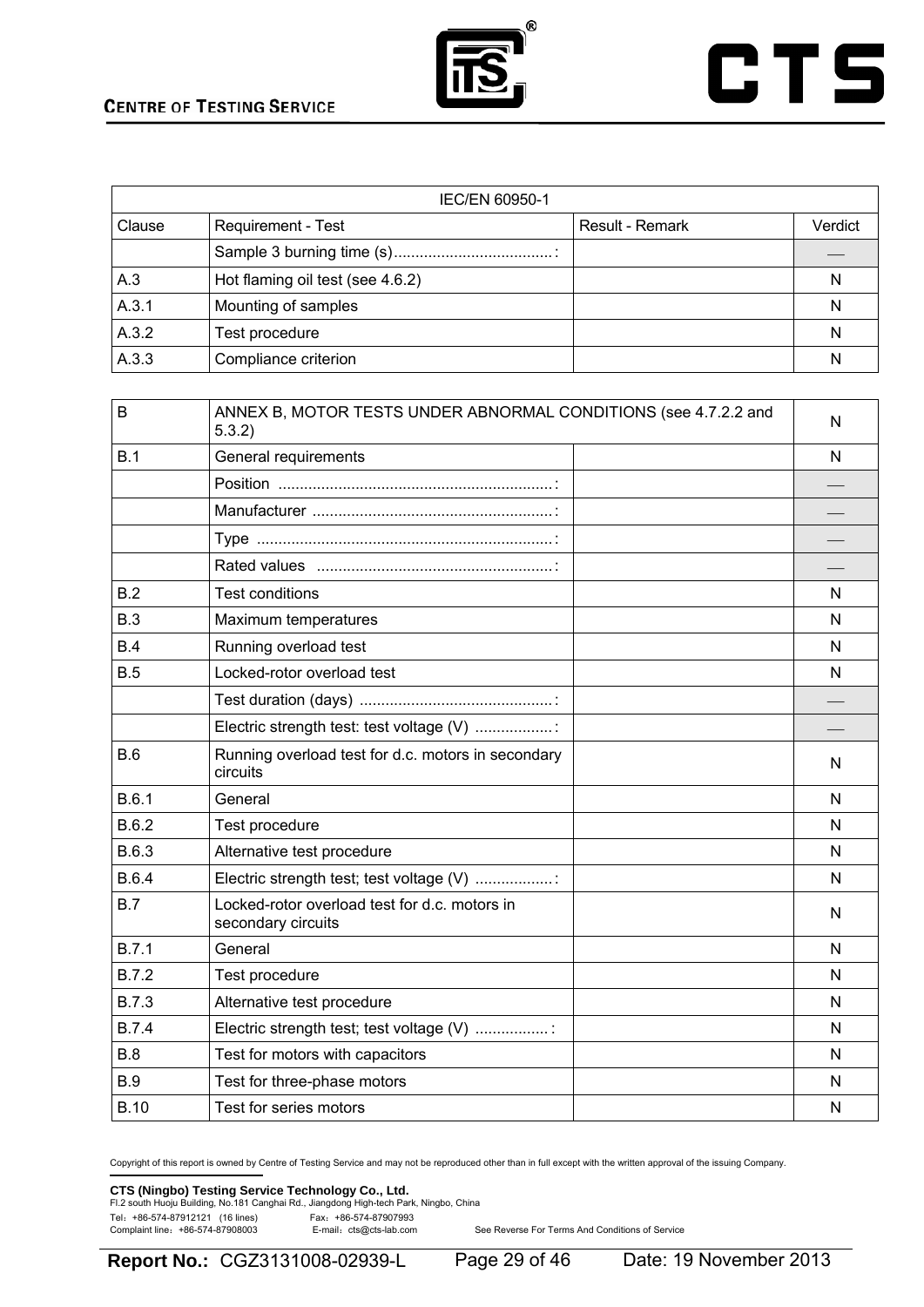



| IEC/EN 60950-1 |                    |                   |         |
|----------------|--------------------|-------------------|---------|
| Clause         | Requirement - Test | l Result - Remark | Verdict |
|                |                    |                   |         |

|     | ANNEX C, TRANSFORMERS (see 1.5.4 and 5.3.3) | N |
|-----|---------------------------------------------|---|
|     |                                             |   |
|     |                                             |   |
|     |                                             |   |
|     |                                             |   |
|     |                                             |   |
| C.1 | Overload test                               | N |
| C.2 | Insulation                                  | N |
|     | Protection from displacement of windings    |   |

|     | ANNEX D, MEASURING INSTRUMENTS FOR TOUCH-CURRENT TESTS<br>(see $5.1.4$ ) |  | N |
|-----|--------------------------------------------------------------------------|--|---|
|     | Measuring instrument                                                     |  | N |
| D.2 | Alternative measuring instrument                                         |  | N |

| ANNEX E, TEMPERATURE RISE OF A WINDING (see 1.4.13) |  |
|-----------------------------------------------------|--|
|                                                     |  |

|  | ANNEX F. MEASUREMENT OF CLEARANCES AND CREEPAGE DISTANCES |  |
|--|-----------------------------------------------------------|--|
|  | l (see 2.10 and Annex G)                                  |  |

| G     | ANNEX G, ALTERNATIVE METHOD FOR DETERMINING MINIMUM<br><b>CLEARANCES</b> | N |
|-------|--------------------------------------------------------------------------|---|
| G.1   | Clearances                                                               | N |
| G.1.1 | General                                                                  | N |
| G.1.2 | Summary of the procedure for determining<br>minimum clearances           | N |
| G.2   | Determination of mains transient voltage (V)                             | N |
| G.2.1 |                                                                          | N |
| G.2.2 |                                                                          | N |
| G.2.3 |                                                                          | N |
| G.2.4 |                                                                          | N |
| G.3   | Determination of telecommunication network                               | N |

Copyright of this report is owned by Centre of Testing Service and may not be reproduced other than in full except with the written approval of the issuing Company.

### **CTS (Ningbo) Testing Service Technology Co., Ltd.**<br>Fl.2 south Huoju Building, No.181 Canghai Rd., Jiangdong High-tech Park, Ningbo, China

Tel: +86-574-87912121 (16 lines)<br>Complaint line: +86-574-87908003 E-mail: cts@cts-lab.com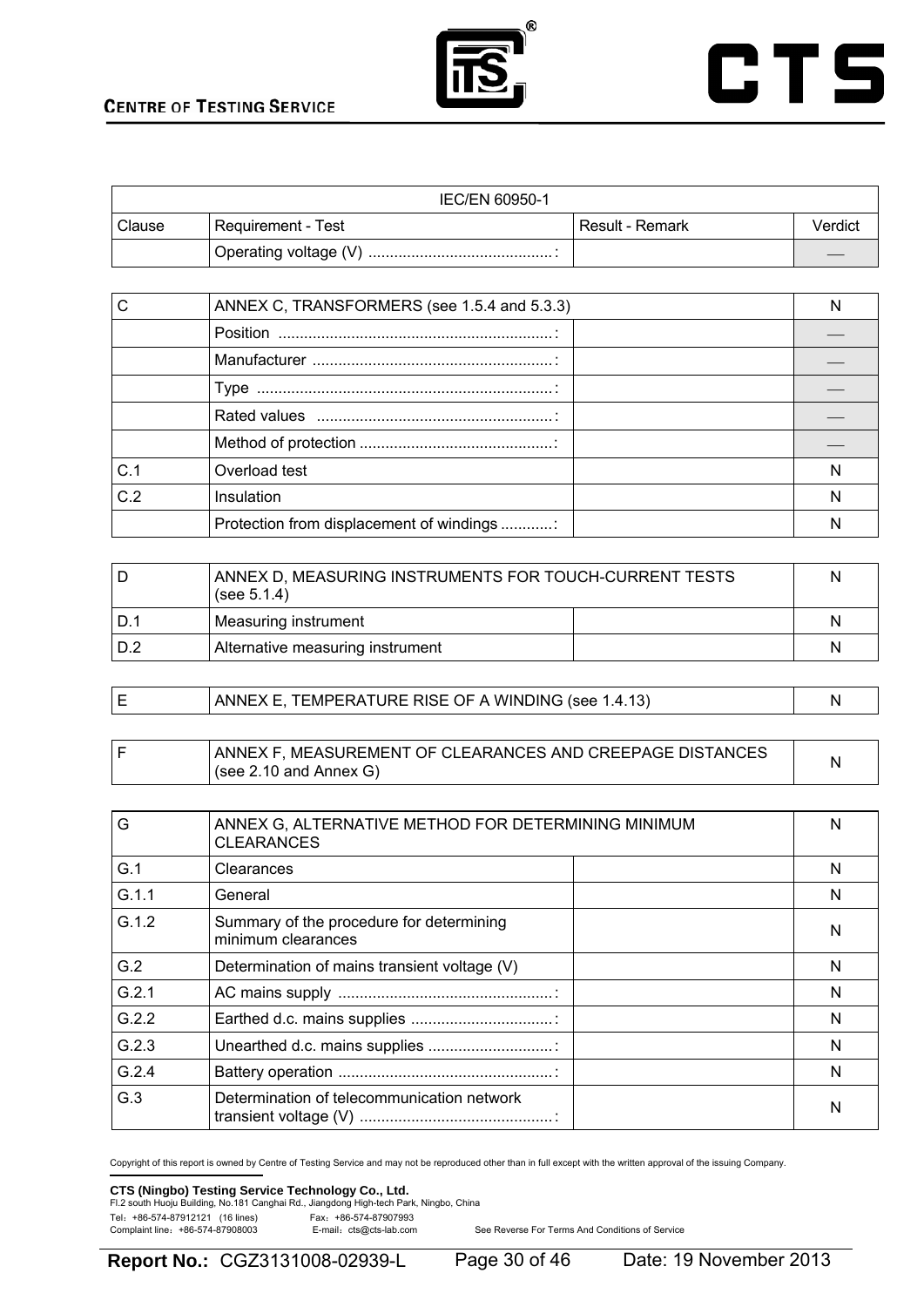

## **CTS**

| <b>IEC/EN 60950-1</b> |                                                  |                 |         |
|-----------------------|--------------------------------------------------|-----------------|---------|
| Clause                | <b>Requirement - Test</b>                        | Result - Remark | Verdict |
| G.4                   | Determination of required withstand voltage (V)  |                 | N       |
| G.4.1                 | Mains transients and internal repetitive peaks : |                 | N       |
| G.4.2                 | Transients from telecommunication networks :     |                 | N       |
| G.4.3                 | Combination of transients                        |                 | N       |
| G.4.4                 | Transients from cable distribution systems       |                 | N       |
| G.5                   | Measurement of transient voltages (V)            |                 | N       |
|                       | a) Transients from a mains supply                |                 | N       |
|                       | For an a.c. mains supply                         |                 | N       |
|                       | For a d.c. mains supply                          |                 | N       |
|                       | b) Transients from a telecommunication network   |                 | N       |
| G.6                   | Determination of minimum clearances              |                 | N       |

| ANNEX H, IONIZING RADIATION (see 4.3.13) |  |
|------------------------------------------|--|
|                                          |  |

| ANNEX J, TABLE OF ELECTROCHEMICAL POTENTIALS (see 2.6.5.6) |  |
|------------------------------------------------------------|--|
| Metal(s) used                                              |  |

|     | ANNEX K, THERMAL CONTROLS (see 1.5.3 and 5.3.8)         | N |
|-----|---------------------------------------------------------|---|
| K.1 | Making and breaking capacity                            | N |
| K.2 | Thermostat reliability; operating voltage (V) :         | N |
| K.3 | Thermostat endurance test; operating voltage (V)        | N |
| K.4 | Temperature limiter endurance; operating voltage<br>(V) | N |
| K.5 | Thermal cut-out reliability                             | N |
| K.6 | Stability of operation                                  |   |

|     | ANNEX L, NORMAL LOAD CONDITIONS FOR SOME TYPES OF ELECTRICAL<br>BUSINESS EQUIPMENT (see 1.2.2.1 and 4.5.2) |   |
|-----|------------------------------------------------------------------------------------------------------------|---|
|     | <b>Typewriters</b>                                                                                         | N |
| L.2 | Adding machines and cash registers                                                                         | N |
| L.3 | Erasers                                                                                                    | N |
| L.4 | Pencil sharpeners                                                                                          | N |
| L.5 | Duplicators and copy machines                                                                              | N |
| L.6 | Motor-operated files                                                                                       | N |

Copyright of this report is owned by Centre of Testing Service and may not be reproduced other than in full except with the written approval of the issuing Company.

### **CTS (Ningbo) Testing Service Technology Co., Ltd.**<br>Fl.2 south Huoju Building, No.181 Canghai Rd., Jiangdong High-tech Park, Ningbo, China

Tel: +86-574-87912121 (16 lines)<br>Complaint line: +86-574-87908003 E-mail: cts@cts-lab.com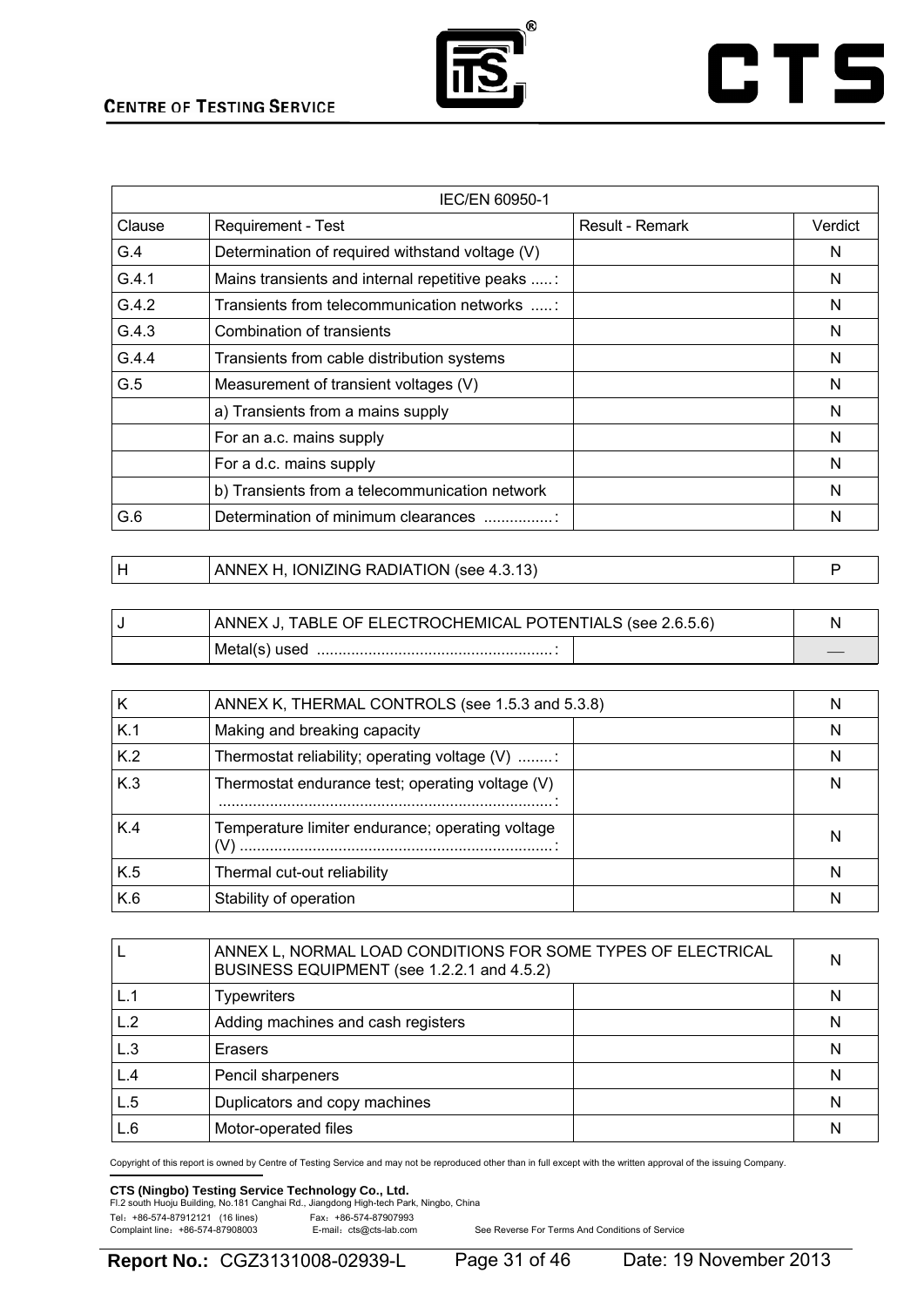



| <b>IEC/EN 60950-1</b> |                          |                 |         |
|-----------------------|--------------------------|-----------------|---------|
| Clause                | Requirement - Test       | Result - Remark | Verdict |
|                       | Other business equipment |                 |         |

| M       | ANNEX M, CRITERIA FOR TELEPHONE RINGING SIGNALS (see 2.3.1)        | N |
|---------|--------------------------------------------------------------------|---|
| M.1     | Introduction                                                       | N |
| M.2     | Method A                                                           | N |
| M.3     | Method B                                                           | N |
| M.3.1   | Ringing signal                                                     | N |
| M.3.1.1 |                                                                    |   |
| M.3.1.2 |                                                                    |   |
| M.3.1.3 |                                                                    |   |
| M.3.1.4 |                                                                    |   |
| M.3.2   | Tripping device and monitoring voltage                             | N |
| M.3.2.1 | Conditions for use of a tripping device or a<br>monitoring voltage | N |
| M.3.2.2 | Tripping device                                                    | N |
| M.3.2.3 |                                                                    | N |

| N   | ANNEX N, IMPULSE TEST GENERATORS (see 1.5.7.2, 1.5.7.3, 2.10.3.9, 6.2.2.1,<br>7.3.2, 7.4.3 and Clause G.5) | N |
|-----|------------------------------------------------------------------------------------------------------------|---|
| N.1 | ITU-T impulse test generators                                                                              | N |
| N.2 | IEC 60065 impulse test generator                                                                           | N |

P ANNEX P, NORMATIVE REFERENCES

| U | ANNEX Q, Voltage dependent resistors (VDRs) (see 1.5.9.1) |  |
|---|-----------------------------------------------------------|--|
|   | a) Preferred climatic categories                          |  |
|   | b) Maximum continuous voltage                             |  |
|   |                                                           |  |

|     | ANNEX R, EXAMPLES OF REQUIREMENTS FOR QUALITY CONTROL<br><b>PROGRAMMES</b>           | N |
|-----|--------------------------------------------------------------------------------------|---|
| R.1 | Minimum separation distances for unpopulated<br>coated printed boards (see 2.10.6.2) | N |
| R.2 | Reduced clearances (see 2.10.3)                                                      | N |

Copyright of this report is owned by Centre of Testing Service and may not be reproduced other than in full except with the written approval of the issuing Company.

### **CTS (Ningbo) Testing Service Technology Co., Ltd.**<br>Fl.2 south Huoju Building, No.181 Canghai Rd., Jiangdong High-tech Park, Ningbo, China

Tel: +86-574-87912121 (16 lines)<br>Complaint line: +86-574-87908003 E-mail: cts@cts-lab.com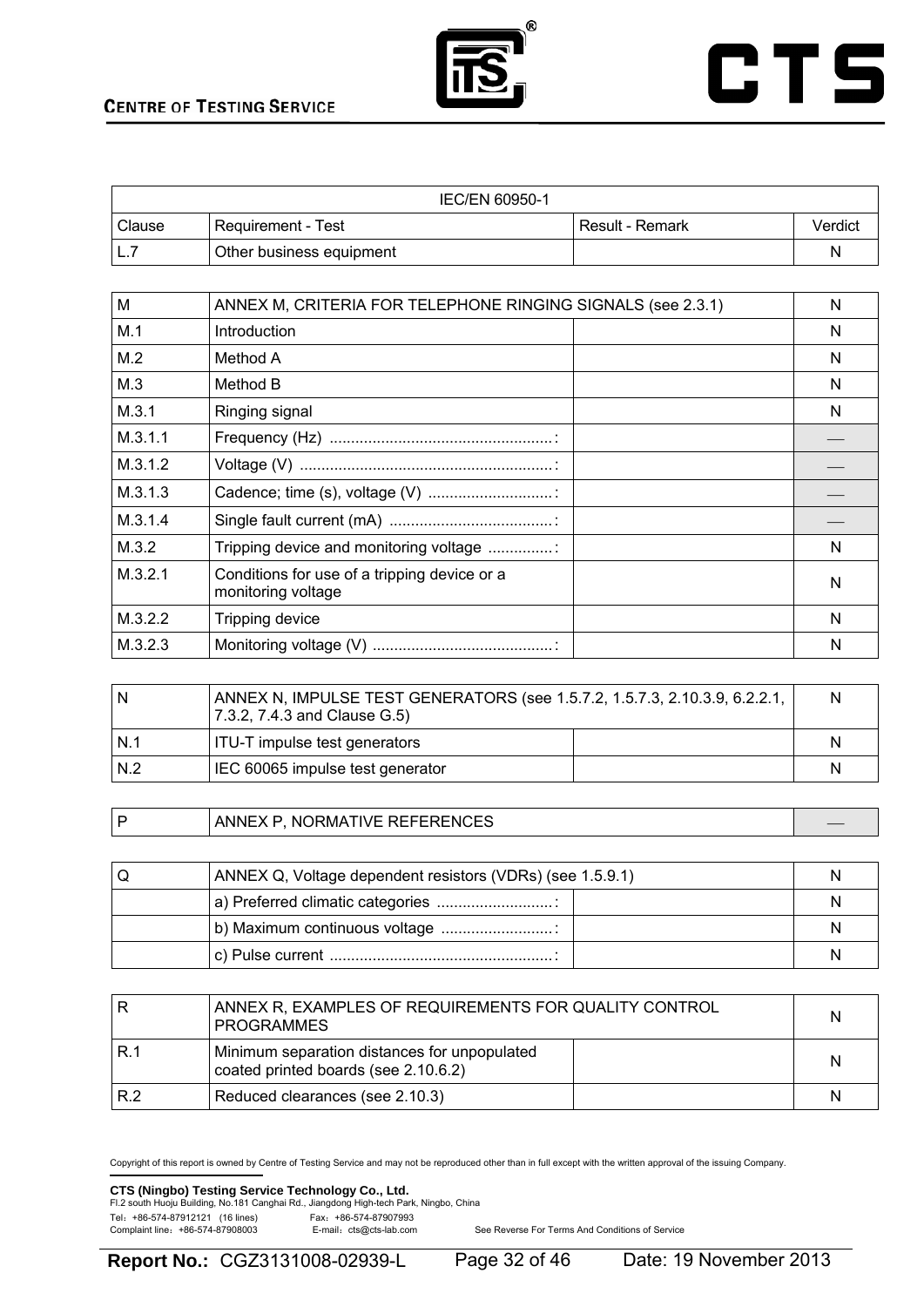



| <b>IEC/EN 60950-1</b> |                                                      |                 |         |
|-----------------------|------------------------------------------------------|-----------------|---------|
| <b>Clause</b>         | Requirement - Test                                   | Result - Remark | Verdict |
| l S                   | ANNEX S, PROCEDURE FOR IMPULSE TESTING (see 6.2.2.3) |                 | N       |
| S.1                   | Test equipment                                       |                 | N       |
| S.2                   | Test procedure                                       |                 | N       |
| S.3                   | Examples of waveforms during impulse testing         |                 | N       |

| ANNEX T, GUIDANCE ON PROTECTION AGAINST INGRESS OF WATER<br>(see $1.1.2$ ) | N |
|----------------------------------------------------------------------------|---|
|                                                                            |   |

| ANNEX U, INSULATED WINDING WIRES FOR USE WITHOUT INTERLEAVED<br>INSULATION (see 2.10.5.4) |  |
|-------------------------------------------------------------------------------------------|--|
|                                                                                           |  |

|             | ANNEX V, AC POWER DISTRIBUTION SYSTEMS (see 1.6.1) |  |
|-------------|----------------------------------------------------|--|
| $V_{\cdot}$ | Introduction                                       |  |
| V.2         | TN power distribution systems                      |  |

| W     | ANNEX W, SUMMATION OF TOUCH CURRENTS         | N |
|-------|----------------------------------------------|---|
| W.1   | Touch current from electronic circuits       | N |
| W.1.1 | Floating circuits                            | N |
| W.1.2 | Earthed circuits                             | N |
| W.2   | Interconnection of several equipments        | N |
| W.2.1 | <b>Isolation</b>                             | N |
| W.2.2 | Common return, isolated from earth           | Ν |
| W.2.3 | Common return, connected to protective earth | N |

|     | ANNEX X, MAXIMUM HEATING EFFECT IN TRANSFORMER TESTS (see clause<br>C.1 | N |
|-----|-------------------------------------------------------------------------|---|
|     | Determination of maximum input current                                  | N |
| X.2 | Overload test procedure                                                 | N |

|            | ANNEX Y, ULTRAVIOLET LIGHT CONDITIONING TEST (see 4.3.13.3) | N |
|------------|-------------------------------------------------------------|---|
|            |                                                             |   |
| $1 \vee 2$ |                                                             |   |
| IY.3       | Carbon-arc light-exposure apparatus                         |   |

Copyright of this report is owned by Centre of Testing Service and may not be reproduced other than in full except with the written approval of the issuing Company.

### **CTS (Ningbo) Testing Service Technology Co., Ltd.**<br>Fl.2 south Huoju Building, No.181 Canghai Rd., Jiangdong High-tech Park, Ningbo, China

Tel: +86-574-87912121 (16 lines) Fax: +86-574-87907993<br>Complaint line: +86-574-87908003 E-mail: cts@cts-lab.com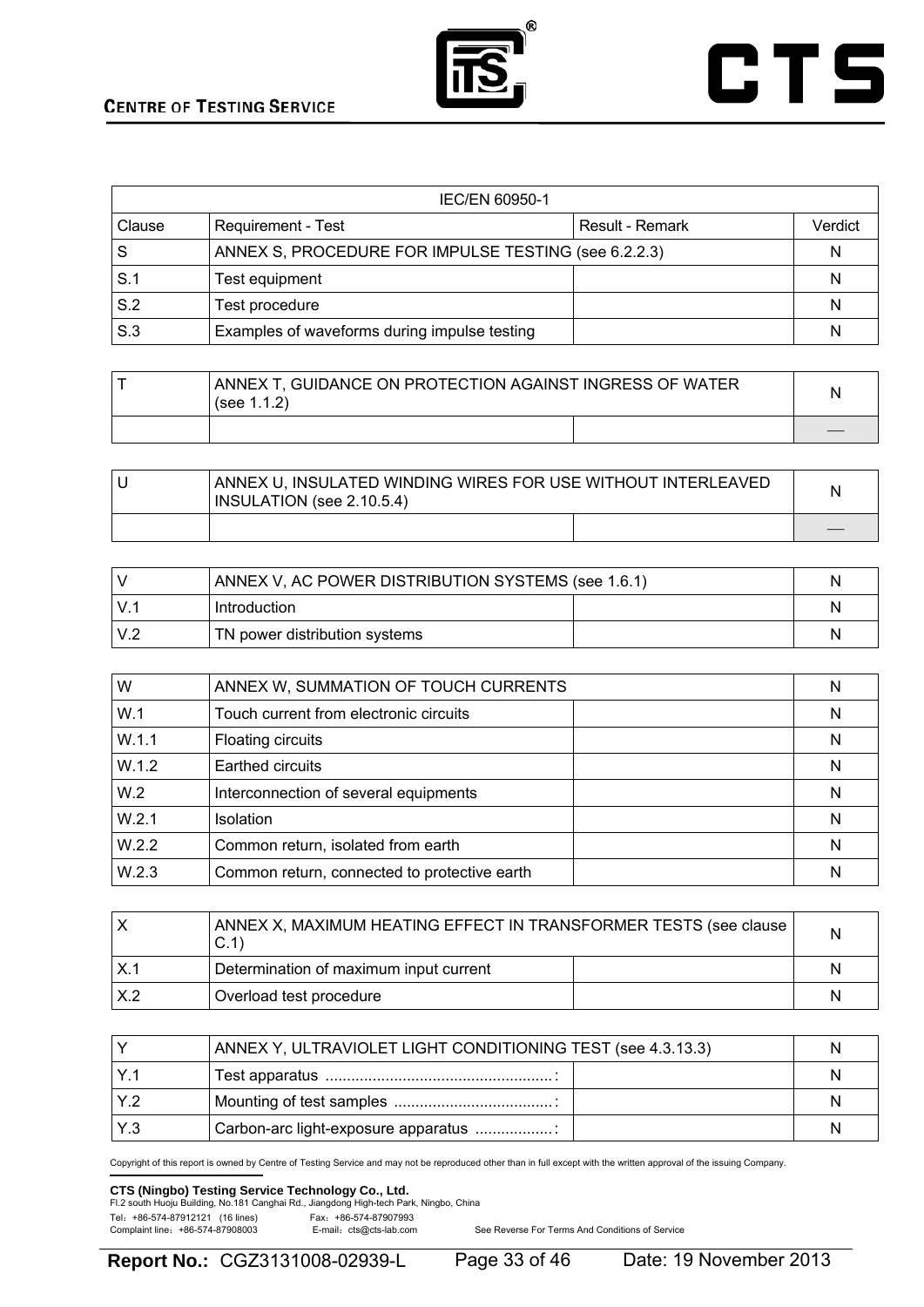| ® |
|---|
|   |
|   |
|   |



| IEC/EN 60950-1 |                                    |                   |         |
|----------------|------------------------------------|-------------------|---------|
| Clause         | Requirement - Test                 | l Result - Remark | Verdict |
| Y.4            | Xenon-arc light exposure apparatus |                   |         |
|                |                                    |                   |         |

| ANNEX Z, OVERVOLTAGE CATEGORIES (see 2.10.3.2 and Clause G.2) |  |
|---------------------------------------------------------------|--|
|                                                               |  |

AA ANNEX AA, MANDREL TEST (see 2.10.5.8) N

#### BB ANNEX BB, CHANGES IN THE SECOND EDITION

| EN 60950-1: 2006 - CENELEC COMMON MODIFICATIONS |                                                                                                                                                                                                                                                                                                                                                                                                                                                                                                                                                                                                                                                                                                                                                                                                                                                                                                                                                                               |                                                                                                                 |                                                                                                                                |                                                                                                               |                                                                                                                                                    |   |
|-------------------------------------------------|-------------------------------------------------------------------------------------------------------------------------------------------------------------------------------------------------------------------------------------------------------------------------------------------------------------------------------------------------------------------------------------------------------------------------------------------------------------------------------------------------------------------------------------------------------------------------------------------------------------------------------------------------------------------------------------------------------------------------------------------------------------------------------------------------------------------------------------------------------------------------------------------------------------------------------------------------------------------------------|-----------------------------------------------------------------------------------------------------------------|--------------------------------------------------------------------------------------------------------------------------------|---------------------------------------------------------------------------------------------------------------|----------------------------------------------------------------------------------------------------------------------------------------------------|---|
| Contents                                        | Add the following annexes:                                                                                                                                                                                                                                                                                                                                                                                                                                                                                                                                                                                                                                                                                                                                                                                                                                                                                                                                                    |                                                                                                                 |                                                                                                                                |                                                                                                               |                                                                                                                                                    |   |
|                                                 | Annex ZA (normative)<br>with their corresponding European publications                                                                                                                                                                                                                                                                                                                                                                                                                                                                                                                                                                                                                                                                                                                                                                                                                                                                                                        |                                                                                                                 | Normative references to international publications                                                                             |                                                                                                               |                                                                                                                                                    | N |
|                                                 | Annex ZB (normative)                                                                                                                                                                                                                                                                                                                                                                                                                                                                                                                                                                                                                                                                                                                                                                                                                                                                                                                                                          |                                                                                                                 | Special national conditions                                                                                                    |                                                                                                               |                                                                                                                                                    |   |
|                                                 | Annex ZC (informative) A-deviations                                                                                                                                                                                                                                                                                                                                                                                                                                                                                                                                                                                                                                                                                                                                                                                                                                                                                                                                           |                                                                                                                 |                                                                                                                                |                                                                                                               |                                                                                                                                                    |   |
| General                                         | Delete all the "country" notes in the reference document according to the following<br>list:                                                                                                                                                                                                                                                                                                                                                                                                                                                                                                                                                                                                                                                                                                                                                                                                                                                                                  |                                                                                                                 |                                                                                                                                |                                                                                                               |                                                                                                                                                    |   |
|                                                 | 1.4.8<br>Note 2<br>Note 2<br>1.5.8<br>2.2.3<br><b>Note</b><br>2.3.2.1<br>Note 2<br>2.7.1<br><b>Note</b><br>3.2.1.1<br><b>Note</b><br>4.3.6<br>Note 1 & 2<br>Note 2<br>4.7.3.1<br>Note 2 & 5<br>6<br>6.2.2<br>Note 6.<br>7.1<br>Note 3<br>G.2.1<br>Note 2                                                                                                                                                                                                                                                                                                                                                                                                                                                                                                                                                                                                                                                                                                                      | 1.5.1<br>1.5.9.4<br>2.2.4<br>2.3.4<br>2.10.3.2<br>3.2.4<br>4.7<br>5.1.7.1<br>6.1.2.1<br>2.2.1<br>7.2<br>Annex H | Note 2 & 3<br>Note<br>Note<br>Note 2<br>Note 2<br>Note 3.<br>Note 4<br>Note 3 & 4<br>Note 2<br>Note 2<br><b>Note</b><br>Note 2 | 1.5.7.1<br>1.7.2.1<br>2.3.2<br>2.6.3.3<br>2.10.5.13<br>2.5.1<br>4.7.2.2<br>5.3.7<br>6.1.2.2<br>6.2.2.2<br>7.3 | <b>Note</b><br>Note 4, 5 & 6<br><b>Note</b><br>Note 2 & 3<br>Note 3<br>Note 2<br><b>Note</b><br>Note 1<br><b>Note</b><br><b>Note</b><br>Note 1 & 2 | N |
| 1.3.Z1                                          | Add the following subclause:<br>1.3.Z1 Exposure to excessive sound pressure<br>The apparatus shall be so designed and constructed as to present no danger when<br>used for its intended purpose, either in normal operating conditions or under fault<br>conditions, particularly providing protection against exposure to excessive sound<br>pressures from headphones or earphones.<br>NOTE Z1 A new method of measurement is described in EN 50332-1, Sound<br>system equipment:<br>Headphones and earphones associated with portable audio equipment - Maximum<br>sound pressure level measurement methodology and limit considerations - Part 1:<br>General method for "one package equipment", and in EN 50332-2, Sound system<br>equipment: Headphones and earphones associated with portable audio equipment<br>- Maximum sound pressure level measurement methodology and limit<br>considerations - Part 2: Guidelines to associate sets with headphones coming from |                                                                                                                 | N                                                                                                                              |                                                                                                               |                                                                                                                                                    |   |

Copyright of this report is owned by Centre of Testing Service and may not be reproduced other than in full except with the written approval of the issuing Company.

#### **CTS (Ningbo) Testing Service Technology Co., Ltd.**

|                                  |  | FI.2 south Huoju Building, No.181 Canghai Rd., Jiangdong High-tech Park, Ningbo, China |  |
|----------------------------------|--|----------------------------------------------------------------------------------------|--|
| Tel: +86-574-87912121 (16 lines) |  | Fax: +86-574-87907993                                                                  |  |
| Complaint line: +86-574-87908003 |  | E-mail: cts@cts-lab.com                                                                |  |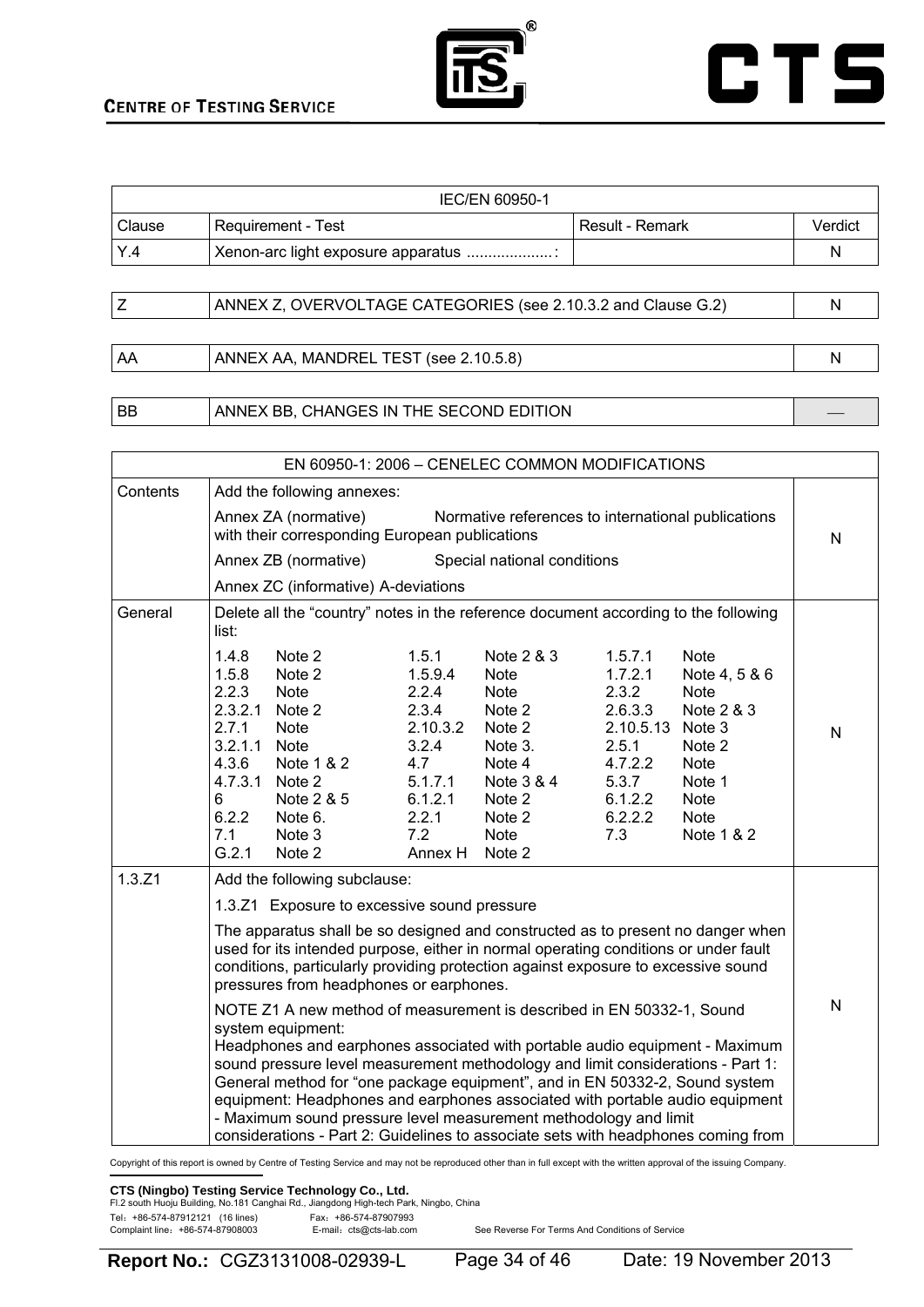



| IEC/EN 60950-1 |                                                                                                                                       |                 |         |
|----------------|---------------------------------------------------------------------------------------------------------------------------------------|-----------------|---------|
| <b>Clause</b>  | Requirement - Test                                                                                                                    | Result - Remark | Verdict |
|                | different manufacturers.                                                                                                              |                 |         |
| 1.5.1          | Add the following NOTE:                                                                                                               |                 |         |
|                | NOTE Z1 The use of certain substances in electrical and electronic equipment is<br>restricted within the EU: see Directive 2002/95/EC |                 | N       |

| 1.7.2.1 | Add the following NOTE:                                                                                                                                                                                                                                                                                                |   |
|---------|------------------------------------------------------------------------------------------------------------------------------------------------------------------------------------------------------------------------------------------------------------------------------------------------------------------------|---|
|         | NOTE Z1 In addition, the instructions shall include, as far as applicable, a warning<br>that excessive sound pressure from earphones and headphones can cause<br>hearing loss                                                                                                                                          | N |
| 2.7.1   | Replace the subclause as follows:                                                                                                                                                                                                                                                                                      |   |
|         | <b>Basic requirements</b>                                                                                                                                                                                                                                                                                              |   |
|         | To protect against excessive current, short-circuits and earth faults in PRIMARY<br>CIRCUITS, protective devices shall be included either as integral parts of the<br>equipment or as parts of the building installation, subject to the following, a), b) and<br>$c)$ :                                               |   |
|         | a) except as detailed in b) and c), protective devices necessary to comply with the<br>requirements of 5.3 shall be included as parts of the equipment;                                                                                                                                                                |   |
|         | b) for components in series with the mains input to the equipment such as the<br>supply cord, appliance coupler, r.f.i. filter and switch, short-circuit and earth fault<br>protection may be provided by protective devices in the building installation;                                                             | N |
|         | c) it is permitted for PLUGGABLE EQUIPMENT TYPE B or PERMANENTLY<br>CONNECTED EQUIPMENT, to rely on dedicated overcurrent and short-circuit<br>protection in the building installation, provided that the means of protection, e.g.<br>fuses or circuit breakers, is fully specified in the installation instructions. |   |
|         | If reliance is placed on protection in the building installation, the installation<br>instructions shall so state, except that for PLUGGABLE EQUIPMENT TYPE A the<br>building installation shall be regarded as providing protection in accordance with<br>the rating of the wall socket outlet.                       |   |
| 2.7.2   | This subclause has been declared 'void'.                                                                                                                                                                                                                                                                               | N |
| 3.2.3   | Delete the NOTE in Table 3A, and delete also in this table the conduit sizes in<br>parentheses.                                                                                                                                                                                                                        | N |
| 3.2.5.1 | "60245 IEC 53" by "H05 RR-F";<br>Replace<br>"60227 IEC 52" by "H03 VV-F or H03 VVH2-F";<br>"60227 IEC 53" by "H05 VV-F or H05 VVH2-F2".                                                                                                                                                                                |   |
|         | In Table 3B, replace the first four lines by the following:                                                                                                                                                                                                                                                            |   |
|         | $0,75^{a}$<br>  Up to and including 6<br>$(0,75)$ <sup>b)</sup><br>  Over 6 up to and including 10  <br>1,0<br>$\left( 1,0\right)$ $^{\circ}$<br>  Over 10 up to and including 16<br>1,5                                                                                                                               | N |
|         | In the conditions applicable to Table 3B delete the words "in some countries" in<br>condition <sup>a)</sup> .                                                                                                                                                                                                          |   |
|         | In NOTE 1, applicable to Table 3B, delete the second sentence.                                                                                                                                                                                                                                                         |   |

Copyright of this report is owned by Centre of Testing Service and may not be reproduced other than in full except with the written approval of the issuing Company.

### **CTS (Ningbo) Testing Service Technology Co., Ltd.**<br>Fl.2 south Huoju Building, No.181 Canghai Rd., Jiangdong High-tech Park, Ningbo, China

Tel: +86-574-87912121 (16 lines)<br>Complaint line: +86-574-87908003 E-mail: cts@cts-lab.com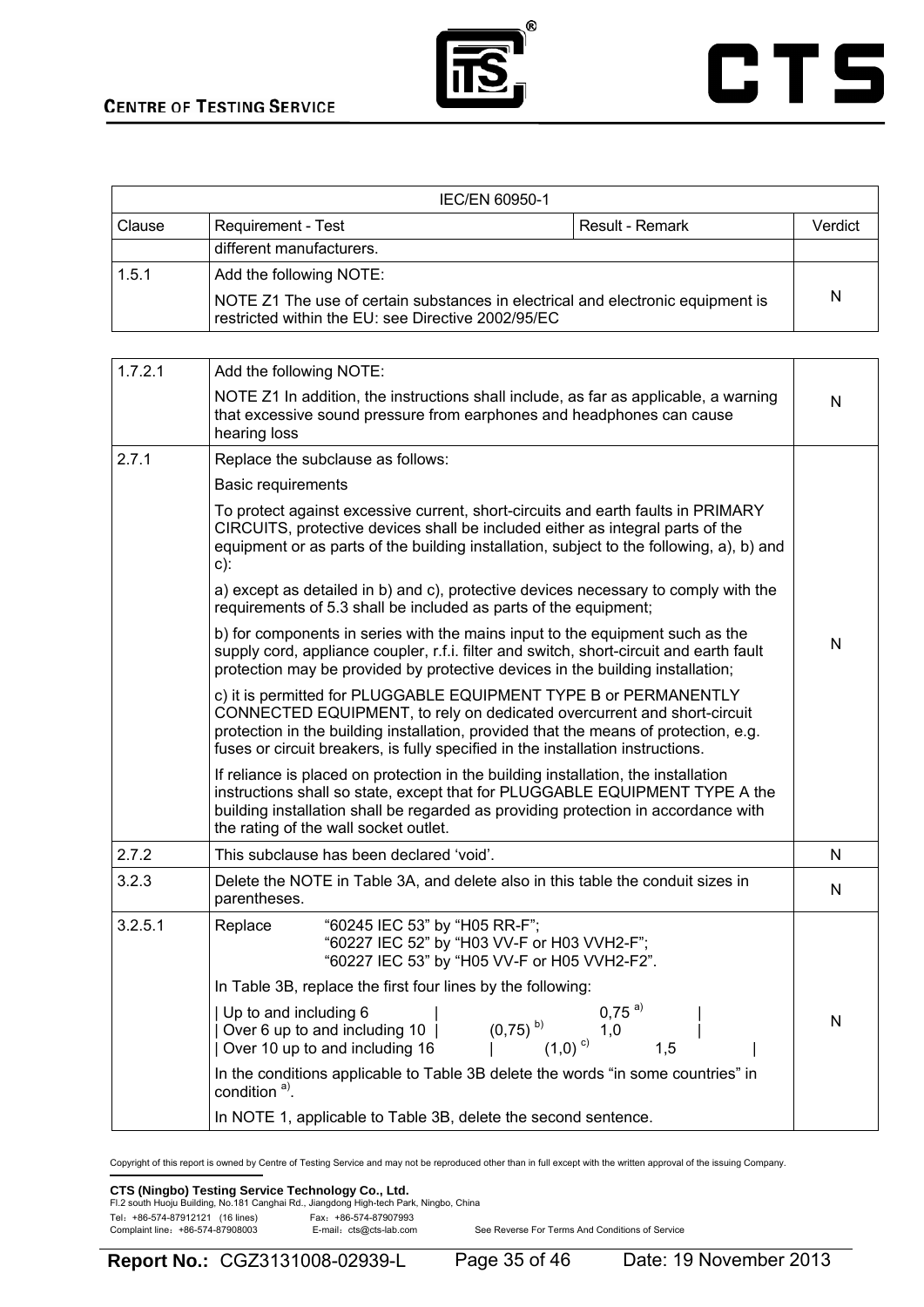



| IEC/EN 60950-1    |                                                                                                                                                                                                                                                                                                                      |                 |         |
|-------------------|----------------------------------------------------------------------------------------------------------------------------------------------------------------------------------------------------------------------------------------------------------------------------------------------------------------------|-----------------|---------|
| Clause            | <b>Requirement - Test</b>                                                                                                                                                                                                                                                                                            | Result - Remark | Verdict |
| 3.3.4             | In Table 3D, delete the fourth line: conductor sizes for 10 to 13 A, and replace with<br>the following:                                                                                                                                                                                                              |                 |         |
|                   | Over 10 up to and including $16 \mid 1,5$ to 2,5                                                                                                                                                                                                                                                                     | 1,5 to 4        | N       |
|                   | Delete the fifth line: conductor sizes for 13 to 16 A.                                                                                                                                                                                                                                                               |                 |         |
| 4.3.13.6          | Add the following NOTE:                                                                                                                                                                                                                                                                                              |                 |         |
|                   | NOTE Z1 Attention is drawn to 1999/519/EC: Council Recommendation on the<br>limitation of exposure of the general public to electromagnetic fields 0 Hz to 300<br>GHz. Standards taking into account this Recommendation which demonstrate<br>compliance with the applicable EU Directive are indicated in the OJEC. |                 | N       |
| Annex H           | Replace the last paragraph of this annex by:                                                                                                                                                                                                                                                                         |                 |         |
|                   | At any point 10 cm from the surface of the OPERATOR ACCESS AREA, the dose<br>rate shall not exceed 1 $\mu$ Sv/h (0,1 mR/h) (see NOTE). Account is taken of the<br>background level.                                                                                                                                  |                 | N       |
|                   | Replace the notes as follows:                                                                                                                                                                                                                                                                                        |                 |         |
|                   | NOTE These values appear in Directive 96/29/Euratom.                                                                                                                                                                                                                                                                 |                 |         |
|                   | Delete NOTE 2.                                                                                                                                                                                                                                                                                                       |                 |         |
| Biblio-<br>graphy | Additional EN standards.                                                                                                                                                                                                                                                                                             |                 |         |

| ' NORMATIVE REFERENCES TO INTERNATIONAL PUBLICATIONS WITH THEIR<br>I CORRESPONDING EUROPEAN PUBLICATIONS |  |
|----------------------------------------------------------------------------------------------------------|--|
|----------------------------------------------------------------------------------------------------------|--|

| ZB.     | SPECIAL NATIONAL CONDITIONS                                                                                                                                                                                                                                                                                                                                                                                                                                                                                                                | N |
|---------|--------------------------------------------------------------------------------------------------------------------------------------------------------------------------------------------------------------------------------------------------------------------------------------------------------------------------------------------------------------------------------------------------------------------------------------------------------------------------------------------------------------------------------------------|---|
| 1.2.4.1 | In Denmark, certain types of Class I appliances (see 3.2.1.1) may be provided with<br>a plug not establishing earthing conditions when inserted into Danish socket-<br>outlets.                                                                                                                                                                                                                                                                                                                                                            | N |
| 1.5.7.1 | In Finland, Norway and Sweden, resistors bridging BASIC INSULATION in CLASS<br>I PLUGGABLE EQUIPMENT TYPE A must comply with the requirements in<br>1.5.7.2.                                                                                                                                                                                                                                                                                                                                                                               | N |
| 1.5.8   | In Norway, due to the IT power system used (see annex V, Figure V.7), capacitors<br>are required to be rated for the applicable line-to-line voltage (230 V).                                                                                                                                                                                                                                                                                                                                                                              | N |
| 1.5.9.4 | In Finland, Norway and Sweden, the third dashed sentence is applicable only to<br>equipment as defined in 6.1.2.2 of this annex.                                                                                                                                                                                                                                                                                                                                                                                                           | N |
| 1.7.2.1 | In Finland, Norway and Sweden, CLASS I PLUGGABLE EQUIPMENT TYPE A<br>intended for connection to other equipment or a network shall, if safety relies on<br>connection to protective earth or if surge suppressors are connected between the<br>network terminals and accessible parts, have a marking stating that the equipment<br>must be connected to an earthed mains socket-outlet.<br>The marking text in the applicable countries shall be as follows:<br>In Finland: "Laite on liitettävä suojamaadoituskoskettimilla varustettuun | N |

Copyright of this report is owned by Centre of Testing Service and may not be reproduced other than in full except with the written approval of the issuing Company.

#### **CTS (Ningbo) Testing Service Technology Co., Ltd.**

| Fl.2 south Huoju Building, No.181 Canghai Rd., Jiangdong High-tech Park, Ningbo, China |                         |  |
|----------------------------------------------------------------------------------------|-------------------------|--|
| Tel: +86-574-87912121 (16 lines)                                                       | Fax: +86-574-87907993   |  |
| Complaint line: +86-574-87908003                                                       | E-mail: cts@cts-lab.com |  |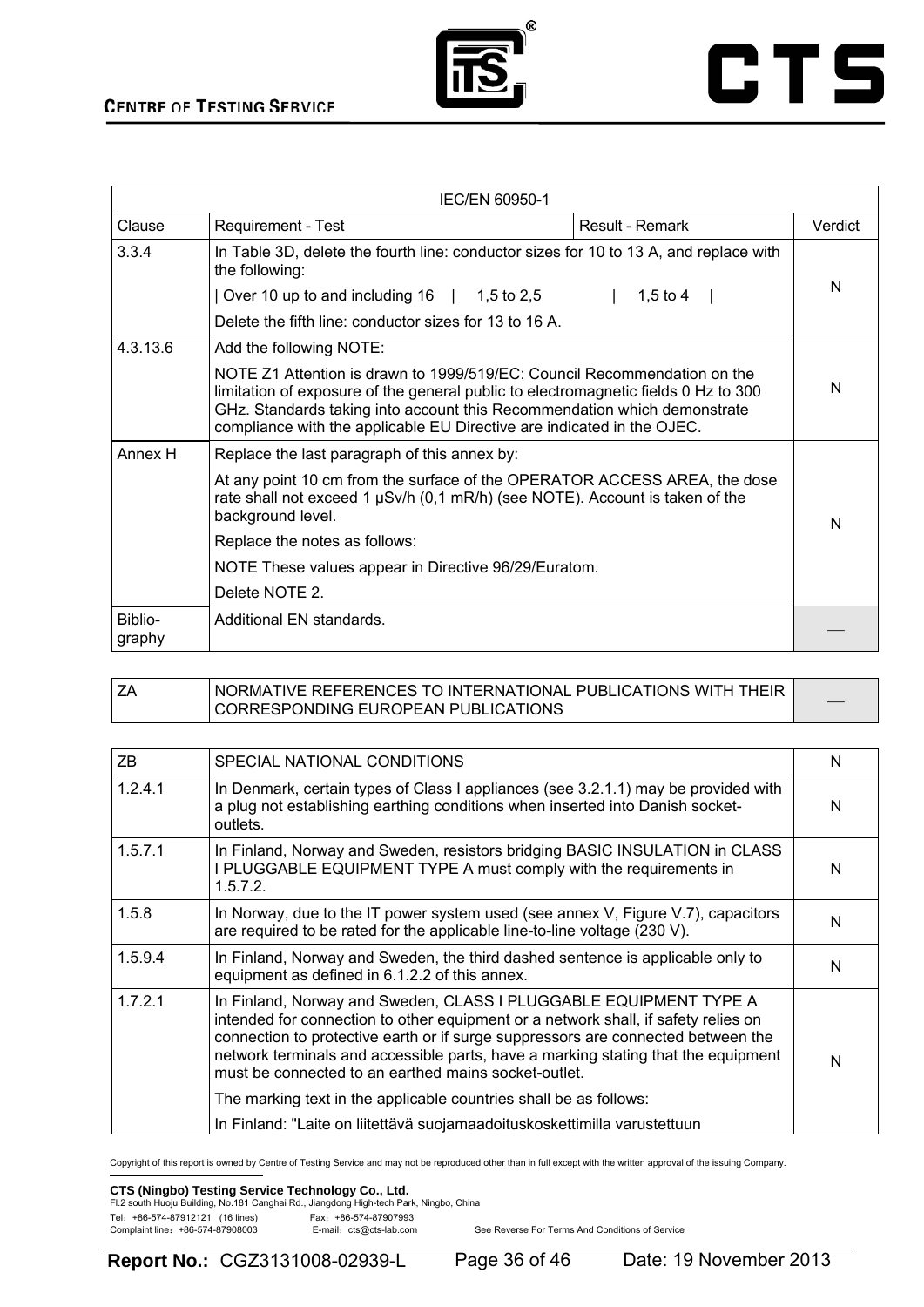



| IEC/EN 60950-1 |                                                         |                 |         |
|----------------|---------------------------------------------------------|-----------------|---------|
| Clause         | <b>Requirement - Test</b>                               | Result - Remark | Verdict |
|                | pistorasiaan"                                           |                 |         |
|                | In Norway: "Apparatet må tilkoples jordet stikkontakt"  |                 |         |
|                | In Sweden: "Apparaten skall anslutas till jordat uttag" |                 |         |

| 1.7.5     | In Denmark, socket-outlets for providing power to other equipment shall be in<br>accordance with the Heavy Current Regulations, Section 107-2-D1, Standard<br>Sheet DK 1-3a, DK 1-5a or DK 1-7a, when used on Class I equipment. For<br>STATIONARY EQUIPMENT the socket-outlet shall be in accordance with Standard<br>Sheet DK 1-1b or DK 1-5a.                                                                  | N            |
|-----------|-------------------------------------------------------------------------------------------------------------------------------------------------------------------------------------------------------------------------------------------------------------------------------------------------------------------------------------------------------------------------------------------------------------------|--------------|
| 2.2.4     | In Norway, for requirements see 1.7.2.1, 6.1.2.1 and 6.1.2.2 of this annex.                                                                                                                                                                                                                                                                                                                                       | N            |
| 2.3.2     | In Finland, Norway and Sweden there are additional requirements for the<br>insulation. See 6.1.2.1 and 6.1.2.2 of this annex.                                                                                                                                                                                                                                                                                     | N            |
| 2.3.4     | In Norway, for requirements see 1.7.2.1, 6.1.2.1 and 6.1.2.2 of this annex.                                                                                                                                                                                                                                                                                                                                       | N            |
| 2.6.3.3   | In the United Kingdom, the current rating of the circuit shall be taken as 13 A, not<br>16 A.                                                                                                                                                                                                                                                                                                                     | $\mathsf{N}$ |
| 2.7.1     | In the United Kingdom, to protect against excessive currents and short-circuits in<br>the PRIMARY CIRCUIT of DIRECT PLUG-IN EQUIPMENT, tests according to 5.3<br>shall be conducted, using an external protective device rated 30 A or 32 A. If these<br>tests fail, suitable protective devices shall be included as integral parts of the<br>DIRECT PLUG-IN EQUIPMENT, so that the requirements of 5.3 are met. | N            |
| 2.10.5.13 | In Finland, Norway and Sweden, there are additional requirements for the<br>insulation, see 6.1.2.1 and 6.1.2.2 of this annex.                                                                                                                                                                                                                                                                                    | $\mathsf{N}$ |
| 3.2.1.1   | In Switzerland, supply cords of equipment having a RATED CURRENT not<br>exceeding 10 A shall be provided with a plug complying with SEV 1011 or IEC<br>60884-1 and one of the following dimension sheets:                                                                                                                                                                                                         |              |
|           | SEV 6532-2.1991<br>Plug Type 15<br>3P+N+PE<br>250/400 V, 10 A<br>Plug Type 11<br>250 V, 10 A<br>SEV 6533-2.1991<br>$L+N$<br>Plug Type 12<br>$L+N+PE$<br>250 V, 10 A<br>SEV 6534-2.1991                                                                                                                                                                                                                            | $\mathsf{N}$ |
|           | In general, EN 60309 applies for plugs for currents exceeding 10 A. However, a 16<br>A plug and socket-outlet system is being introduced in Switzerland, the plugs of<br>which are according to the following dimension sheets, published in February 1998:                                                                                                                                                       |              |
|           | SEV 5932-2.1998<br>Plug Type 25<br>3L+N+PE<br>230/400 V, 16 A<br>Plug Type 21<br>250 V, 16 A<br>SEV 5933-2.1998<br>L+N<br>SEV 5934-2.1998<br>Plug Type 23<br>$L+N+PE$<br>250 V, 16 A                                                                                                                                                                                                                              |              |
| 3.2.1.1   | In Denmark, supply cords of single-phase equipment having a rated current not<br>exceeding13 A shall be provided with a plug according to the Heavy Current<br>Regulations, Section 107-2-D1.                                                                                                                                                                                                                     |              |
|           | CLASS I EQUIPMENT provided with socket-outlets with earth contacts or which<br>are intended to be used in locations where protection against indirect contact is<br>required according to the wiring rules shall be provided with a plug in accordance<br>with standard sheet DK 2-1a or DK 2-5a.                                                                                                                 | N            |
|           | If poly-phase equipment and single-phase equipment having a RATED CURRENT                                                                                                                                                                                                                                                                                                                                         |              |

Copyright of this report is owned by Centre of Testing Service and may not be reproduced other than in full except with the written approval of the issuing Company.

**CTS (Ningbo) Testing Service Technology Co., Ltd.**<br>Fl.2 south Huoju Building, No.181 Canghai Rd., Jiangdong High-tech Park, Ningbo, China

| Fl.2 south Huoju Building, No.181 Canghai Rd., Jiangdong High-tech Park, Ningbo, C |                         |
|------------------------------------------------------------------------------------|-------------------------|
| Tel: +86-574-87912121 (16 lines)                                                   | Fax: +86-574-87907993   |
| Complaint line: +86-574-87908003                                                   | E-mail: cts@cts-lab.com |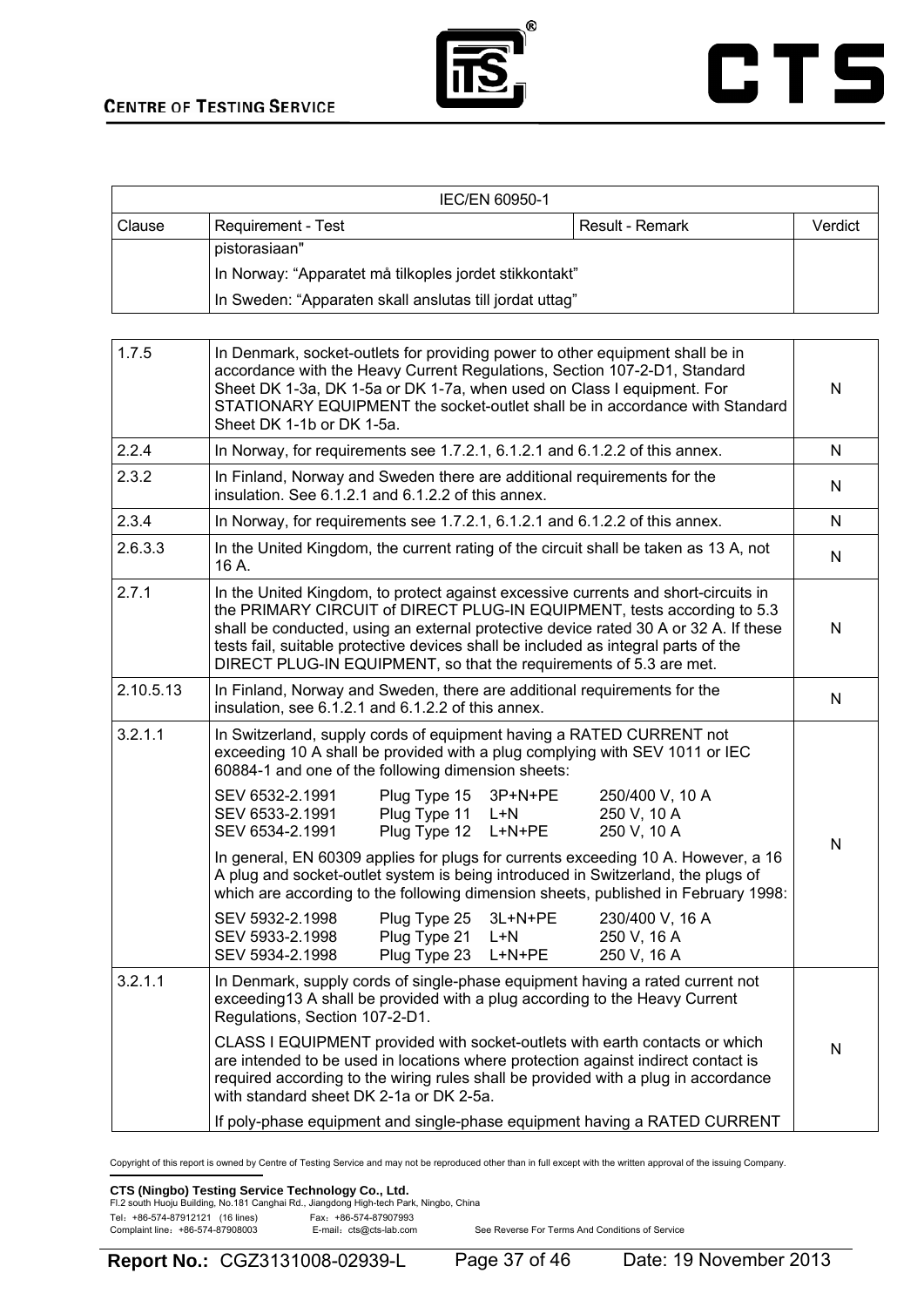

|        | IEC/EN 60950-1                                                                                                                                                     |                 |         |
|--------|--------------------------------------------------------------------------------------------------------------------------------------------------------------------|-----------------|---------|
| Clause | Requirement - Test                                                                                                                                                 | Result - Remark | Verdict |
|        | exceeding 13 A is provided with a supply cord with a plug, this plug shall be in<br>accordance with the Heavy Current Regulations, Section 107-2-D1 or EN 60309-2. |                 |         |
|        |                                                                                                                                                                    |                 |         |

| 3.2.1.1 | In Spain, supply cords of single-phase equipment having a rated current not<br>exceeding 10 A shall be provided with a plug according to UNE 20315:1994.                                                                                                                                                                                                                                                                                                                                                                                       |           |
|---------|------------------------------------------------------------------------------------------------------------------------------------------------------------------------------------------------------------------------------------------------------------------------------------------------------------------------------------------------------------------------------------------------------------------------------------------------------------------------------------------------------------------------------------------------|-----------|
|         | Supply cords of single-phase equipment having a rated current not exceeding 2,5<br>A shall be provided with a plug according to UNE-EN 50075:1993.                                                                                                                                                                                                                                                                                                                                                                                             |           |
|         | CLASS I EQUIPMENT provided with socket-outlets with earth contacts or which<br>are intended to be used in locations where protection against indirect contact is<br>required according to the wiring rules, shall be provided with a plug in accordance<br>with standard UNE 20315:1994.                                                                                                                                                                                                                                                       | N         |
|         | If poly-phase equipment is provided with a supply cord with a plug, this plug shall<br>be in accordance with UNE-EN 60309-2.                                                                                                                                                                                                                                                                                                                                                                                                                   |           |
| 3.2.1.1 | In the United Kingdom, apparatus which is fitted with a flexible cable or cord and is<br>designed to be connected to a mains socket conforming to BS 1363 by means of<br>that flexible cable or cord and plug, shall be fitted with a 'standard plug' in<br>accordance with Statutory Instrument 1768:1994 - The Plugs and Sockets etc.<br>(Safety) Regulations 1994, unless exempted by those regulations.                                                                                                                                    | N         |
|         | NOTE 'Standard plug' is defined in SI 1768:1994 and essentially means an<br>approved plug conforming to BS 1363 or an approved conversion plug.                                                                                                                                                                                                                                                                                                                                                                                                |           |
| 3.2.1.1 | In Ireland, apparatus which is fitted with a flexible cable or cord and is designed to<br>be connected to a mains socket conforming to I.S. 411 by means of that flexible<br>cable or cord and plug, shall be fitted with a 13 A plug in accordance with Statutory<br>Instrument 525:1997 - National Standards Authority of Ireland (section 28) (13 A<br>Plugs and Conversion Adaptors for Domestic Use) Regulations 1997.                                                                                                                    | ${\sf N}$ |
| 3.2.4   | In Switzerland, for requirements see 3.2.1.1 of this annex.                                                                                                                                                                                                                                                                                                                                                                                                                                                                                    | N         |
| 3.2.5.1 | In the United Kingdom, a power supply cord with conductor of 1,25 mm2 is allowed<br>for equipment with a rated current over 10 A and up to and including 13 A.                                                                                                                                                                                                                                                                                                                                                                                 | N         |
| 3.3.4   | In the United Kingdom, the range of conductor sizes of flexible cords to be<br>accepted by terminals for equipment with a RATED CURRENT of over 10 A up to<br>and including 13 A is:                                                                                                                                                                                                                                                                                                                                                           | N         |
|         | $\cdot$ 1,25 mm <sup>2</sup> to 1,5 mm <sup>2</sup> nominal cross-sectional area.                                                                                                                                                                                                                                                                                                                                                                                                                                                              |           |
| 4.3.6   | In the United Kingdom, the torque test is performed using a socket outlet complying<br>with BS 1363 part 1:1995, including Amendment 1:1997 and Amendment 2:2003<br>and the plug part of DIRECT PLUG-IN EQUIPMENT shall be assessed to BS 1363:<br>Part 1, 12.1, 12.2, 12.3, 12.9, 12.11, 12.12, 12.13, 12.16 and 12.17, except that the<br>test of 12.17 is performed at not less than 125 °C. Where the metal earth pin is<br>replaced by an Insulated Shutter Opening Device (ISOD), the requirements of<br>clauses 22.2 and 23 also apply. | N         |
| 4.3.6   | In Ireland, DIRECT PLUG-IN EQUIPMENT is known as plug similar devices. Such<br>devices shall comply with Statutory Instrument 526:1997 - National Standards<br>Authority of Ireland (Section 28) (Electrical plugs, plug similar devices and sockets<br>for domestic use) Regulations, 1997.                                                                                                                                                                                                                                                   | N         |

Copyright of this report is owned by Centre of Testing Service and may not be reproduced other than in full except with the written approval of the issuing Company.

### **CTS (Ningbo) Testing Service Technology Co., Ltd.**<br>Fl.2 south Huoju Building, No.181 Canghai Rd., Jiangdong High-tech Park, Ningbo, China

Tel: +86-574-87912121 (16 lines)<br>Complaint line: +86-574-87908003 E-mail: cts@cts-lab.com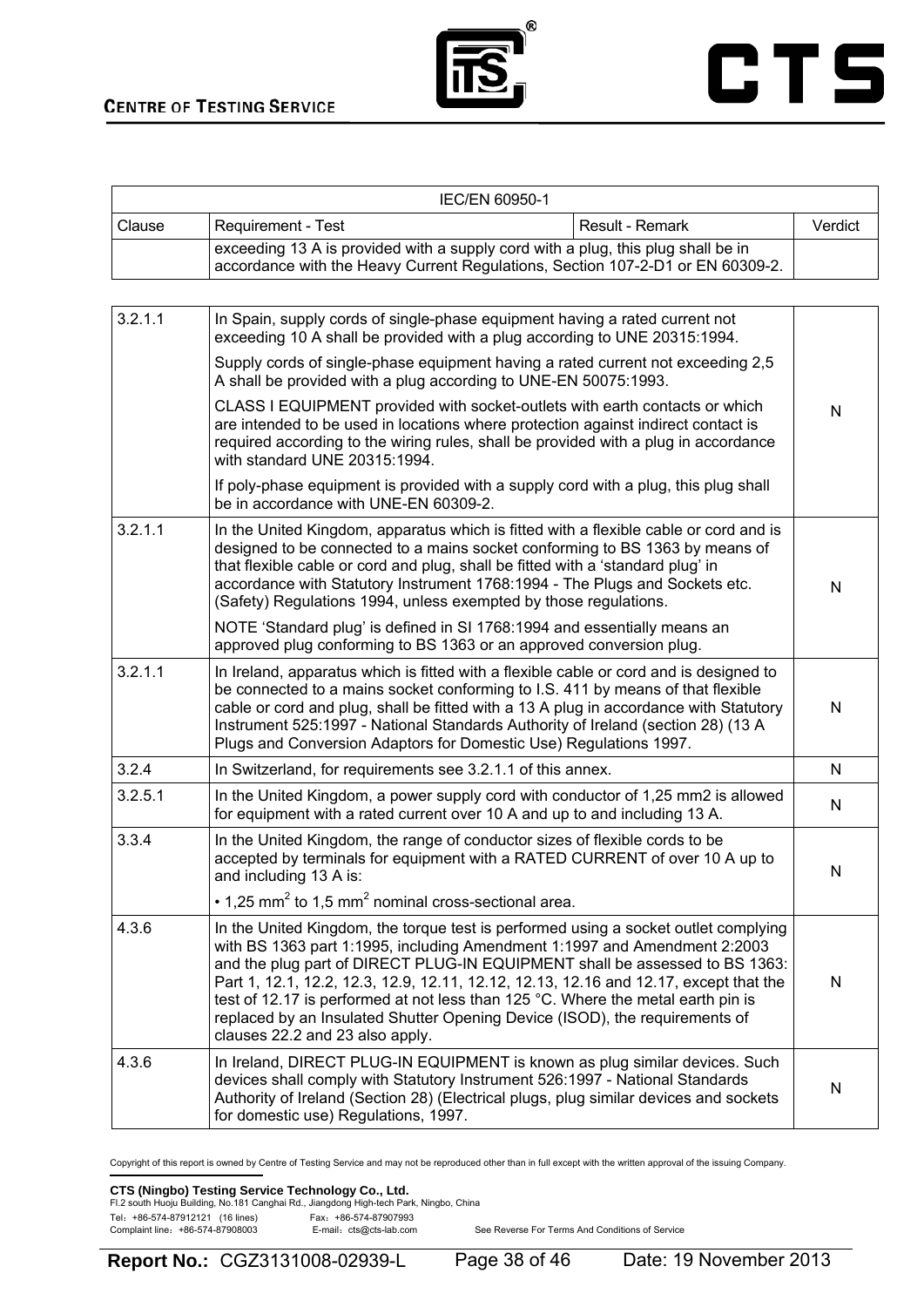



|        |                    | <b>IEC/EN 60950-1</b> |                 |         |
|--------|--------------------|-----------------------|-----------------|---------|
| Clause | Requirement - Test |                       | Result - Remark | Verdict |
|        |                    |                       |                 |         |

| 5.1.7.1 | In Finland, Norway and Sweden TOUCH CURRENT measurement results<br>exceeding 3,5 mA r.m.s. are permitted only for the following equipment:<br>• STATIONARY PLUGGABLE EQUIPMENT TYPE A that<br>is intended to be used in a RESTRICTED ACCESS LOCATION<br>$\circ$<br>where equipotential bonding has been applied, for example, in a<br>telecommunication centre; and<br>has provision for a permanently connected PROTECTIVE<br>O<br><b>EARTHING</b><br>CONDUCTOR; and<br>is provided with instructions for the installation of that conductor by<br>$\circ$<br>a<br><b>SERVICE PERSON;</b><br>• STATIONARY PLUGGABLE EQUIPMENT TYPE B;<br>• STATIONARY PERMANENTLY CONNECTED EQUIPMENT.                                                                                                                                                                                                                                                                                                                                                                                                                                                                                                                                                                                                                                                                                                                                                                                                                                                                                                                                                                                                                                                                                                  | N |
|---------|------------------------------------------------------------------------------------------------------------------------------------------------------------------------------------------------------------------------------------------------------------------------------------------------------------------------------------------------------------------------------------------------------------------------------------------------------------------------------------------------------------------------------------------------------------------------------------------------------------------------------------------------------------------------------------------------------------------------------------------------------------------------------------------------------------------------------------------------------------------------------------------------------------------------------------------------------------------------------------------------------------------------------------------------------------------------------------------------------------------------------------------------------------------------------------------------------------------------------------------------------------------------------------------------------------------------------------------------------------------------------------------------------------------------------------------------------------------------------------------------------------------------------------------------------------------------------------------------------------------------------------------------------------------------------------------------------------------------------------------------------------------------------------------|---|
| 6.1.2.1 | In Finland, Norway and Sweden, add the following text between the first and<br>second paragraph of the compliance clause:<br>If this insulation is solid, including insulation forming part of a component, it shall at<br>least consist of either<br>two layers of thin sheet material, each of which shall pass the electric<br>strength test below, or<br>one layer having a distance through insulation of at least 0,4 mm, which<br>shall<br>pass the electric strength test below.<br>If this insulation forms part of a semiconductor component (e.g. an optocoupler),<br>there is no distance through insulation requirement for the insulation consisting of<br>an insulating compound completely filling the casing, so that CLEARANCES and<br>CREEPAGE DISTANCES do not exist, if the component passes the electric<br>strength test in accordance with the compliance clause below and in addition<br>passes the tests and inspection criteria of 2.10.11 with an electric strength<br>test of 1,5 kV multiplied by 1,6 (the electric strength test of 2.10.10 shall be<br>performed using 1,5 kV), and<br>is subject to ROUTINE TESTING for electric strength during<br>manufacturing,<br>using a test voltage of 1,5 kV.<br>It is permitted to bridge this insulation with a capacitor complying with<br>EN 132400:1994, subclass Y2.<br>A capacitor classified Y3 according to EN 132400:1994, may bridge this insulation<br>under the following conditions:<br>the insulation requirements are satisfied by having a capacitor classified Y3<br>as defined by EN 132400, which in addition to the Y3 testing, is tested with<br>an impulse test of 2,5 kV defined in EN 60950-1:2006, 6.2.2.1;<br>the additional testing shall be performed on all the test specimens as | N |

Copyright of this report is owned by Centre of Testing Service and may not be reproduced other than in full except with the written approval of the issuing Company.

#### **CTS (Ningbo) Testing Service Technology Co., Ltd.**

| Fl.2 south Huoju Building, No.181 Canghai Rd., Jiangdong High-tech Park, Ningbo, China |                                                  |  |
|----------------------------------------------------------------------------------------|--------------------------------------------------|--|
| Tel: +86-574-87912121 (16 lines)<br>Complaint line: +86-574-87908003                   | Fax: +86-574-87907993<br>E-mail: cts@cts-lab.com |  |
|                                                                                        |                                                  |  |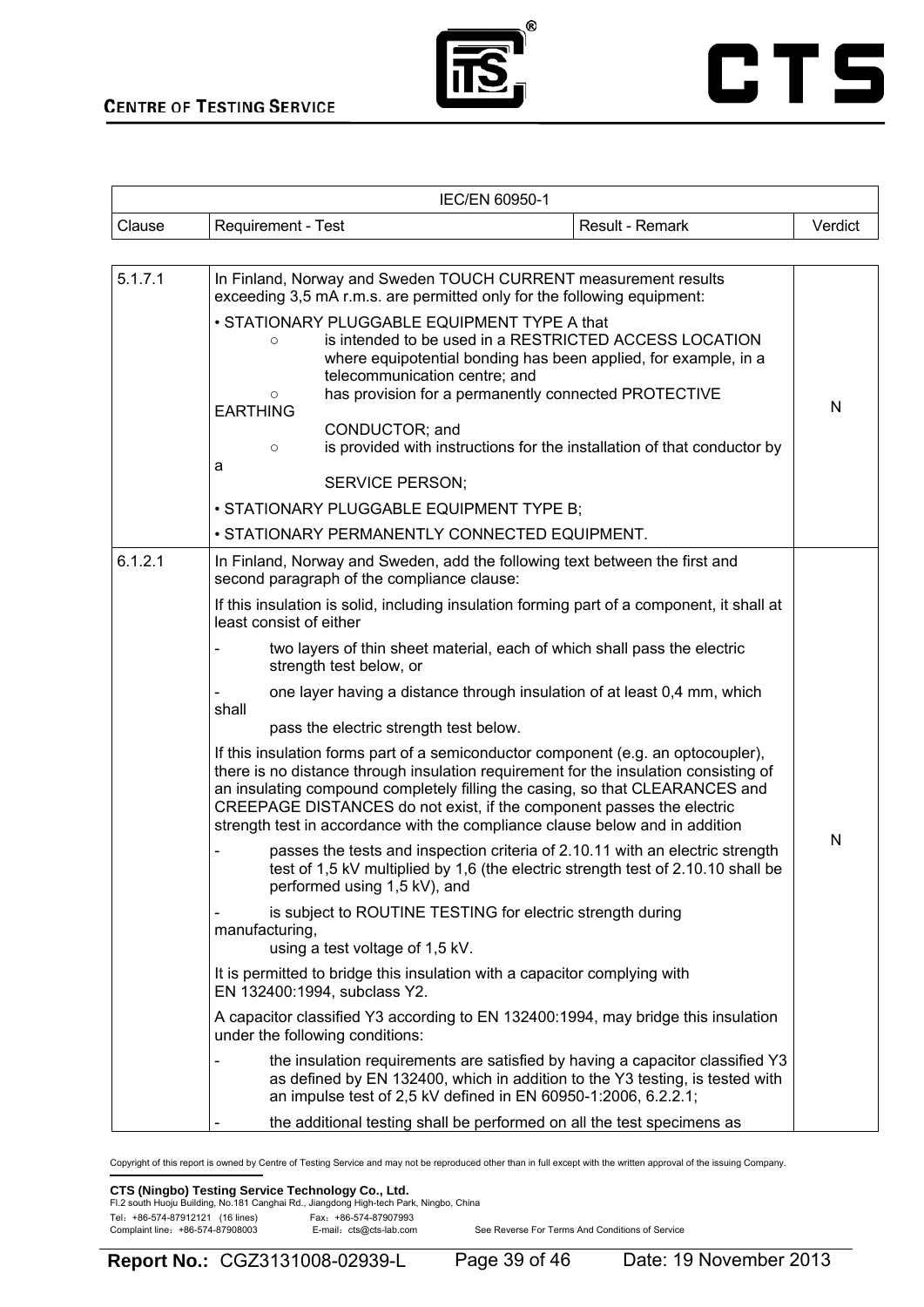



|         | <b>IEC/EN 60950-1</b>                                                                                                                                                                                                                                                                                                                                                                                                                                                              |  |   |  |  |  |
|---------|------------------------------------------------------------------------------------------------------------------------------------------------------------------------------------------------------------------------------------------------------------------------------------------------------------------------------------------------------------------------------------------------------------------------------------------------------------------------------------|--|---|--|--|--|
| Clause  | Requirement - Test<br>Result - Remark                                                                                                                                                                                                                                                                                                                                                                                                                                              |  |   |  |  |  |
|         | described in EN 132400;                                                                                                                                                                                                                                                                                                                                                                                                                                                            |  |   |  |  |  |
|         | the impulse test of 2,5 kV is to be performed before the endurance test in<br>EN 132400, in the sequence of tests as described in EN 132400.                                                                                                                                                                                                                                                                                                                                       |  |   |  |  |  |
| 6.1.2.2 | In Finland, Norway and Sweden, the exclusions are applicable for PERMANENTLY<br>CONNECTED EQUIPMENT, PLUGGABLE EQUIPMENT TYPE B and equipment<br>intended to be used in a RESTRICTED ACCESS LOCATION where equipotential<br>bonding has been applied, e.g. in a telecommunication centre, and which has<br>provision for a permanently connected PROTECTIVE EARTHING CONDUCTOR<br>and is provided with instructions for the installation of that conductor by a SERVICE<br>PERSON. |  | N |  |  |  |
| 7.2     | In Finland, Norway and Sweden, for requirements see 6.1.2.1 and 6.1.2.2 of this<br>annex.<br>The term TELECOMMUNICATION NETWORK in 6.1.2 being replaced by the term<br>CABLE DISTRIBUTION SYSTEM.                                                                                                                                                                                                                                                                                  |  | N |  |  |  |
| 7.3     | In Norway and Sweden, there are many buildings where the screen of the coaxial<br>cable is normally not connected to the earth in the building installation.                                                                                                                                                                                                                                                                                                                       |  | N |  |  |  |
| 7.3     | In Norway, for installation conditions see EN 60728-11:2005.                                                                                                                                                                                                                                                                                                                                                                                                                       |  | N |  |  |  |

| <b>ZC</b> | A-DEVIATIONS (informative)                                                                                                                                                                           | N |
|-----------|------------------------------------------------------------------------------------------------------------------------------------------------------------------------------------------------------|---|
| 1.5.1     | Sweden (Ordinance 1990:944)                                                                                                                                                                          |   |
|           | Add the following:                                                                                                                                                                                   | N |
|           | NOTE In Sweden, switches containing mercury are not permitted.                                                                                                                                       |   |
| 1.5.1     | Switzerland (Ordinance on environmentally hazardous substances SR 814.081,<br>Annex 1.7, Mercury - Annex 1.7 of SR 814.81 applies for mercury.)                                                      |   |
|           | Add the following:                                                                                                                                                                                   | N |
|           | NOTE In Switzerland, switches containing mercury such as thermostats, relays and<br>level controllers are not allowed.                                                                               |   |
| 1.7.2.1   | Denmark (Heavy Current Regulations)                                                                                                                                                                  |   |
|           | Supply cords of CLASS I EQUIPMENT, which is delivered without a plug, must be<br>provided with a visible tag with the following text:                                                                |   |
|           | Vigtigt!<br>Lederen med grøn/gul isolation<br>må kun tilsluttes en klemme mærket<br>eller $\equiv$                                                                                                   | N |
|           | If essential for the safety of the equipment, the tag must in addition be provided<br>with a diagram, which shows the connection of the other conductors, or be<br>provided with the following text: |   |
|           | "For tilslutning af de øvrige ledere, se medfølgende installationsvejledning."                                                                                                                       |   |

Copyright of this report is owned by Centre of Testing Service and may not be reproduced other than in full except with the written approval of the issuing Company.

#### **CTS (Ningbo) Testing Service Technology Co., Ltd.**

| .                                |                                                                                        |  |
|----------------------------------|----------------------------------------------------------------------------------------|--|
|                                  | Fl.2 south Huoju Building, No.181 Canghai Rd., Jiangdong High-tech Park, Ningbo, China |  |
| Tel: +86-574-87912121 (16 lines) | Fax: +86-574-87907993                                                                  |  |
| Complaint line: +86-574-87908003 | E-mail: cts@cts-lab.com                                                                |  |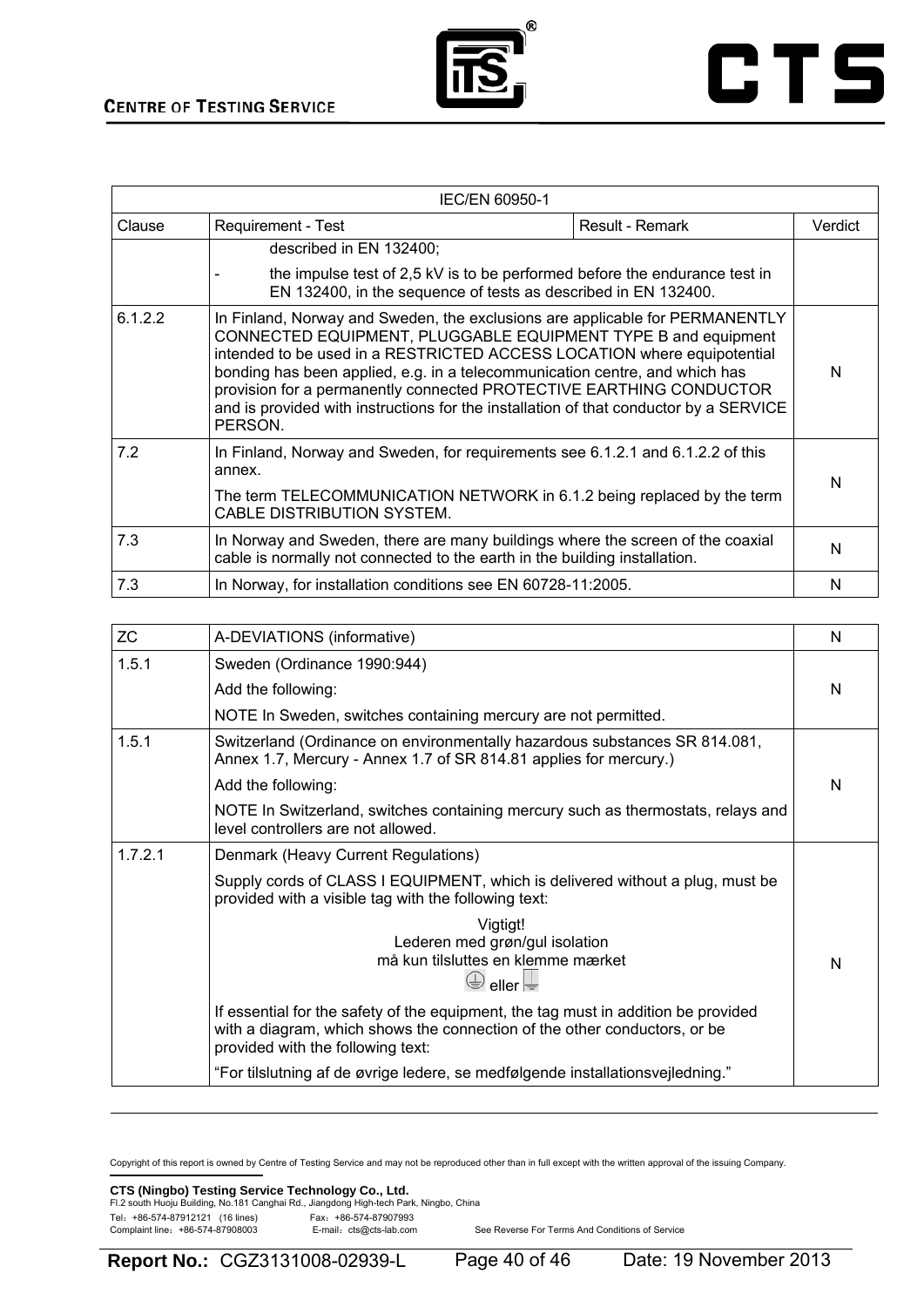



| IEC/EN 60950-1 |                                                                                                                                                                                                                                                                                |                 |         |  |
|----------------|--------------------------------------------------------------------------------------------------------------------------------------------------------------------------------------------------------------------------------------------------------------------------------|-----------------|---------|--|
| Clause         | Requirement - Test                                                                                                                                                                                                                                                             | Result - Remark | Verdict |  |
| 1.7.2.1        | Germany (Gesetz über technische Arbeitsmittel und Verbraucherprodukte (Geräte-<br>und Produktsicherheitsgesetz - GPSG) [Law on technical labour equipment and<br>consumer products], of 6th January 2004, Section 2, Article 4, Clause (4), Item 2).                           |                 |         |  |
|                | If for the assurance of safety and health certain rules during use, amending or<br>maintenance of a technical labour equipment or readymade consumer product are<br>to be followed, a manual in German language has to be delivered when placing the<br>product on the market. |                 | N       |  |
|                | Of this requirement, rules for use even only by SERVICE PERSONS are not<br>exempted.                                                                                                                                                                                           |                 |         |  |
| 1.7.5          | Denmark (Heavy Current Regulations)                                                                                                                                                                                                                                            |                 |         |  |
|                | With the exception of CLASS II EQUIPMENT provided with a socket outlet in<br>accordance with the Heavy Current Regulations, Section 107-2-D1, Standard<br>Sheet DK 1-4a, CLASS II EQUIPMENT shall not be fitted with socket-outlets for<br>providing power to other equipment. |                 | N       |  |
| 1.7.13         | Switzerland (Ordinance on chemical hazardous risk reduction SR 814.81, Annex<br>2.15 Batteries)                                                                                                                                                                                |                 | N       |  |
|                | Annex 2.15 of SR 814.81 applies for batteries.                                                                                                                                                                                                                                 |                 |         |  |
| 5.1.7.1        | Denmark (Heavy Current Regulations, Chapter 707, clause 707.4)                                                                                                                                                                                                                 |                 |         |  |
|                | TOUCH CURRENT measurement results exceeding 3,5 mA r.m.s. are permitted<br>only for PERMANENTLY CONNECTED EQUIPMENT and PLUGGABLE<br><b>EQUIPMENT TYPE B.</b>                                                                                                                  |                 | N       |  |

Copyright of this report is owned by Centre of Testing Service and may not be reproduced other than in full except with the written approval of the issuing Company.

**CTS (Ningbo) Testing Service Technology Co., Ltd.**<br>Fl.2 south Huoju Building, No.181 Canghai Rd., Jiangdong High-tech Park, Ningbo, China Tel: +86-574-87912121 (16 lines)<br>Complaint line: +86-574-87908003 E-mail: cts@cts-lab.com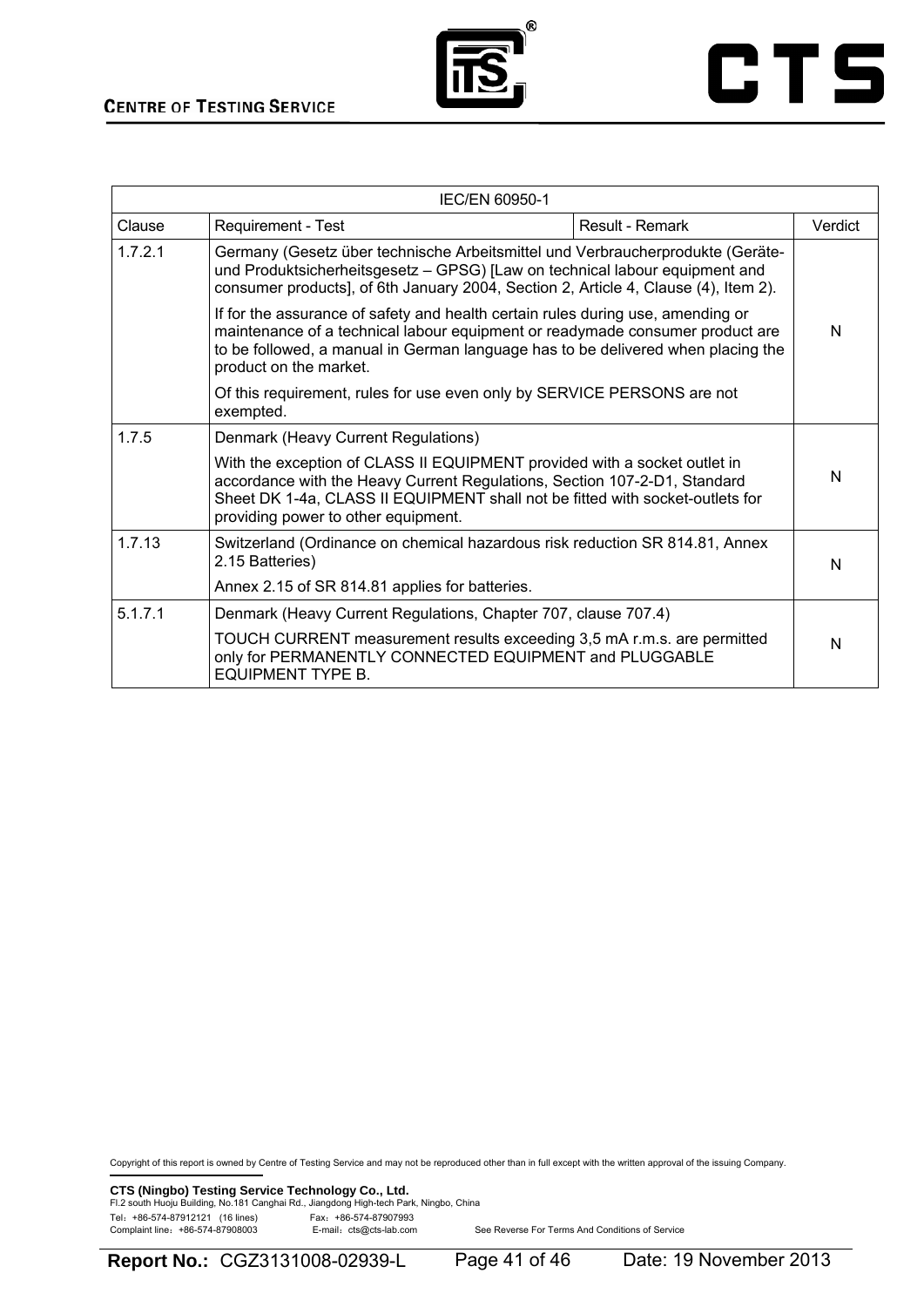

### **3.4 Tables**

| <b>IEC/EN 60950-1</b>                                                                                                                                    |  |                                         |                |                |  |                 |                   |         |
|----------------------------------------------------------------------------------------------------------------------------------------------------------|--|-----------------------------------------|----------------|----------------|--|-----------------|-------------------|---------|
| Clause                                                                                                                                                   |  | <b>Requirement - Test</b>               |                |                |  | Result - Remark |                   | Verdict |
| 1.5.1                                                                                                                                                    |  | TABLE: List of critical components      |                |                |  |                 |                   | P       |
| Manufacturer/<br>Object/part No.<br>Technical data<br>Type/model<br>Mark(s) of<br>Standard<br>conformity <sup>1</sup> )<br>trademark<br>(Edition / year) |  |                                         |                |                |  |                 |                   |         |
| Enclosure                                                                                                                                                |  | CHI MEI<br><b>CORPORATION</b>           | <b>PA-765A</b> | ABS, 85°C, V-0 |  | ---             | <b>UL E56070</b>  |         |
| <b>PCB</b>                                                                                                                                               |  | UNITED<br><b>ELECTECH</b><br><b>LTD</b> | 328DS          | 130°C, V-0     |  | ---             | <b>UL E193317</b> |         |
| An asterisk indicates a mark which assures the agreed level of surveillance                                                                              |  |                                         |                |                |  |                 |                   |         |
|                                                                                                                                                          |  | Supplementary information:              |                |                |  |                 |                   |         |

| 1.6.2                      | TABLE: Electrical data (in normal conditions) |              |      |        |              |                  | N |
|----------------------------|-----------------------------------------------|--------------|------|--------|--------------|------------------|---|
| U(V)                       | $\mathsf{I}(A)$                               | Irated $(A)$ | P(W) | Fuse # | If $($ A $)$ | Condition/status |   |
|                            | ---                                           |              |      |        | ---          | ---              |   |
|                            | ---                                           | ---          | ---  |        | ---          | ---              |   |
| Supplementary information: |                                               |              |      |        |              |                  |   |

| 2.10.3<br>and<br>2.10.4 | TABLE: Clearance and creepage distance measurements         |              |                 |                     |                       |                     |            |  |  |
|-------------------------|-------------------------------------------------------------|--------------|-----------------|---------------------|-----------------------|---------------------|------------|--|--|
|                         | Clearance (cl) and creepage<br>distance (cr) at/of/between: | U peak<br>V) | U r.m.s.<br>(V) | Required cl<br>(mm) | <sub>cl</sub><br>(mm) | Required cr<br>(mm) | cr<br>(mm) |  |  |
|                         |                                                             |              |                 |                     |                       |                     |            |  |  |
|                         |                                                             |              |                 |                     |                       |                     |            |  |  |
|                         | Supplementary information: TR=Transformer                   |              |                 |                     |                       |                     |            |  |  |

| 2.10.5                                   | TABLE: Distance through insulation measurements |  |              |                            |                      |             |  |
|------------------------------------------|-------------------------------------------------|--|--------------|----------------------------|----------------------|-------------|--|
| Distance through insulation (DTI) at/of: |                                                 |  | U rms<br>(V) | Test<br>voltage<br>(Va.c.) | Required DTI<br>(mm) | DTI<br>(mm) |  |
|                                          |                                                 |  | ---          |                            |                      | ---         |  |
|                                          | Supplementary information:                      |  |              |                            |                      |             |  |

Copyright of this report is owned by Centre of Testing Service and may not be reproduced other than in full except with the written approval of the issuing Company.

**CTS (Ningbo) Testing Service Technology Co., Ltd.**<br>Fl.2 south Huoju Building, No.181 Canghai Rd., Jiangdong High-tech Park, Ningbo, China Tel: +86-574-87912121 (16 lines)<br>Complaint line: +86-574-87908003 E-mail: cts@cts-lab.com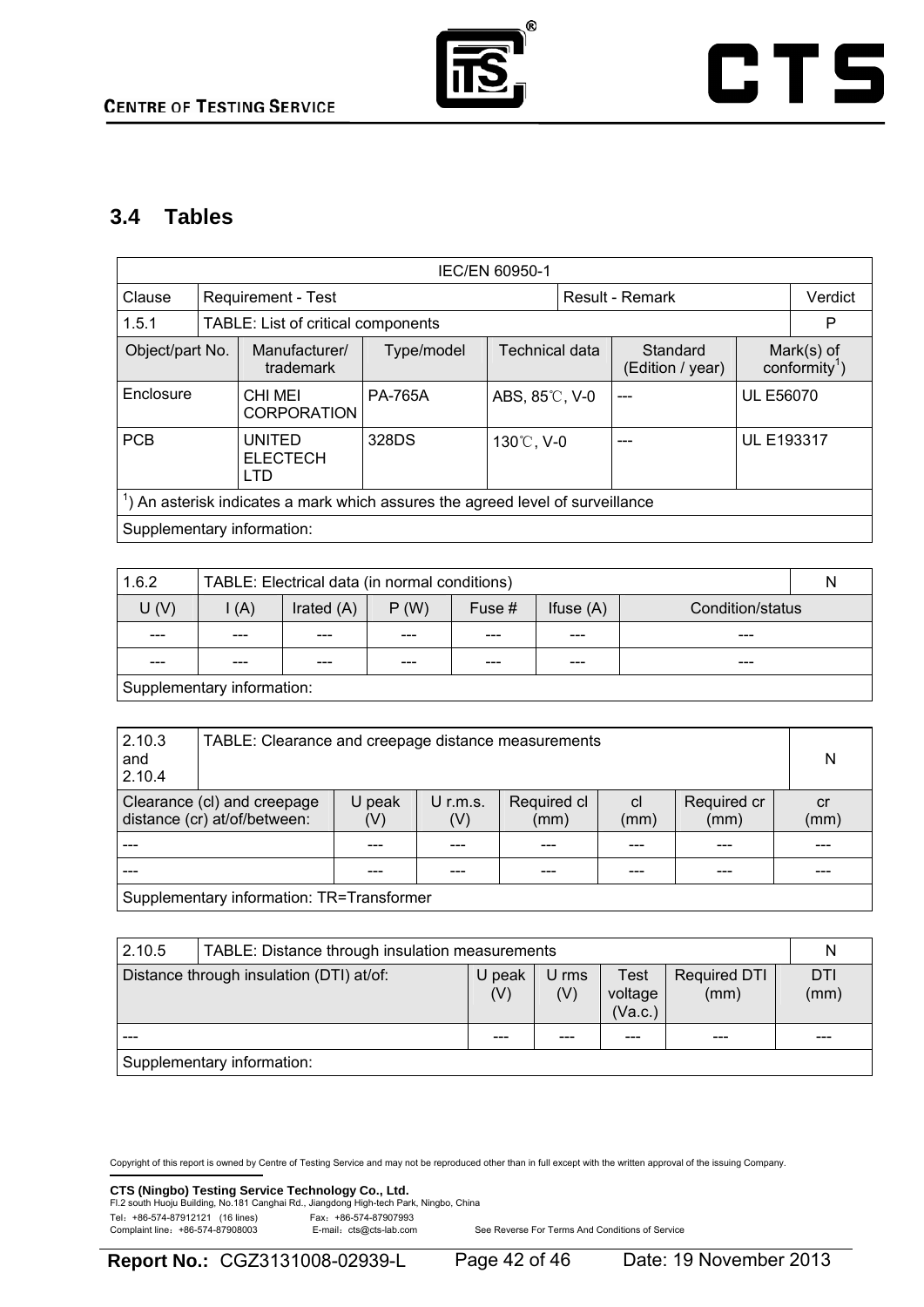



| IEC/EN 60950-1                                   |                                                                                          |                                              |                                                                       |                  |                  |     |                  |                        |                  |                   |
|--------------------------------------------------|------------------------------------------------------------------------------------------|----------------------------------------------|-----------------------------------------------------------------------|------------------|------------------|-----|------------------|------------------------|------------------|-------------------|
| Clause                                           |                                                                                          | Result - Remark<br><b>Requirement - Test</b> |                                                                       |                  |                  |     |                  |                        |                  | Verdict           |
| 4.3.8                                            | <b>TABLE: Batteries</b>                                                                  |                                              |                                                                       |                  |                  |     |                  |                        | P                |                   |
|                                                  | The tests of 4.3.8 are applicable only when appropriate battery<br>data is not available |                                              |                                                                       |                  |                  |     |                  |                        | P                |                   |
|                                                  |                                                                                          |                                              | Is it possible to install the battery in a reverse polarity position? |                  |                  |     | No hazard        |                        |                  | P                 |
|                                                  |                                                                                          | Non-rechargeable batteries                   |                                                                       |                  |                  |     |                  | Rechargeable batteries |                  |                   |
|                                                  |                                                                                          | Discharging                                  | $Un-$                                                                 |                  | Charging         |     |                  | Discharging            |                  | Reversed charging |
|                                                  | Meas.<br>current                                                                         | Manuf.<br>Specs.                             | intentional<br>charging                                               | Meas.<br>current | Manuf.<br>Specs. |     | Meas.<br>current | Manuf.<br>Specs.       | Meas.<br>current | Manuf.<br>Specs.  |
| Max.<br>current<br>during<br>normal<br>condition |                                                                                          |                                              |                                                                       |                  |                  |     |                  |                        |                  |                   |
| Max.<br>current<br>during<br>fault<br>condition  |                                                                                          |                                              |                                                                       |                  |                  |     |                  |                        |                  |                   |
|                                                  |                                                                                          |                                              |                                                                       |                  |                  |     |                  |                        |                  |                   |
| - Chemical leaks                                 |                                                                                          |                                              |                                                                       |                  |                  |     |                  |                        |                  | N                 |
| - Explosion of the battery<br>---                |                                                                                          |                                              |                                                                       |                  |                  |     | N                |                        |                  |                   |
|                                                  |                                                                                          |                                              | - Emission of flame or expulsion of molten metal                      |                  |                  |     |                  |                        |                  | N                 |
|                                                  |                                                                                          |                                              | - Electric strength tests of equipment after completion of tests      |                  |                  | --- |                  |                        |                  | $\mathsf{N}$      |
|                                                  | Supplementary information:                                                               |                                              |                                                                       |                  |                  |     |                  |                        |                  |                   |

Copyright of this report is owned by Centre of Testing Service and may not be reproduced other than in full except with the written approval of the issuing Company.

**CTS (Ningbo) Testing Service Technology Co., Ltd.**<br>Fl.2 south Huoju Building, No.181 Canghai Rd., Jiangdong High-tech Park, Ningbo, China

Tel: +86-574-87912121 (16 lines)<br>Complaint line: +86-574-87908003 E-mail: cts@cts-lab.com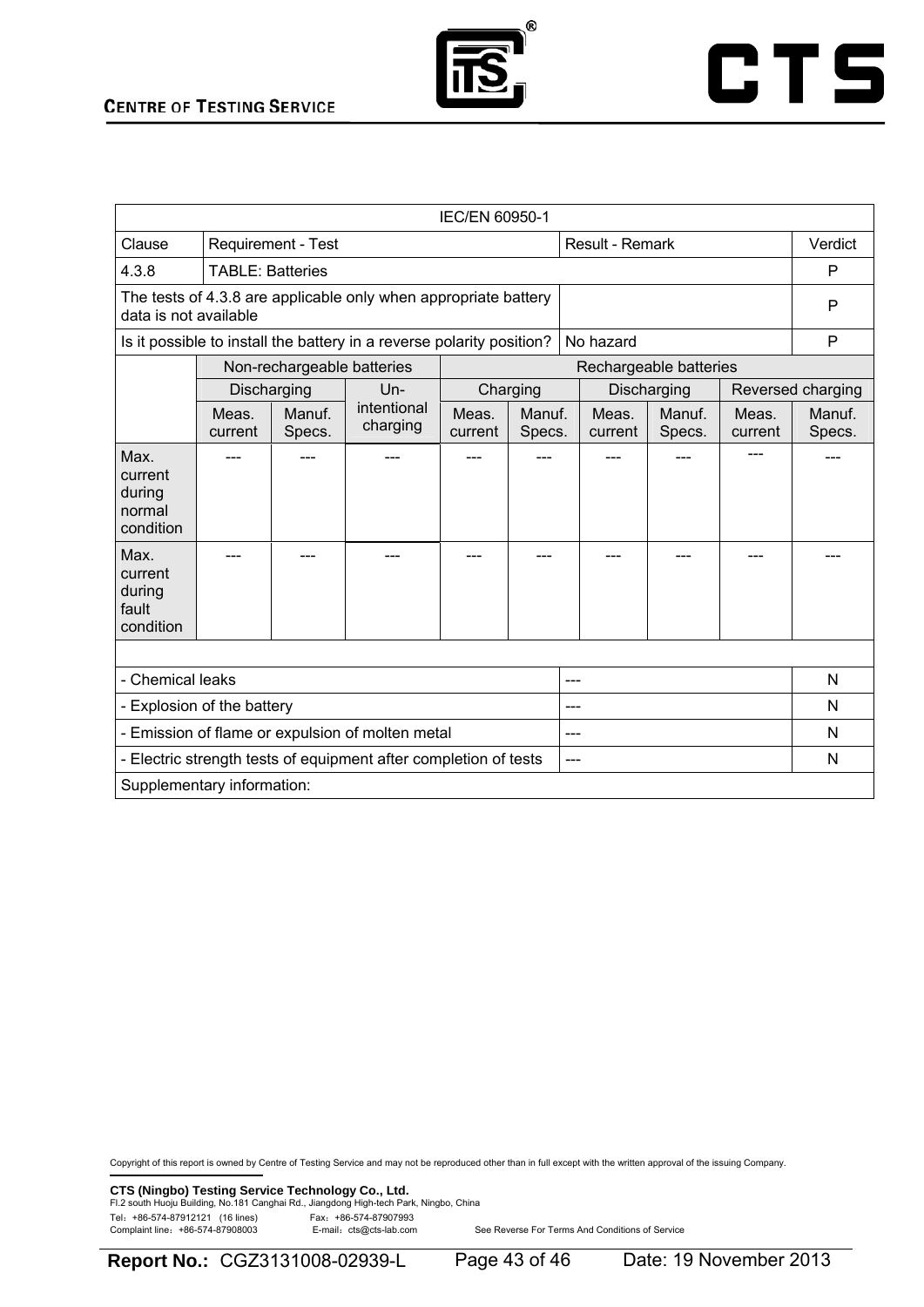



| <b>IEC/EN 60950-1</b>                       |                                    |  |               |                  |               |        |                                  |                     |
|---------------------------------------------|------------------------------------|--|---------------|------------------|---------------|--------|----------------------------------|---------------------|
| Clause                                      | Requirement - Test                 |  |               | Result - Remark  |               |        |                                  | Verdict             |
| 4.5                                         | <b>TABLE: Thermal requirements</b> |  |               |                  |               |        |                                  | P                   |
|                                             | Supply voltage (V)                 |  |               | DC <sub>3V</sub> |               |        |                                  |                     |
|                                             |                                    |  |               | 24,7             |               |        |                                  |                     |
|                                             |                                    |  |               | 24,6             |               |        |                                  |                     |
| Maximum measured temperature T of part/at:: |                                    |  |               | T (°C)           |               |        |                                  |                     |
| Enclosure                                   |                                    |  |               | 25,1             |               |        |                                  | 95                  |
| <b>Button</b>                               |                                    |  |               | 25,3             |               |        |                                  | 85                  |
| <b>PCB</b>                                  |                                    |  |               | 26,4             |               |        |                                  |                     |
| <b>Battery</b>                              |                                    |  |               | 27,1             |               |        |                                  |                     |
|                                             | Material of battery compartment    |  |               | 26,8             |               |        |                                  | Ref.                |
|                                             | Supplementary information:         |  |               |                  |               |        |                                  |                     |
| Temperature T of winding:<br>$t_1$ (°C)     |                                    |  | $R_1(\Omega)$ | $t_2$ (°C)       | $R_2(\Omega)$ | T (°C) | Allowed<br>$T_{\text{max}}$ (°C) | Insulation<br>class |
|                                             |                                    |  |               |                  |               |        |                                  |                     |
|                                             | Supplementary information:         |  |               |                  |               |        |                                  |                     |

| 4.5.5                      | TABLE: Ball pressure test of thermoplastic parts |  |                                  |  |                             |  |
|----------------------------|--------------------------------------------------|--|----------------------------------|--|-----------------------------|--|
|                            | Allowed impression diameter (mm)<br>$\leq 2$ mm  |  |                                  |  |                             |  |
| l Part                     |                                                  |  | Test temperature<br>$(^\circ C)$ |  | Impression diameter<br>(mm) |  |
|                            |                                                  |  |                                  |  |                             |  |
| Supplementary information: |                                                  |  |                                  |  |                             |  |

| 4.7                        | TABLE: Resistance to fire |                             |                  |                   |                       |     |          |  |
|----------------------------|---------------------------|-----------------------------|------------------|-------------------|-----------------------|-----|----------|--|
| Part                       |                           | Manufacturer of<br>material | Type of material | Thickness<br>(mm) | Flammability<br>class |     | Evidence |  |
| ---                        |                           |                             | ---              |                   |                       |     | ---      |  |
|                            |                           |                             | ---              |                   |                       | --- |          |  |
| Supplementary information: |                           |                             |                  |                   |                       |     |          |  |

Copyright of this report is owned by Centre of Testing Service and may not be reproduced other than in full except with the written approval of the issuing Company.

**CTS (Ningbo) Testing Service Technology Co., Ltd.**<br>Fl.2 south Huoju Building, No.181 Canghai Rd., Jiangdong High-tech Park, Ningbo, China Tel: +86-574-87912121 (16 lines)<br>Complaint line: +86-574-87908003 E-mail: cts@cts-lab.com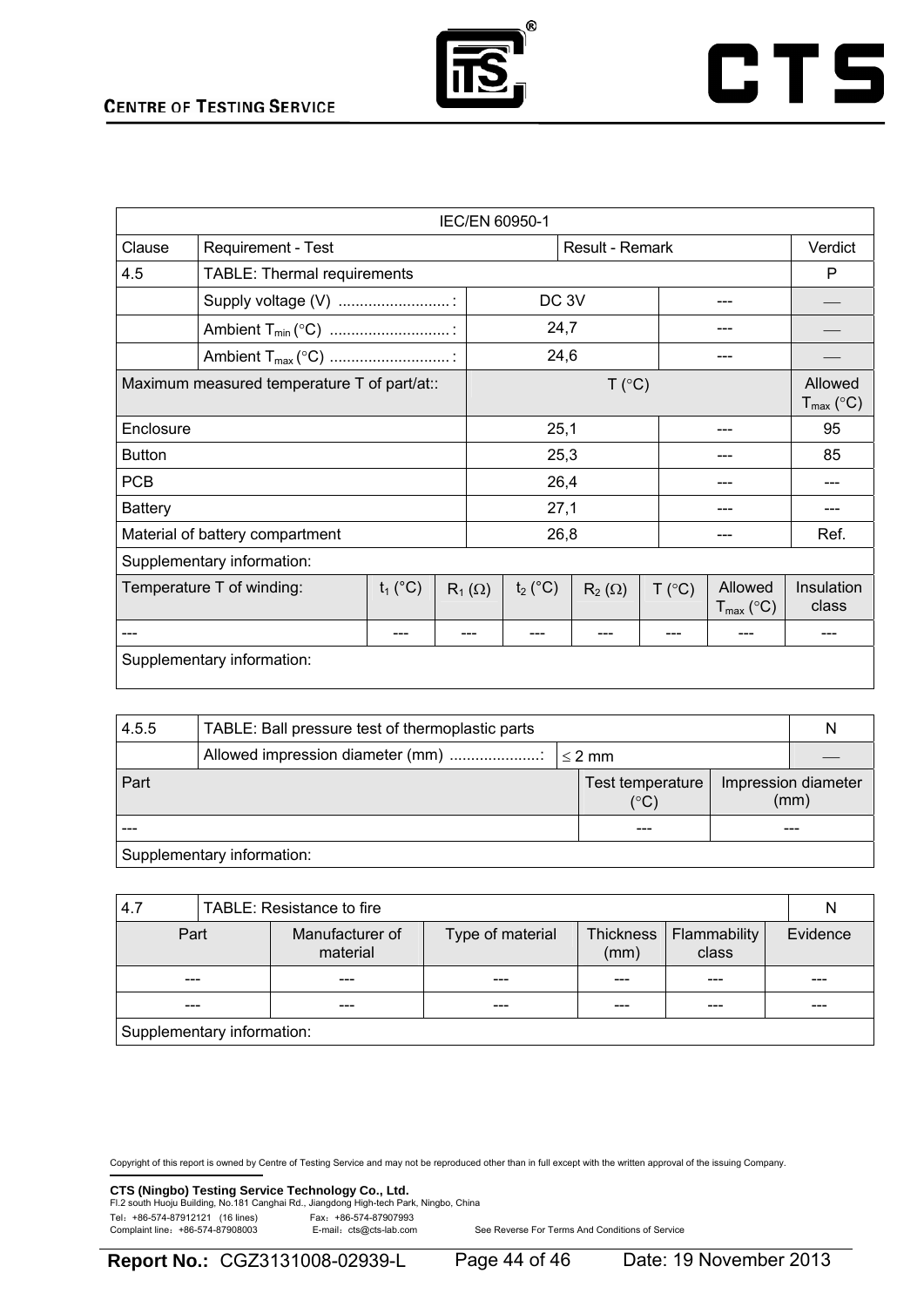

|        | <b>IEC/EN 60950-1</b> |                 |         |
|--------|-----------------------|-----------------|---------|
| Clause | Requirement - Test    | Result - Remark | Verdict |

| 5.2 | TABLE: Electric strength tests, impulse tests and voltage surge tests |                                              |                     |                              |  |  |  |
|-----|-----------------------------------------------------------------------|----------------------------------------------|---------------------|------------------------------|--|--|--|
|     | Test voltage applied between:                                         | Voltage shape<br>(AC, DC,<br>impulse, surge) | Test voltage<br>(V) | <b>Breakdown</b><br>Yes / No |  |  |  |
|     |                                                                       |                                              |                     |                              |  |  |  |
|     | Supplementary information:                                            |                                              |                     |                              |  |  |  |

| 5.3                        | <b>TABLE: Fault condition tests</b>                            |                          |           |        |                     |             |  |  |
|----------------------------|----------------------------------------------------------------|--------------------------|-----------|--------|---------------------|-------------|--|--|
|                            | 24,8 °C                                                        |                          |           |        |                     |             |  |  |
|                            | Power source for EUT: Manufacturer, model/type, output rating: |                          |           |        |                     |             |  |  |
|                            |                                                                |                          |           |        |                     |             |  |  |
| Com-<br>ponent<br>No.      | Fault                                                          | Supply<br>voltage<br>(V) | Test time | Fuse # | Fuse current<br>(A) | Observation |  |  |
| Terminal                   | Short-<br>circuit                                              |                          | $10$ min  |        |                     | No hazard   |  |  |
| Supplementary information: |                                                                |                          |           |        |                     |             |  |  |

Copyright of this report is owned by Centre of Testing Service and may not be reproduced other than in full except with the written approval of the issuing Company.

**CTS (Ningbo) Testing Service Technology Co., Ltd.**<br>Fl.2 south Huoju Building, No.181 Canghai Rd., Jiangdong High-tech Park, Ningbo, China Tel: +86-574-87912121 (16 lines)<br>Complaint line: +86-574-87908003 E-mail: cts@cts-lab.com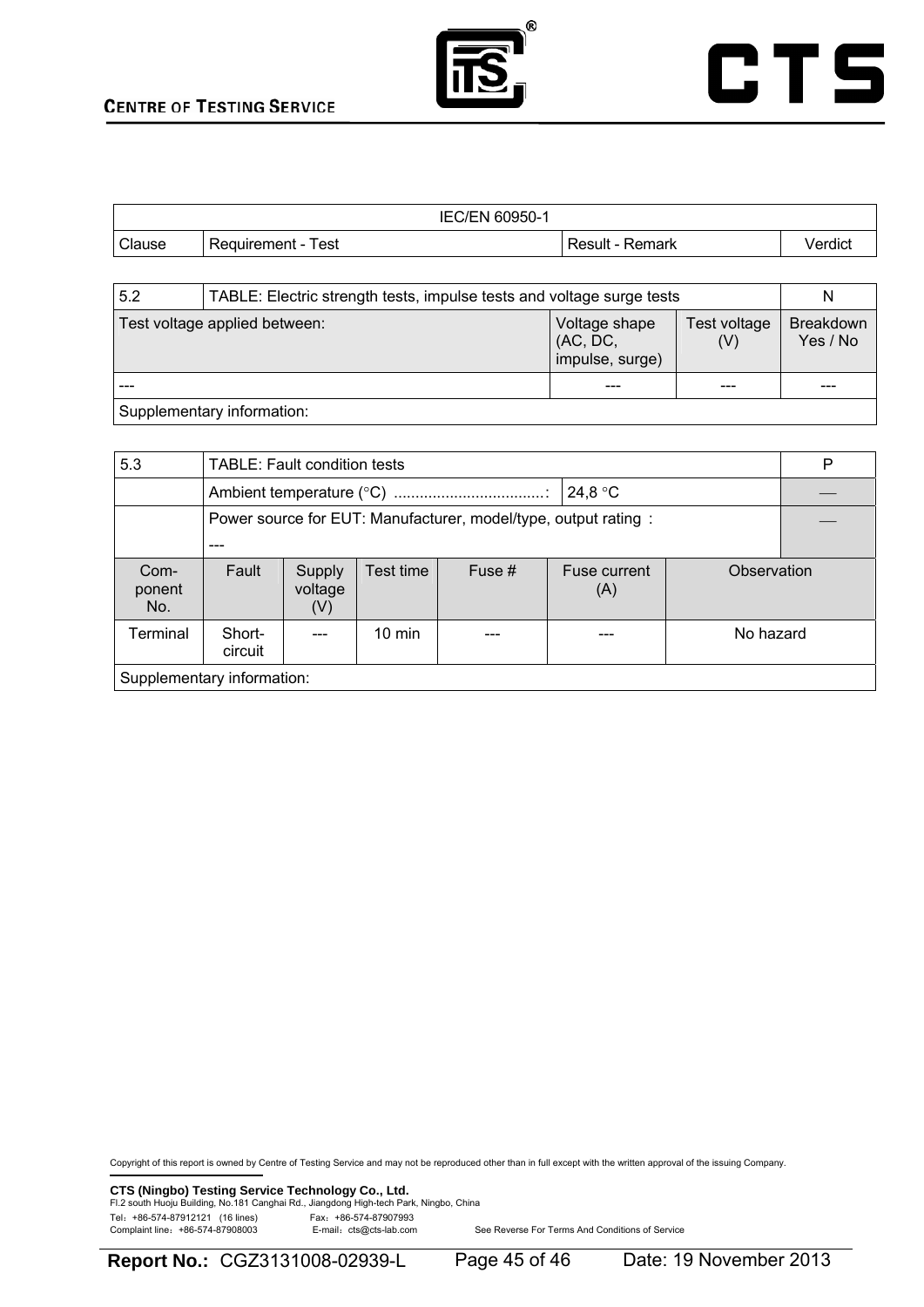

## **Attachments**

 $\boxtimes$  Photo document

- $\Box$  BOM
- $\Box$  CDF (critical data form)
- Copies of certificates of certified components
- $\Box$  Instruction manual
- Circuit diagram
- Explosion block
- $\Box$  Other if necessary

-----------End of report------

Copyright of this report is owned by Centre of Testing Service and may not be reproduced other than in full except with the written approval of the issuing Company.

**CTS (Ningbo) Testing Service Technology Co., Ltd.**<br>Fl.2 south Huoju Building, No.181 Canghai Rd., Jiangdong High-tech Park, Ningbo, China Tel: +86-574-87912121 (16 lines)<br>Complaint line: +86-574-87908003 E-mail: cts@cts-lab.com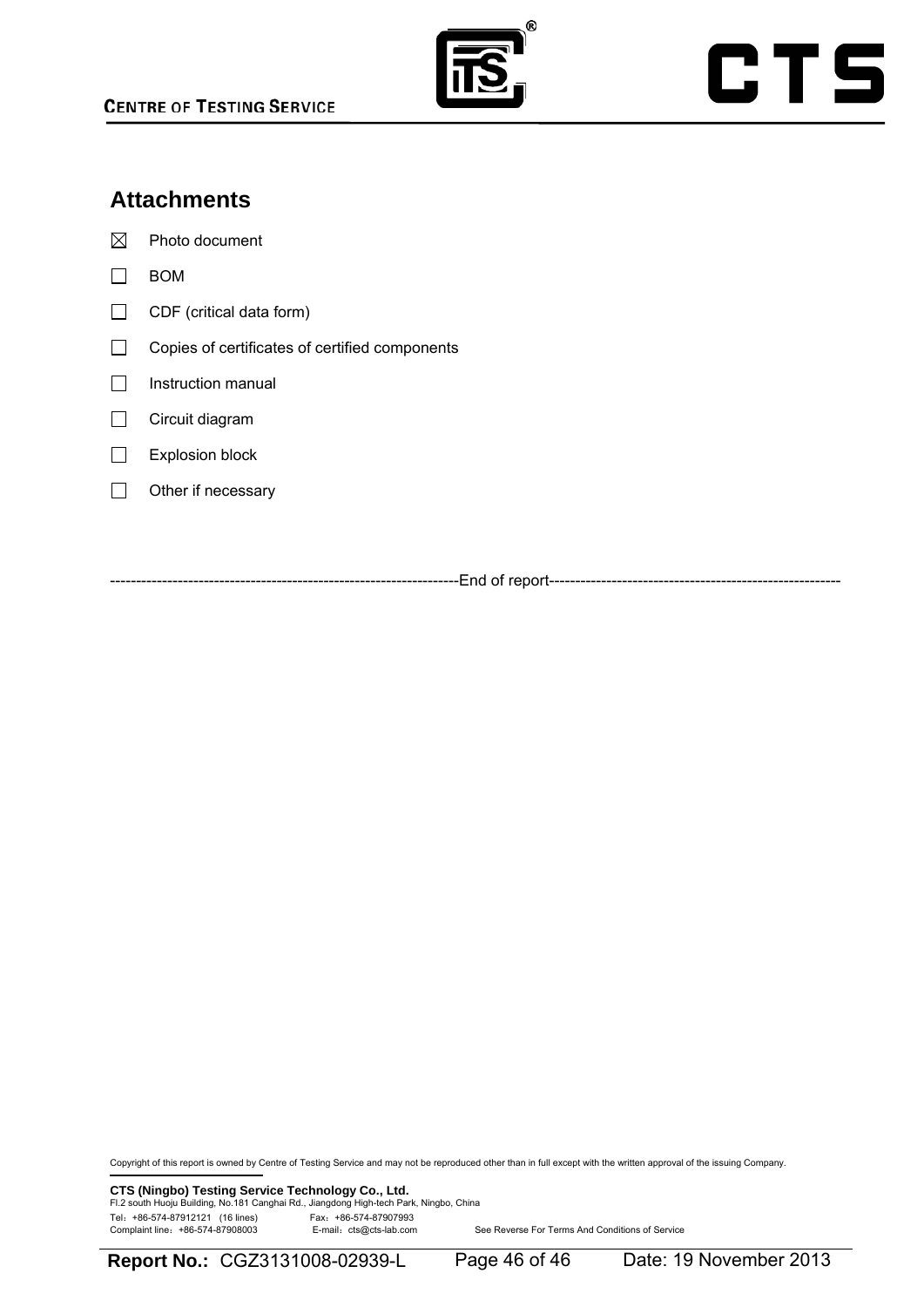

#### **CENTRE OF TESTING SERVICE**

#### Attachment Page 1 of 3

#### **Type Designation: Wall Mount Remote, WMTX Report Number: CGZ3131008-02939-L**



Figure 1 (External view -front)



Figure 2 (External view -rear)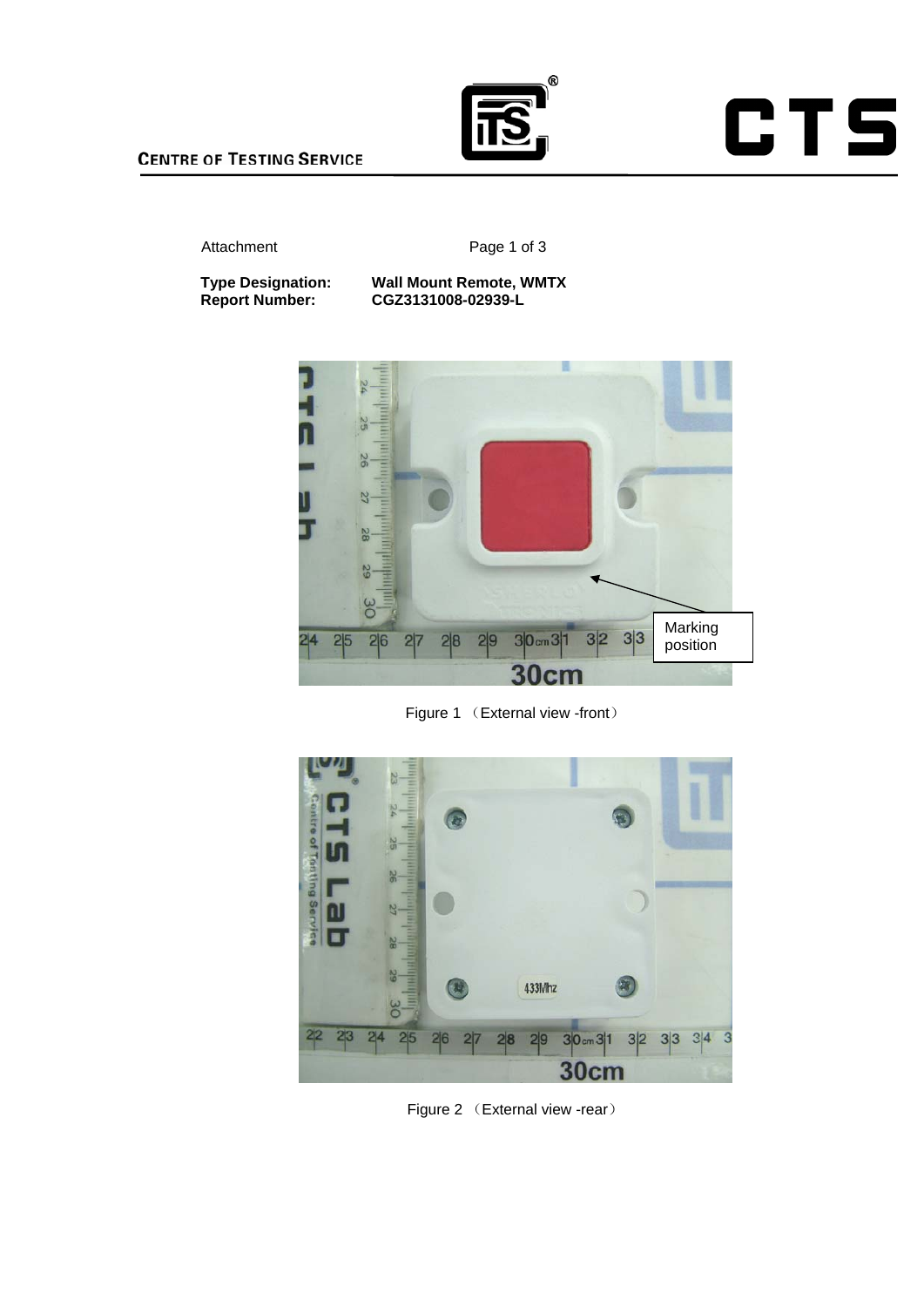

#### Attachment Page 2 of 3

#### **Type Designation: Wall Mount Remote, WMTX Report Number: CGZ3131008-02939-L**



Figure 3 (Internal view -1)



Figure 4 (Internal view -2)